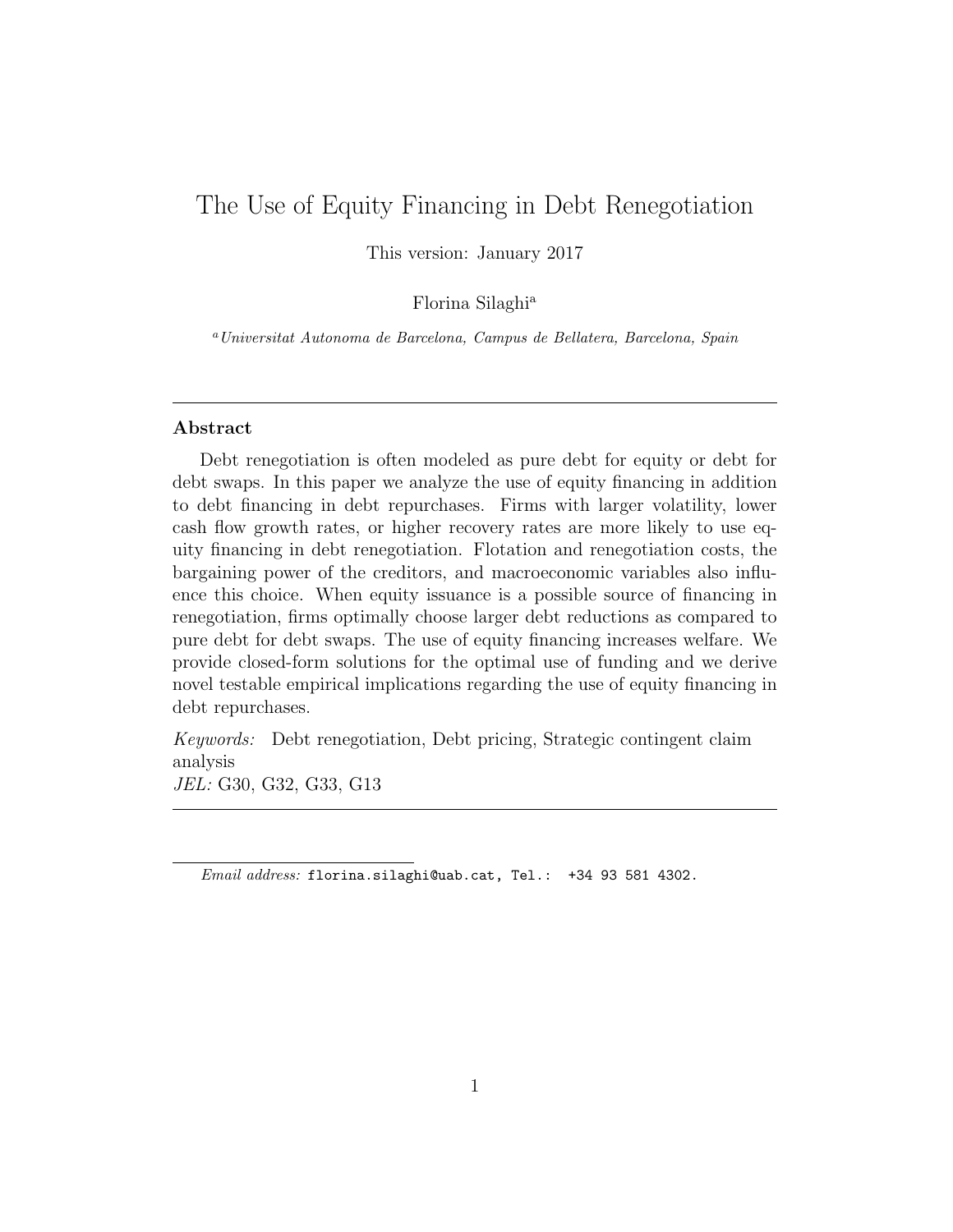#### 1. Introduction

Corporate debt renegotiation has been extensively studied in the literature. Different formulations of reorganization have been proposed starting from the well-known strategic debt service [\(Anderson and Sundaresan,](#page-37-0) [1996,](#page-37-0) [Mella-Barral and Perraudin,](#page-38-0) [1997,](#page-38-0) [Fan and Sundaresan,](#page-37-1) [2000\)](#page-37-1), to the debt for equity swap [\(Fan and Sundaresan,](#page-37-1) [2000\)](#page-37-1), and to the pure debt for debt swap [\(Mella-Barral,](#page-38-1) [1999,](#page-38-1) [Lambrecht,](#page-38-2) [2001,](#page-38-2) [Moraux and Silaghi,](#page-38-3) [2014\)](#page-38-3).

Unlike bank debt that is relatively easy to renegotiate in a private workout, publicly traded debt is difficult or impossible to renegotiate outside of a formal bankruptcy procedure [\(Bolton and Scharfstein,](#page-37-2) [1996\)](#page-37-2). In this context, [Brandon](#page-37-3) [\(2013\)](#page-37-3) argues that debt repurchases are a "market-based substitute for the renegotiation of corporate bonds". According to [Kruse et al.](#page-38-4) [\(2014\)](#page-38-4) the most common motives for debt tender offers are debt reduction and interest expense reduction. Other reasons are covenants relaxation and debt restructuring/distress. Moreover, firms which tender have more long term debt, less cash, and lower operating returns. Similarly, in [Brandon](#page-37-3) [\(2013\)](#page-37-3)'s analysis of debt repurchases, firms tend to repurchase their debt after periods of increasing leverage, negative shocks to cash flows, and bond rating downgrades. While in [Kruse et al.](#page-38-4) [\(2014\)](#page-38-4) firms improve their operating returns and interest coverage ratio after the tender offer, in [Brandon](#page-37-3) [\(2013\)](#page-37-3) after a debt repurchase firms improve their investments.

Debt repurchases use a variety of funding sources. According to [Kruse](#page-38-4) [et al.](#page-38-4) [\(2014\)](#page-38-4), 39,9% of the debt tender offers in their sample use as a source of funds public debt. Other sources of financing used in debt tender offers are asset sales  $(14.9\%)$ , bank debt  $(13.9\%)$ , and common equity  $(13.9\%)$ . Furthermore, [Brennan and Kraus](#page-37-4) [\(1987\)](#page-37-4) argue that financing consisting of an equity issuance combined with debt retirement is quite common. This is consistent with the evidence of [Masulis and Korwar](#page-38-5) [\(1986\)](#page-38-5), in whose sample of 372 equity issuances, 179 use the proceeds for debt retirement. In the theoretical literature, [Landier and Ueda](#page-38-6) [\(2012\)](#page-38-6) find that a plan subsidizing common equity issues and buying back debt is close to optimal in bank restructuring, since asset sales are more costly to taxpayers.

Therefore, both the empirical and the theoretical literature suggest that a combination of debt and equity is used in debt renegotiation. However, the use of equity financing along with debt in debt renegotiation has received very little attention. A great part of the literature on debt renegotiation proposes strategic deb service which consists of temporary coupon reductions. Other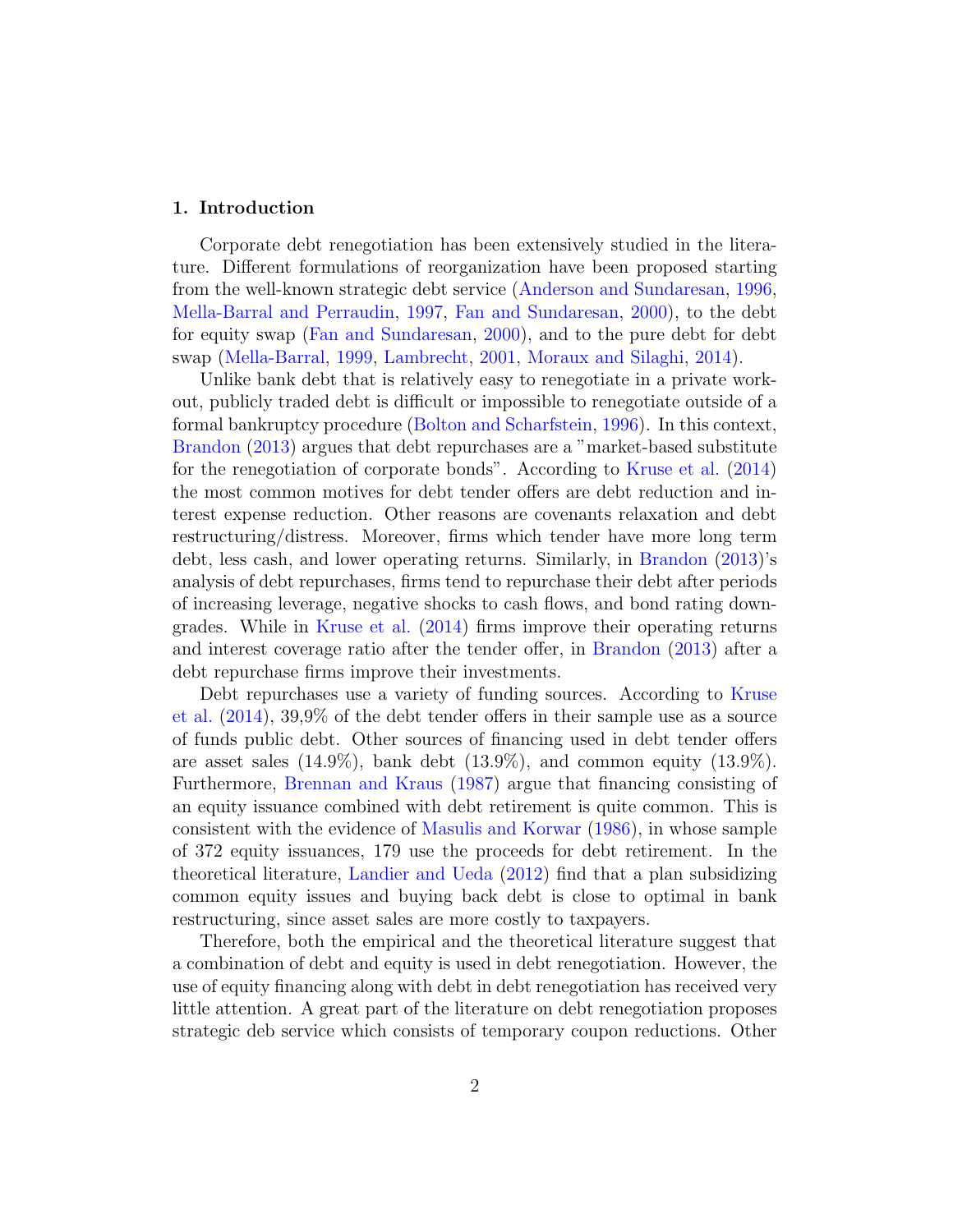studies model debt restructuring through debt for equity or debt for debt swaps, as previously mentioned. In a recent paper, [Nishihara and Shibata](#page-38-7) [\(2016\)](#page-38-7) study the decision to renegotiate debt or to proceed to direct liquidation, in a model in which the use of equity financing is allowed along with debt. Nevertheless, they focus on the choice between renegotiation and liquidation.

In this paper, we contribute to the literature by providing a first theoretical analysis, to our best knowledge, of the use of equity financing in debt renegotiation. We propose a structural model that incorporates taxes, bankruptcy and renegotiation costs. Renegotiation timing is optimally decided by the claimholders. Following [Mella-Barral](#page-38-1) [\(1999\)](#page-38-1), [Lambrecht](#page-38-2) [\(2001\)](#page-38-2), and [Moraux and Silaghi](#page-38-3) [\(2014\)](#page-38-3), renegotiation consists of a permanent coupon reduction. Unlike these studies however, we do not restrain the choice of the optimal reduced coupon, by allowing for transfers among claimholders. This implies that renegotiation is not just a pure debt for debt swap, but that it can also involve the use of new equity financing. We contribute to the literature by analyzing which firms are more likely to use equity financing in renegotiation, and how the use and amount of equity financing is influenced by the firm characteristics (volatility, cash flow growth rate, recovery rate), market variables (tax rate, interest rate), flotation and renegotiation costs. Moreover, we provide closed-form solutions for the optimal reduced coupon in debt renegotiation with equity financing, and study when renegotiation is preferred to liquidation. Furthermore, since forced asset sales are common in practice,<sup>[1](#page-2-0)</sup>, we extend our benchmark model to account for asset sales as a third source of financing for debt renegotiation.

We find that firms that have lower cash flow growth rates, larger volatility, and larger recovery rates, which are forced to sell assets, or which operate on markets with low corporate tax rates and interest rates, are more likely to use equity financing in renegotiation. On the other hand, firms with a relative large bargaining power for the equity holder, relatively larger flotation costs, and lower renegotiation costs are less likely to issue equity to repurchase debt. Regarding the coupon reduction, the model predicts even larger coupon reductions than previous literature (around 23% larger reductions for baseline

<span id="page-2-0"></span><sup>&</sup>lt;sup>1</sup>[Djankov et al.](#page-37-5) [\(2008\)](#page-37-5) find that excessive forced asset sales of viable businesses make debt enforcement inefficient.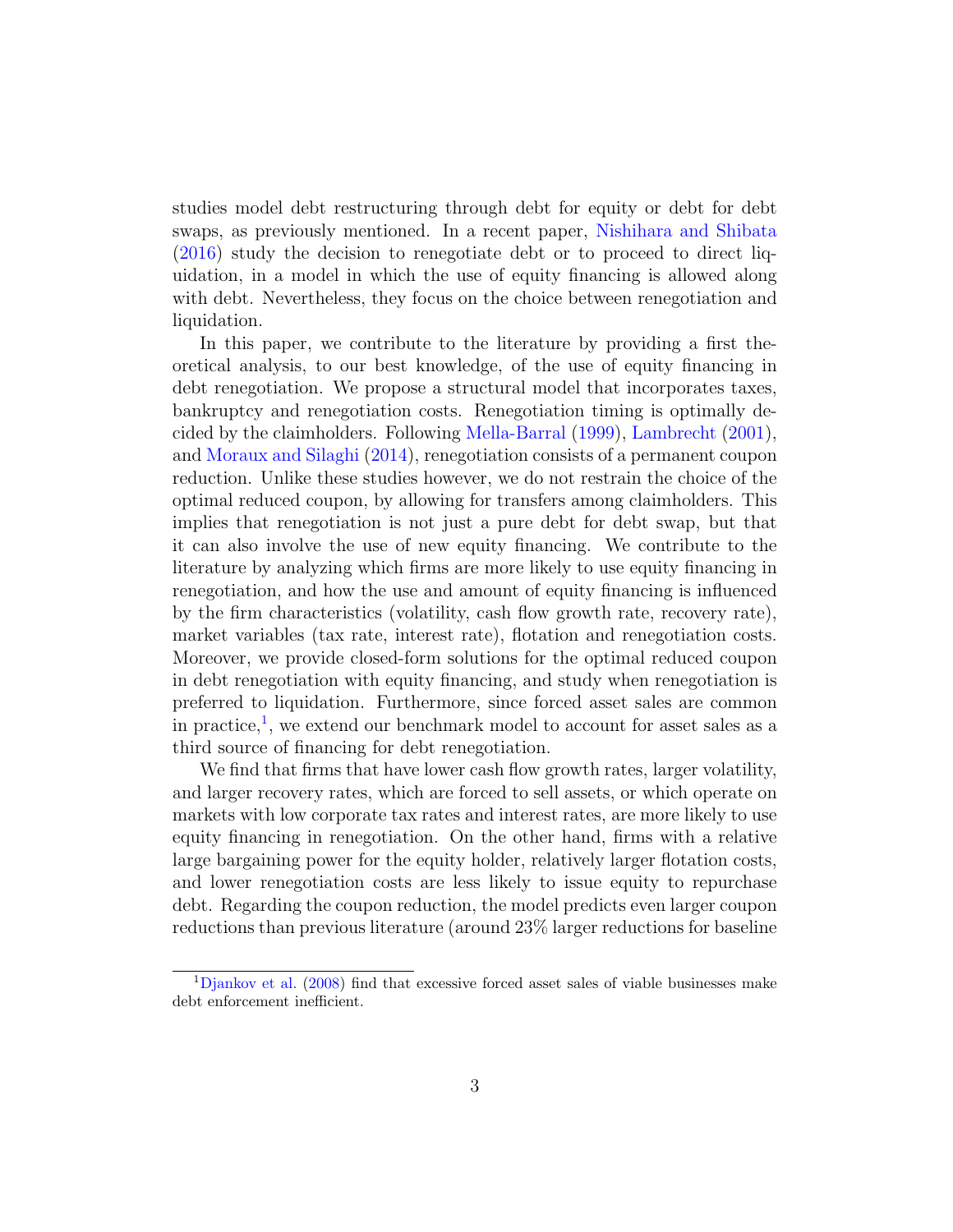$\mu$  parameter values).<sup>[2](#page-3-0)</sup> These reductions are in line with empirical findings regarding the size of tender offers. [Kruse et al.](#page-38-4) [\(2014\)](#page-38-4) find that for the average offer the issuer seeks to retire 89.9% of the outstanding debt issue, while based on book values in the year prior to the debt tender offer, the average offer represents and 80.2% of debt. [Brandon](#page-37-3) [\(2013\)](#page-37-3) shows that the average debt repurchase retires 53% of the face value of the targeted bond, and it reduces the repurchasing firm's leverage ratio by more than 16%.

Finally, we find that allowing for transfers between claimholders and thus for equity issuance in debt renegotiation leads to an increase in welfare. For reasonable parameter values, the firm value at renegotiation and the net renegotiation surplus increase by 1.76% and 2.69%, respectively.

The closest papers in the literature to the current one are [Moraux and](#page-38-3) [Silaghi](#page-38-3) [\(2014\)](#page-38-3) and [Nishihara and Shibata](#page-38-7) [\(2016\)](#page-38-7). [Moraux and Silaghi](#page-38-3) [\(2014\)](#page-38-3) analyze the optimal number of debt renegotiations in a framework with multiple costly renegotiations, where transfers between claimholders are not allowed. Renegotiation in their model is thus a pure debt for debt swap. On the contrary, we relax this assumption, by allowing for transfers between the equity holder and the creditors, and we consider a single renegotiation in or-der to keep the analysis tractable.<sup>[3](#page-3-1)</sup> When transfers are allowed the firm can issue equity in renegotiation and debt can be repurchased using both types of financing sources. This leads to larger, welfare increasing debt reductions. [Nishihara and Shibata](#page-38-7) [\(2016\)](#page-38-7) on the other hand, focus on the choice between renegotiating the debt using partial asset sales and direct full liquidation. They allow for equity financing to be used in renegotiation, however they do not investigate how the use of equity financing varies across firms, nor do they provide analytical solutions for the optimal reduced coupon. They note in their numerical analysis that equity financing always appears to be positive for reasonable parameter values. In this paper nevertheless, we provide a thorough analytical analysis of the use of equity financing in renegotiation, and show that, on the contrary, different costs can deter the use of equity financing in renegotiation. We also illustrate numerically the use of equity is-

<span id="page-3-0"></span><sup>2</sup>[Moraux and Silaghi](#page-38-3) [\(2014\)](#page-38-3) found that coupons were reduced at least until 67% of their initial value, and up to 27% of the original coupon value, depending on the bargaining power of the creditors.

<span id="page-3-1"></span><sup>3</sup>Although multiple rounds are common, [Godlewski](#page-37-6) [\(2015b\)](#page-37-6) finds that more than 65% of loans in his sample are renegotiated only once. Therefore, even analyzing this simple case of one single renegotiation round can have relevant implications in practice.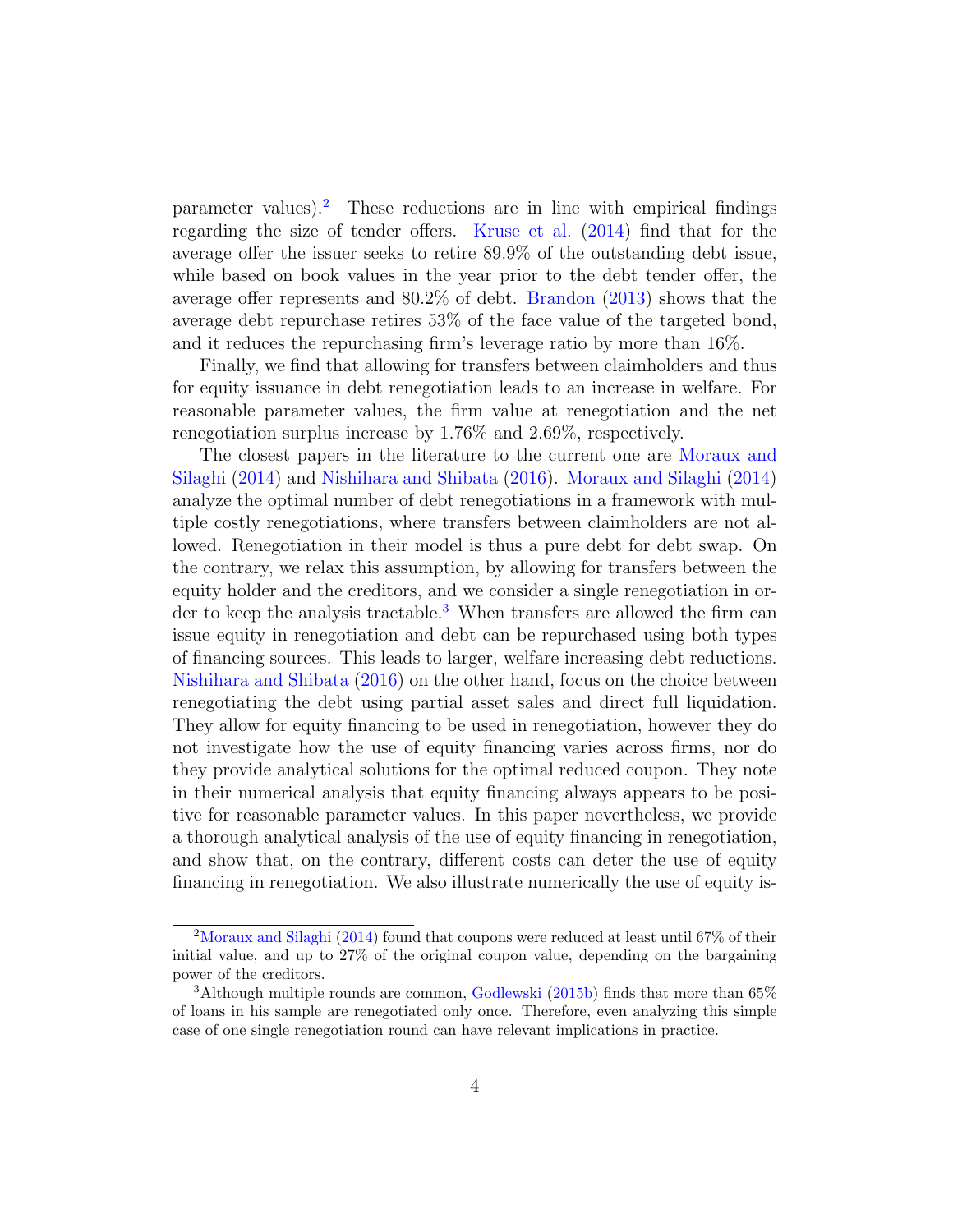suance in renegotiation or its absence. Furthermore, we derive novel testable empirical implications regarding equity financing in renegotiation.

The rest of this paper is structured as follows: Section [2](#page-4-0) describes our financial setup and valuation of financial claims. Section [3](#page-8-0) presents our benchmark model regarding the use of equity financing in debt renegotiation. In section [4](#page-17-0) we extend the benchmark model to allow for forced asset sales. Numerical simulations are discussed in section [5,](#page-20-0) while empirical implications are derived in section [6.](#page-31-0) Finally, section [7](#page-33-0) concludes.

#### <span id="page-4-0"></span>2. Financial setup and valuation

In this section we initially describe the continuous-time financial setup we use. We then introduce our model of debt renegotiation and present the valuation of financial claims. We consider a firm that is financed by equity and a consol debt only. The initial coupon value is denoted by c. The firms' EBIT (Earnings before interests and taxes),  $X(t)$  follows a geometric Brownian motion:[4](#page-4-1)

$$
dX_t = \mu X_t dt + \sigma X_t dW_t, X_0 = x,\tag{1}
$$

where  $W = (W_t)_t$  is a standard Brownian motion,  $x > 0$ , and  $\mu$  and  $\sigma$ represent the drift and volatility terms, respectively.

The firm pays income taxes at a rate  $\tau$ . The interest rate is denoted by  $r > \mu$  (see [Dixit and Pindyck,](#page-37-7) [1994\)](#page-37-7). In case of liquidation, the proceeds are  $\alpha X_t$  $\frac{\alpha X_t}{r-\mu}$ , where  $\alpha \in (0,1)$  represents the recovery rate.<sup>[5](#page-4-2)</sup>

For the purpose of valuation, we will consider first the case in which there is no renegotiation, which will serve as a benchmark for the case with renegotiation.

#### 2.1. No renegotiation

Let us assume that there exists no renegotiation and that the firm is directly liquidated. We denote the equity, debt, and firm values by  $E(x, c)$ ,  $D(x, c)$ , and  $V(x, c)$ , respectively. Following the standard literature (see [Leland,](#page-38-8) [1994,](#page-38-8) [Goldstein et al.,](#page-38-9) [2001\)](#page-38-9), we obtain:

<span id="page-4-1"></span><sup>&</sup>lt;sup>4</sup>The EBIT we consider is net of any running costs, which implies that the equity holder of a fully-equity financed firm would perpetually operate the firm without liquidation.

<span id="page-4-2"></span><sup>&</sup>lt;sup>5</sup>In the main model we assume that partial asset sales are not possible. As an extension we will consider forced partial asset sales in Section [4.](#page-17-0)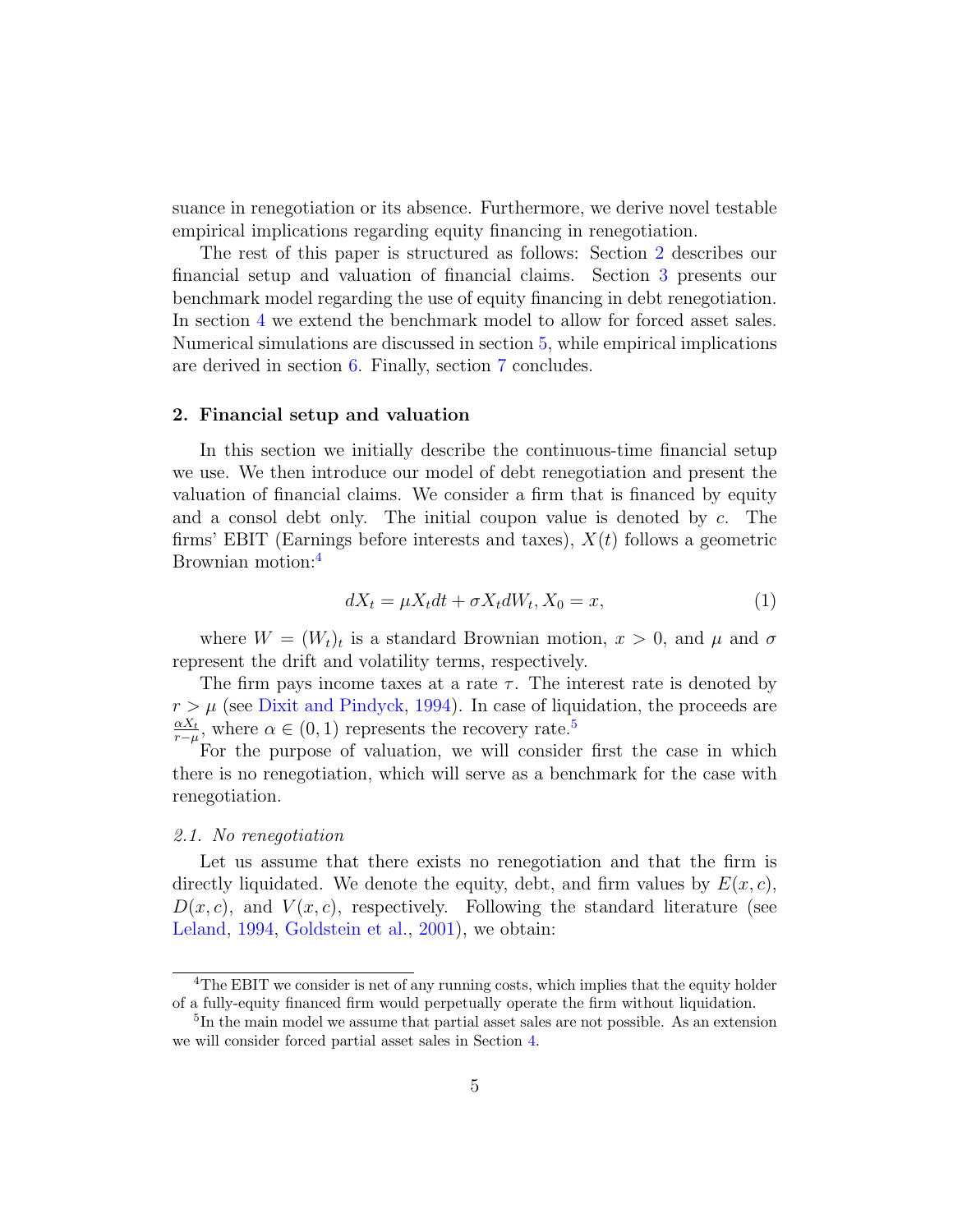$$
E(x,c) = \frac{(1-\tau)x}{r-\mu} - \frac{(1-\tau)c}{r} - \left(\frac{(1-\tau)x_B(c)}{r-\mu} - \frac{(1-\tau)c}{r}\right) \left(\frac{x}{x_B(c)}\right)^{\gamma},\tag{2}
$$

<span id="page-5-1"></span>
$$
D(x,c) = \frac{c}{r} \left( 1 - \left(\frac{x}{x_B(c)}\right)^{\gamma} \right) + \frac{\alpha x_B(c)}{r - \mu} \left(\frac{x}{x_B(c)}\right)^{\gamma},\tag{3}
$$

$$
V(x, c) = E(x, c) + D(x, c)
$$
  
=  $\frac{(1 - \tau)x}{r - \mu} + \frac{\tau c}{r} - \left(\frac{(1 - \tau)x_B(c)}{r - \mu} + \frac{\tau c}{r} - \frac{\alpha x_B(c)}{r - \mu}\right) \left(\frac{x}{x_B(c)}\right)^{\gamma}$ , (4)

with

$$
x_B(c) = \frac{\gamma(r - \mu)c}{(\gamma - 1)r},\tag{5}
$$

representing the default threshold. Here, the constant  $\gamma$  is given by  $\gamma = 1/2 - \mu/\sigma^2 - \sqrt{(\mu/\sigma^2 - 1/2)^2 + 2r/\sigma^2} < 0$  and the EBIT value x is higher than the default threshold, which is endogenously chosen by the equity holder. Note that  $x_B(c)$  is the optimal default threshold in the absence of renegotiation.

### 2.2. Debt renegotiation

Renegotiation consists of permanently reducing the initial coupon  $c$  to a lower payment of  $c_1$ . We thus have a lump-sum and permanent coupon reduction, following [Moraux and Silaghi](#page-38-3) [\(2014\)](#page-38-3). Indeed, continuous and infinitesimal coupon reductions as in [Mella-Barral and Perraudin](#page-38-0) [\(1997\)](#page-38-0) or [Fan](#page-37-1) [and Sundaresan](#page-37-1) [\(2000\)](#page-37-1) are not likely to occur in practice due to renegotiation costs.[6](#page-5-0) The renegotiation time is optimally chosen according to the

<span id="page-5-0"></span><sup>&</sup>lt;sup>6</sup>In practice, renegotiation can consist of amending one or several contractual terms, such as the amount, the maturity, the covenants, etc. In our framework however, since we consider a perpetual debt, modeling renegotiation through a maturity extension or face value reduction is not feasible. Nevertheless, our permanent coupon reduction for a perpetual debt is similar to an amount amendment for a finite debt, which seems to be quite relevant in practice. Indeed, [Godlewski](#page-37-8) [\(2015a\)](#page-37-8) finds that the amount is the most often amended term in his sample of European loans.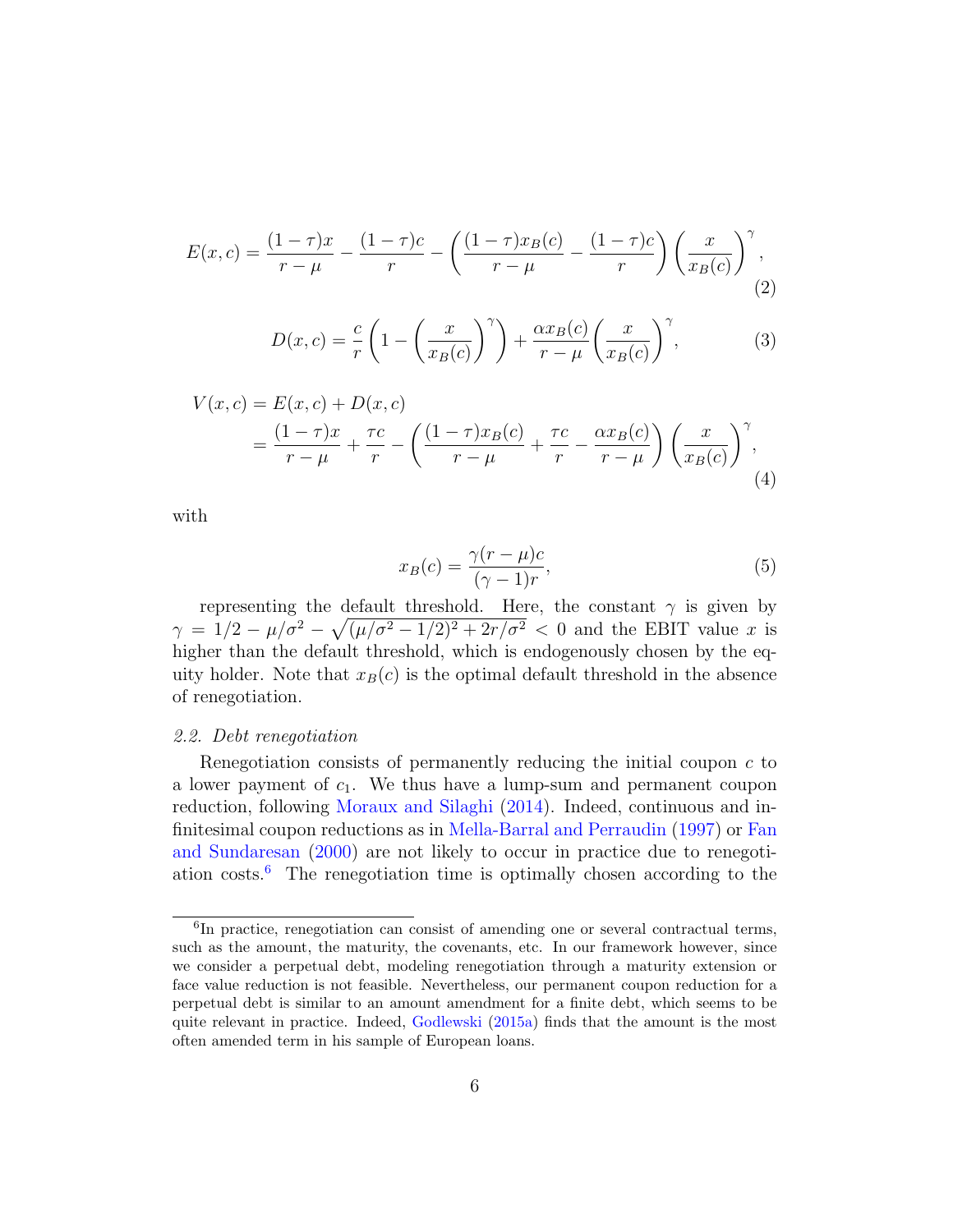bargaining power of the claimants (equity holder and creditors). We denote the renegotiation threshold by  $x_R$ . The claim values at renegotiation then become simple no-renegotiation values as expressed in the previous section, given by  $E(x_R, c_1)$ ,  $D(x_R, c_1)$ , and  $V(x_R, c_1)$ . The final post-renegotiation liquidation time is endogenously chosen by the equity holder and denoted by  $x_{B_1} \equiv x_B(c_1)$ .

Debt renegotiation is costly and implies renegotiation costs proportional to the debt value just prior to renegotiation:  $k_R D(x_R, c)$ .<sup>[7](#page-6-0)</sup> These renegotia-tion costs are suffered by the equity holder.<sup>[8](#page-6-1)</sup>

The renegotiation surplus net of renegotiation costs is divided between the claimants according to their bargaining power. In particular, the creditors get  $\beta D(x_R, c)$ , where  $\beta \geq 1$  represents the creditors' premium, and is an indicator of the bargaining power of the creditors.<sup>[9](#page-6-2)</sup> If  $\beta = 1$ , then creditors are indifferent between renegotiation and liquidation, and the equity holder captures all the renegotiation surplus.

Unlike in [Moraux and Silaghi](#page-38-3) [\(2014\)](#page-38-3), debt renegotiation does not consist of a pure debt for debt swap. We relax their assumptions and allow for lump-sum transfers between the claimants. Although the creditors obtain in renegotiation  $\beta D(x_R, c)$ , the new debt value at renegotiation is  $D(x_R, c_1)$ , which could be different. Therefore, there is a lump-sum transfer of  $\beta D(x_R, c) - D(x_R, c_1)$  from the equity holder to the creditors. Note that this transfer could be either positive or negative, depending on the bargaining power of the creditors  $\beta$  and the reduced coupon  $c_1$ . The total payment made by the equity holder at renegotiation is therefore:

$$
EF(c_1) = (\beta + k_R)D(x_R, c) - D(x_R, c_1),
$$
\n(6)

<span id="page-6-0"></span><sup>7</sup>We could also assume that the renegotiation costs are proportional to the firm value at restructuring like in [Koziol](#page-38-10) [\(2010\)](#page-38-10) or to the coupon reduction as in [Hackbarth et al.](#page-38-11) [\(2007\)](#page-38-11), or we could assume fixed renegotiation costs as in [Moraux and Silaghi](#page-38-3) [\(2014\)](#page-38-3). As long as the renegotiation costs are not proportional to the renegotiation surplus, we would obtain a finite number of renegotiations in a context of multiple renegotiations. The implications of the model are robust to this assumption.

<span id="page-6-1"></span><sup>&</sup>lt;sup>8</sup>[Nishihara and Shibata](#page-38-7) [\(2016\)](#page-38-7) also assume that the equity holder suffers the renegotiation costs. [Moraux and Silaghi](#page-38-3) [\(2014\)](#page-38-3) allow for renegotiation costs to be suffered either by the party that has the bargaining power, or always by the equity holder. Since the former assumption brings no extra insights (the main implications of the model are robust) and comes at the cost of lower tractability, we assume the latter.

<span id="page-6-2"></span><sup>&</sup>lt;sup>9</sup>Creditors would refuse renegotiation unless it is beneficial for them.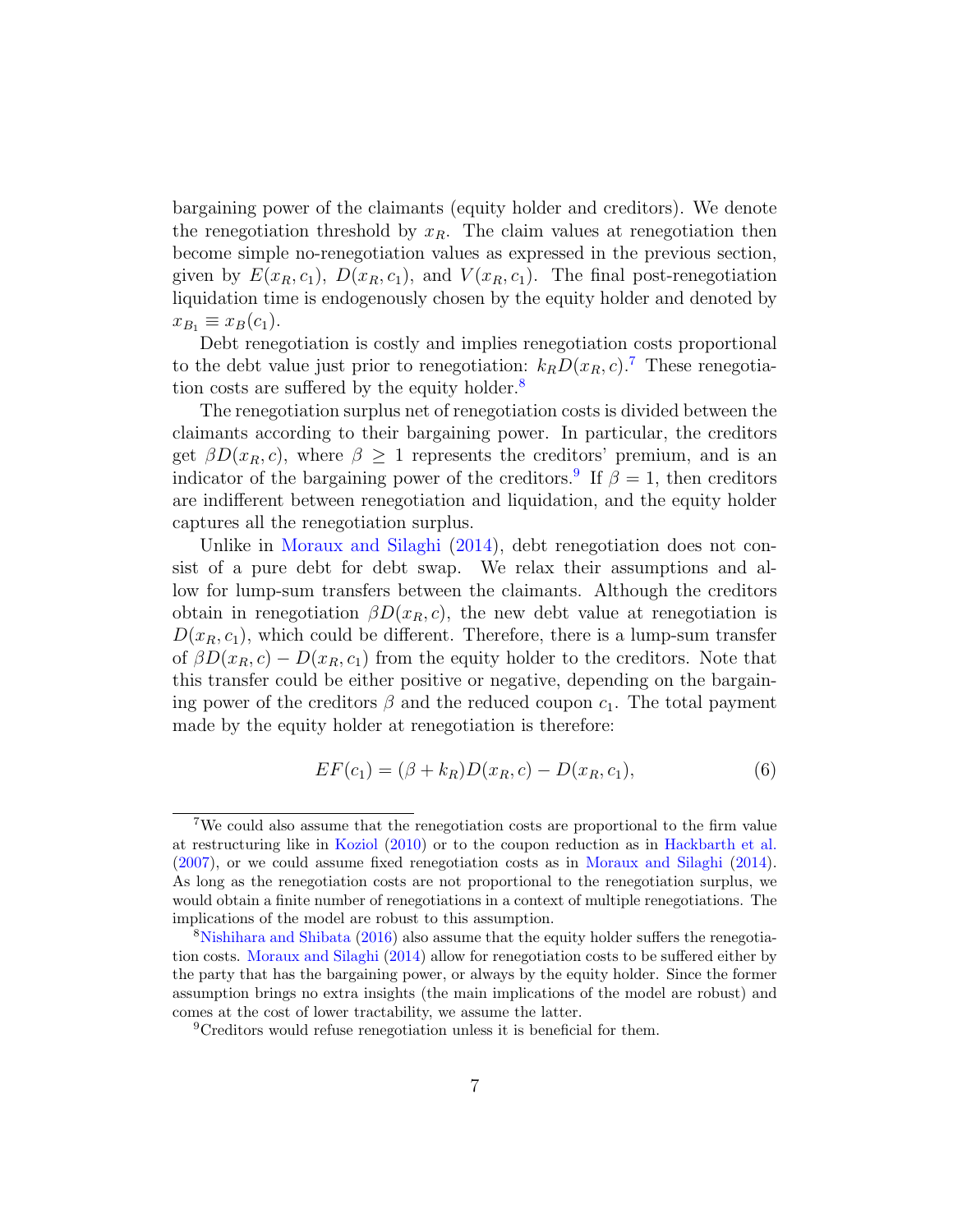including the renegotiation costs and the transfer to the creditors. If this amount is positive, the equity holder will need to issue equity in order to raise these funds. However, the empirical evidence shows that using external equity financing is costly, in particular for small and young firms [\(Greenwald](#page-38-12) [et al.,](#page-38-12) [1984,](#page-38-12) [Bernanke and Gertler,](#page-37-9) [1989,](#page-37-9) [Bernanke et al.,](#page-37-10) [1996\)](#page-37-10). We thus assume that equity financing implies a proportional cost  $k_F$ . Nevertheless, if the total payment is negative, there is no need for the equity holder to issue equity, we have no equity financing in this case. $^{10}$  $^{10}$  $^{10}$ 

We now derive the equity, debt, and firm values of a firm that proceeds to a debt renegotiation, denoted by  $E_R(x)$ ,  $D_R(x)$ , and  $V_R(x)$ , respectively.

The equity value with renegotiation is given by:

<span id="page-7-2"></span>
$$
E_R(x) = \frac{(1-\tau)x}{r-\mu} - \frac{(1-\tau)c}{r} + \{V(x_R, c_1) - (\beta + k_R)D(x_R, c) -k_F \max\{EF(c_1), 0\} - \frac{(1-\tau)x_R}{r-\mu} + \frac{(1-\tau)c}{r} \left\{ \left(\frac{x}{x_R}\right)^{\gamma}, \right\}^{(7)}
$$

The equity holder initially has a claim on the EBIT net of taxes and coupons (accounting for the tax shield) until renegotiation. At renegotiation, she exchanges this claim for a new equity claim with a reduced coupon, net of the total payment at renegotiation (transfer to creditors plus renegotiation  $\text{costs}$  and equity issuance costs).<sup>[11](#page-7-1)</sup>

The debt and firm values in the case of renegotiation are:

$$
D_R(x) = \frac{c}{r} - \left(\frac{c}{r} - \beta D(x_R, c)\right) \left(\frac{x}{x_R}\right)^{\gamma},\tag{8}
$$

<span id="page-7-3"></span>
$$
V_R(x) = E_R(x) + D_R(x)
$$
  
=  $\frac{(1 - \tau)x}{r - \mu} + \frac{\tau c}{r} + \{V(x_R, c_1) - k_R D(x_R, c)$   
 $-k_F \max\{EF(c_1), 0\} - \frac{(1 - \tau)x_R}{r - \mu} - \frac{\tau c}{r}\} \left(\frac{x}{x_R}\right)^{\gamma},$  (9)

<span id="page-7-0"></span><sup>10</sup>A necessary condition for the amount to be negative would be for the new debt value  $D(x_R, c_1)$  to be larger than the debt value without renegotiation  $D(x_R, c)$ . As [Moraux](#page-38-3) [and Silaghi](#page-38-3) [\(2014\)](#page-38-3) show, this is likely to happen since despite having a lower coupon, we also have a lower probability of default, which could increase debt value.

<span id="page-7-1"></span><sup>&</sup>lt;sup>11</sup>Note that since  $V(x_R, c_1) = E(x_R, c_1) + D(x_R, c_1)$ , we have that  $E(x_R, c_1) - EF(c_1) =$  $V(x_R, c_1) - (\beta + k_R)D(x_R, c).$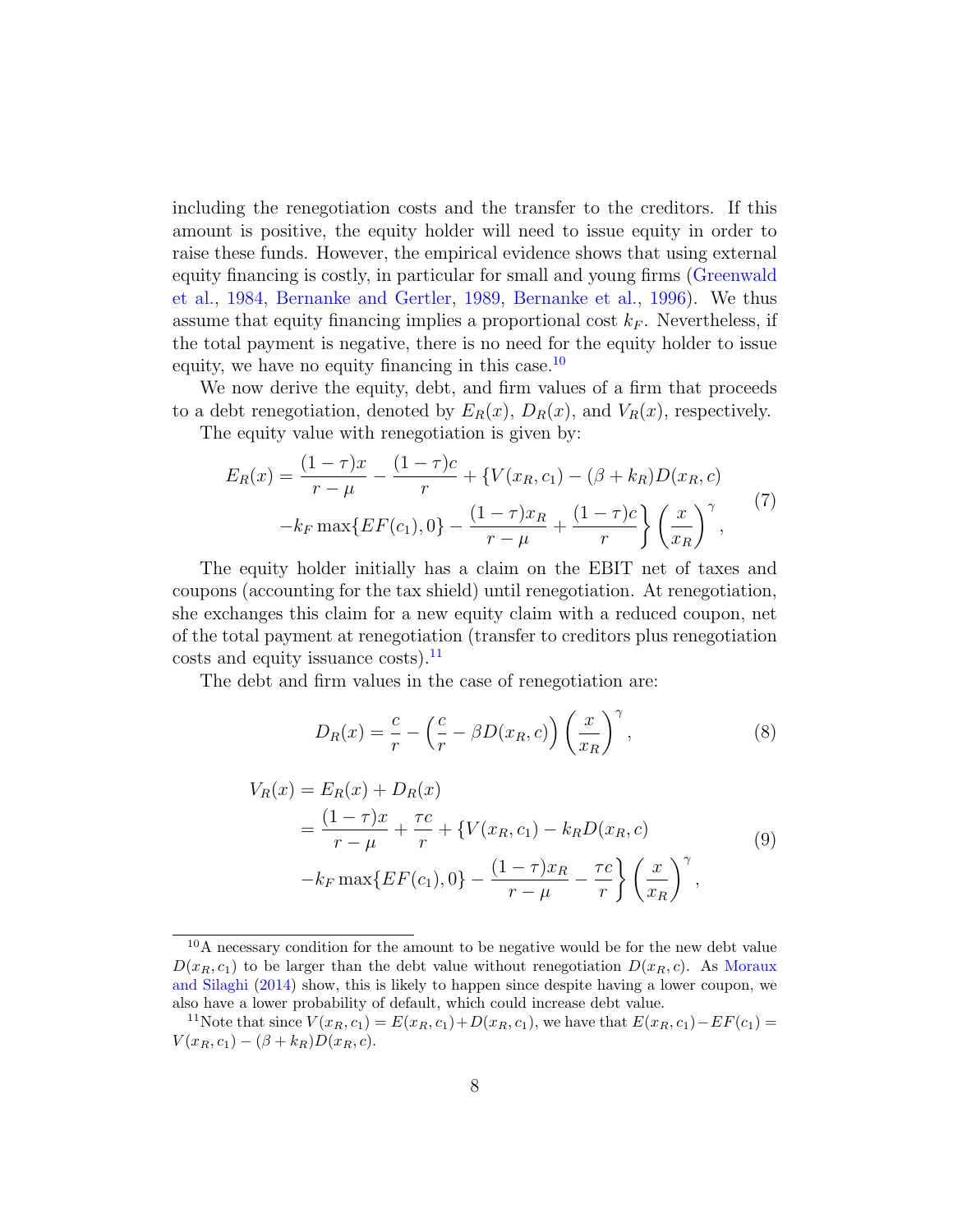The renegotiation threshold and the reduced coupon are optimally chosen by the claimholders. Consistent with the previous literature [\(Lambrecht,](#page-38-2) [2001,](#page-38-2) [Moraux and Silaghi,](#page-38-3) [2014,](#page-38-3) and [Nishihara and Shibata,](#page-38-7) [2016\)](#page-38-7), it is optimal for the claimholders to renegotiate as late as possible. In the case when the equity holder has all bargaining power, she wants to delay renegotiation, as a later renegotiation implies a larger coupon reduction. As far as the creditors are concerned, they prefer to receive the full original coupon as long as possible. Therefore, it can be shown that the optimal renegotiation threshold  $x_R$  is equal to the original bankruptcy threshold  $x_B(c)$  without debt renegotiation.

### <span id="page-8-0"></span>3. Equity financing in debt renegotiation

### 3.1. When is renegotiation possible?

Before determining the optimal reduced coupon, we need to answer a more important question: When is renegotiation possible? As we have seen above, renegotiation is designed such that the creditors accept it, since they receive at least as much as they had in case of liquidation. We need to check however, if the equity holder is willing to renegotiate or whether she prefers liquidation. Renegotiation is beneficial to her if the surplus she receives in renegotiation covers the total costs associated to it: renegotiation costs, transfers to the creditors, as well of equity financing costs, if new equity is issued. Formally, renegotiation is preferred to bankruptcy if in equation [\(7\)](#page-7-2) the following condition is satisfied:

<span id="page-8-2"></span>
$$
V(x_R, c_1) - (\beta + k_R)D(x_R, c) - k_F \max\{EF(c_1), 0\} \ge 0
$$
 (10)

This means that the new firm value net of the creditors' part, and of renegotiation and equity financing costs has to be positive. Alternatively, given that  $V(x_R, c_1) = E(x_R, c_1) + D(x_R, c_1)$  and that  $EF(c_1) = (\beta + k_R)D(x_R, c)$  $D(x_R, c_1)$ , we can rewrite the previous condition as:

<span id="page-8-1"></span>
$$
E(x_R, c_1) \ge EF(c_1) + k_F \max\{EF(c_1), 0\}
$$
\n(11)

A necessary condition for the firm to be able to raise funds at renegotiation is that the equity value has to be larger than the amount of funds that needs to be raised. Moreover, if equity issuance is costly, then the equity value has to be large enough to cover those costs as well.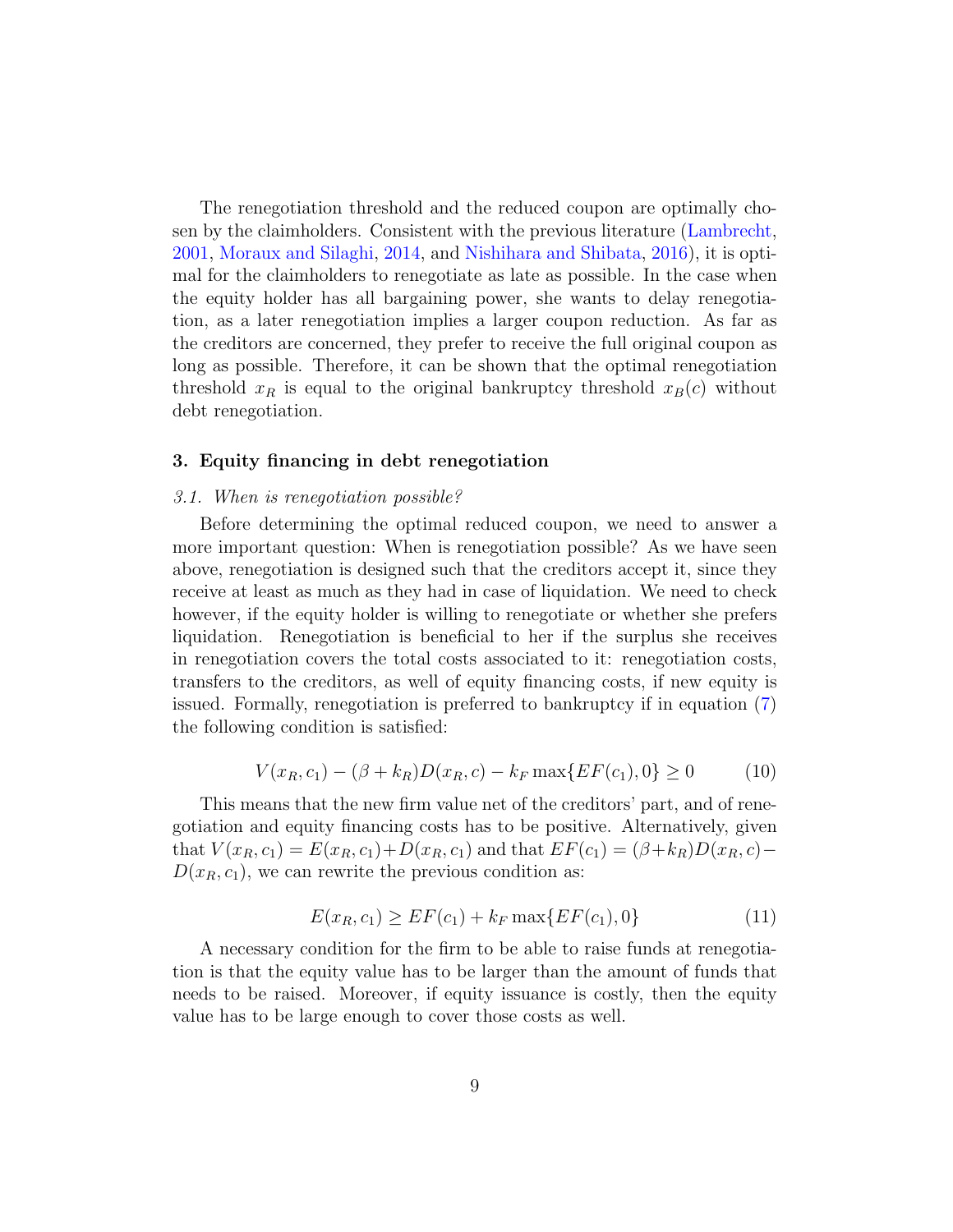A particular case appears when the new debt value at renegotiation  $D(x_R, c_1)$  is large enough to cover the creditors' premium and the renegotiation costs. In this case, the firm does not need to raise funds at renegotiation, we have  $EF(c_1) < 0$ . Therefore, the condition above is always satisfied in that case since  $E(x_R, c_1) \geq 0$  >  $EF(c_1)$ , and renegotiation is possible.

In case the firm needs to raise funds, i.e.,  $EF > 0$ , renegotiation fails either when  $E(x_R, c_1) < EF(c_1)$  because the renegotiation costs  $k_R$  and/or the creditors' premium  $\beta$  are too large, or when  $EF(c_1) \leq E(x_R, c_1)$  $(1 + k_F) EF(c_1)$  because equity issuance costs  $k_F$  are too large. Of course, this is rather intuitive, the larger the costs (either  $k_R$  or  $k_F$ ) and the larger the creditors' premium, the less likely it is that renegotiation will take place. This is also in line with [Nishihara and Shibata](#page-38-7) [\(2016\)](#page-38-7), who study the choice between renegotiation and liquidation by making a numerical comparative statics analysis with respect to these parameters. However, in their numerical analysis they highlight the fact that equity financing is always positive for the broad range of parameter values that they try, which is not the case for us. We show both analytically and numerically that equity financing can be both positive and negative. Therefore, equity financing is not always used in debt renegotiation. Moreover, in section [3.3](#page-14-0) we investigate when equity financing is more likely to occur in renegotiation.

We contribute to this research question by presenting some quantitative evidence as well in section [5,](#page-20-0) where we numerically investigate the maximum size of renegotiation and equity issuance costs compatible with renegotiation.

The respective constraints for renegotiation to take place are expressed as a function of a general reduced coupon  $c_1$ . Of course, they should be evaluated at the optimal reduced coupon  $c_1^*$  that we will derive in the next subsection.

#### 3.2. Optimal debt reduction

Regarding the optimal reduced coupon, since transfers between the two parties are allowed, there is no constraint regarding the choice of the reduced coupon, $^{12}$  $^{12}$  $^{12}$  and it is optimal to choose the coupon that maximizes the total

<span id="page-9-0"></span> $12$ If transfers were not allowed, as it is the case in [Moraux and Silaghi](#page-38-3) [\(2014\)](#page-38-3), then there would be a lower boundary below which the new coupon could not descend, since creditors would refuse renegotiation, i.e.  $c_{min}$  in [Moraux and Silaghi](#page-38-3) [\(2014\)](#page-38-3). When transfers are allowed, we can choose a reduced coupon that implies a lower debt value for the creditors, since we can compensate them by making them a lump-sum tranfer.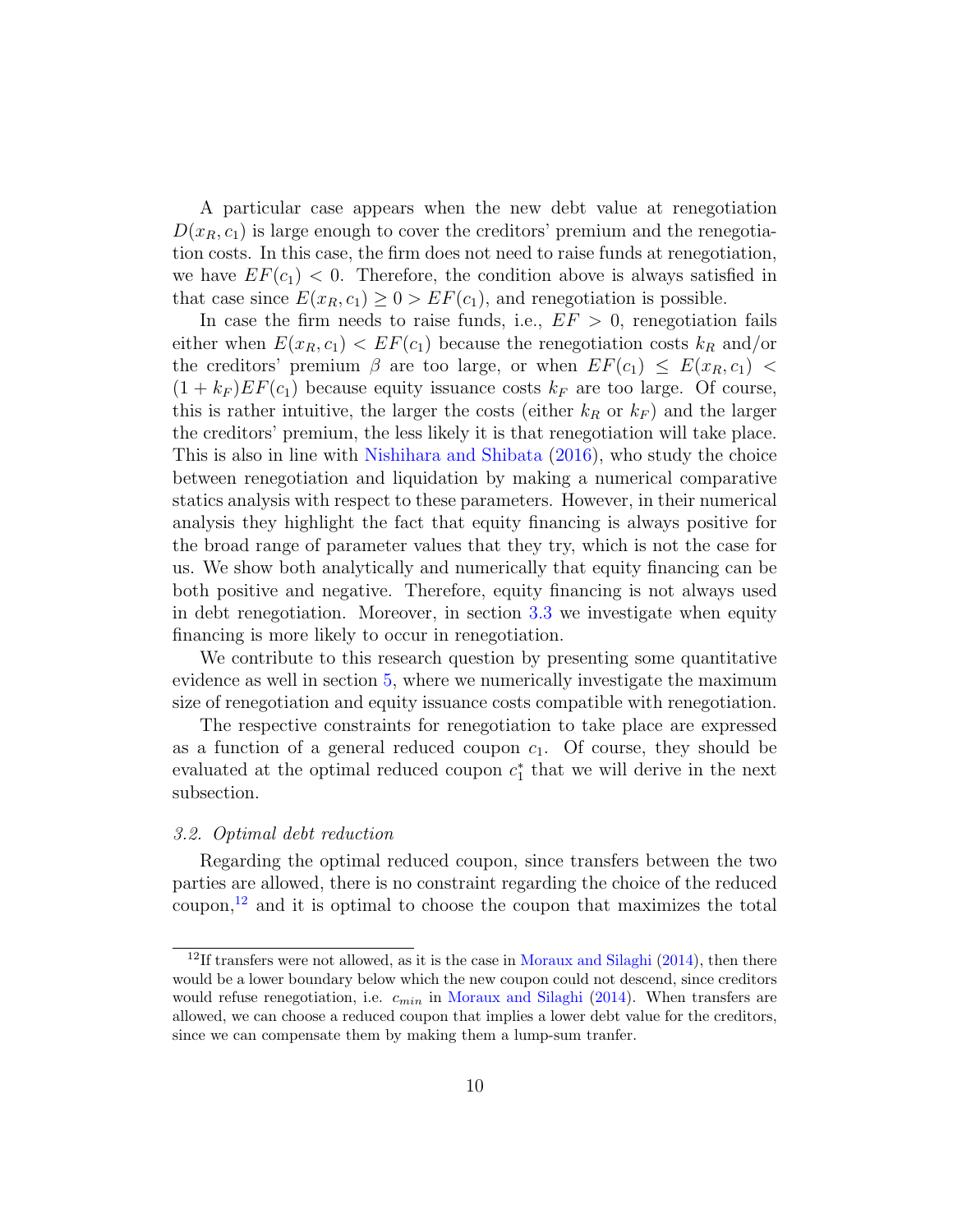firm value. Looking at equation [\(9\)](#page-7-3), we can see that this reduces to choosing the coupon that maximizes the new firm value at renegotiation net of equity issuance costs. Formally, the new coupon solves:

$$
c_1^* = \underset{c_1}{\arg \max} V(x_R, c_1) - k_F \max\{ EF(c_1), 0\} \tag{12}
$$

Note that this is also equivalent to maximizing  $E(x_R, c_1) - EF(c_1)$  $k_F \max\{ EF(c_1), 0 \}.$ 

The following proposition then applies.

#### **Proposition 1.** The optimal reduced coupon is given by:

(i) Negative transfers If  $(\beta + k_R)\alpha\gamma/(\gamma - 1) < A'$  then  $EF(c_1^*) < 0$  and:

$$
c_1^* \equiv c_1^A = c_0 * A \tag{13}
$$

(ii) Positive equity financing If  $(\beta + k_R)\alpha\gamma/(\gamma - 1) > B'$  then  $EF(c_1^*) > 0$  and:

$$
c_1^* \equiv c_1^B = c_0 * B \tag{14}
$$

(iii) No equity issuance If  $A' \leq (\beta + k_R)\alpha \gamma/(\gamma - 1) \leq B'$  then  $c_1^* \equiv c_1^{EF}$  is such that  $EF(c_1^*) = 0$ and:

$$
c_1^* \in (c_1^A, c_1^B), \tag{15}
$$

<span id="page-10-0"></span>where

<span id="page-10-1"></span>
$$
A = \left(\frac{\tau - (1 - \alpha)\gamma}{\tau}\right)^{1/\gamma}
$$
  
\n
$$
B = \left(\frac{\tau + k_F - (1 + k_F)(1 - \alpha)\gamma}{\tau + k_F}\right)^{1/\gamma}
$$
  
\n
$$
A' = A + A^{1-\gamma} \left(\frac{\alpha\gamma}{\gamma - 1} - 1\right)
$$
  
\n
$$
B' = B + B^{1-\gamma} \left(\frac{\alpha\gamma}{\gamma - 1} - 1\right),
$$
\n(16)

with  $A \leq B$  and  $A' \leq B'$ , with equality  $A = B$  and  $A' = B'$  for  $k_F = 0$ .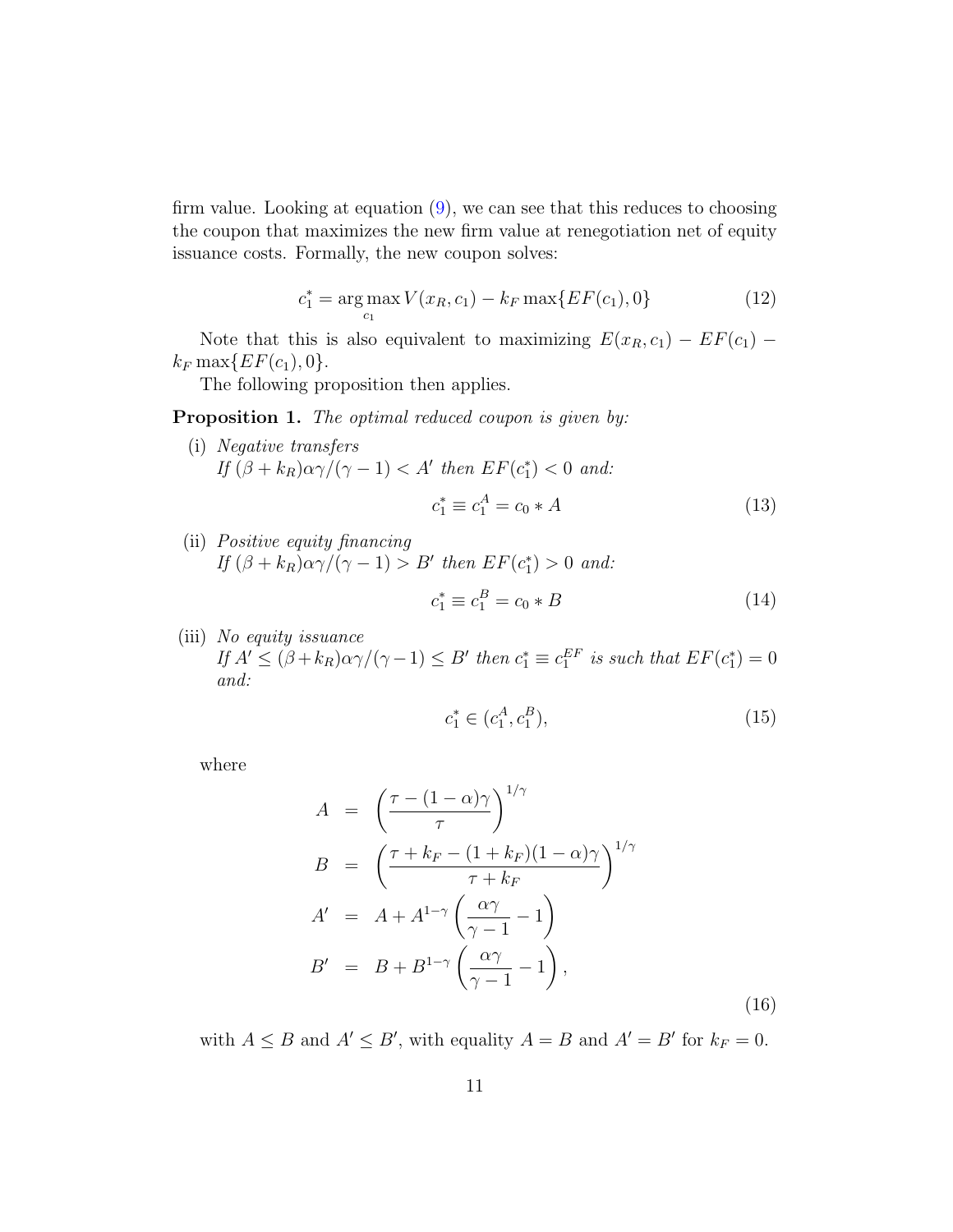PROOF OF PROPOSITION [1.](#page-10-0) See appendix.

We have three possible reduced coupons depending on the parameter values, which will be illustrated later on in the numerical section. If the renegotiation costs and the bargaining power of the creditors are relatively low, the firm does not need to issue equity in order to raise funds to cover the debt renegotiation costs as well as the transfer to the creditors. On the contrary, the transfer to the creditors is negative. The optimal reduced coupon in this case is relatively low and does not depend on the renegotiation costs  $k_R$ , on the creditors' premium  $\beta$ , nor on the equity financing cost  $k_F$ , since there is no need for equity financing.

When the renegotiation costs and the bargaining power of the creditors are relatively high, the equity holder does not have enough funds to cover the renegotiation costs as well as the transfer due to the creditors. In this case we have positive equity financing, and the reduced coupon is relatively large. This means that we have a smaller coupon reduction, which implies a smaller transfer from the equity holder to the creditors. Indeed, since obtaining funds to finance the transfer is costly, it is optimal to try to minimize the transfer. Moreover, the reduced coupon depends on the costs of equity financing,  $k_F$ . Higher costs of equity financing lead to a higher reduced coupon, thus the firm retires less debt, we have a lower coupon reduction in order to minimize the amount of costly equity issuance. However, the reduced coupon does not depend on the renegotiation costs  $k_R$ , nor on the bargaining power of the creditors,  $\beta$ .

Finally, for intermediate values of the renegotiation costs and the bargaining power of the creditors, the reduced coupon will be chosen such that there is no equity issuance and the firm has the exact required funds to cover the renegotiation costs and the transfer to the creditors. In this case, the intermediate reduced coupon depends on the renegotiation costs  $k_R$  and the bargaining power of the creditors  $\beta$ , but not on the equity financing costs  $k_F$ .

Since it will be useful in the following subsections, we derive simple expressions for the total payment made by the equity holder to cover the renegotiation costs and the transfer to the creditors,  $EF(c_1^*) = (\beta + k_R)D(x_R, c_0) D(x_R, c_1^*)$ , in the first two cases.<sup>[13](#page-11-0)</sup> Using equation [\(3\)](#page-5-1), we have that  $D(x_R, c_0) =$ 

<span id="page-11-0"></span> $13$ The total payment can be either positive or negative, since the transfer to the creditors can be positive or negative depending on the optimal reduced coupon.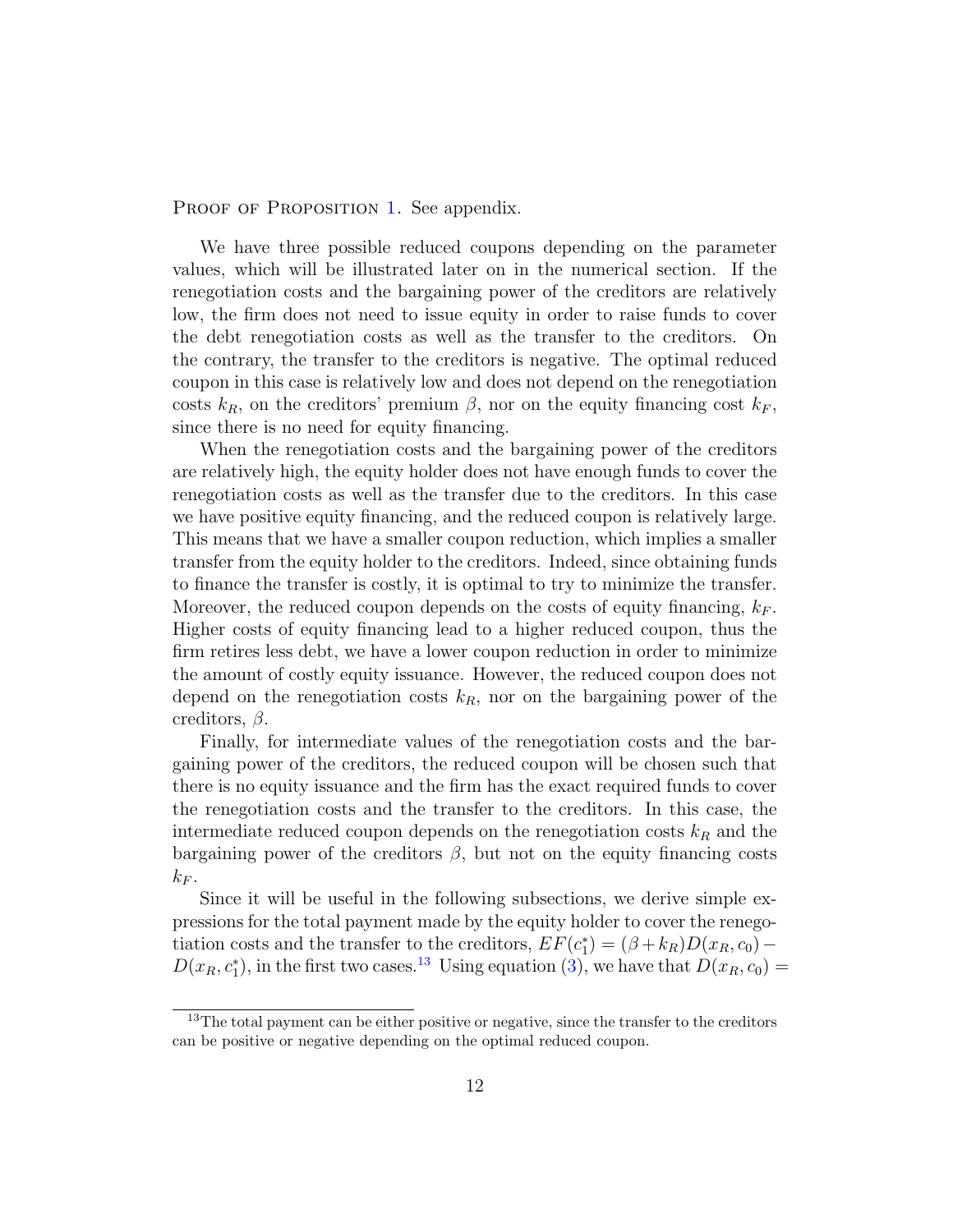$c_0/r \left[ \frac{\alpha \gamma}{\gamma - 1} \right]$ . Using the same equation [\(3\)](#page-5-1), the fact that  $c_1^A = c \cdot A$ ,  $c_1^B = c * B$  and the expressions of A' and B' from equation [\(16\)](#page-10-1), we have that  $D(x_R, c_1^A) = c_0/rA'$ , and  $D(x_R, c_1^B) = c_0/rB'$ . If we denote  $Q \equiv$  $(\beta + k_R)\alpha\gamma/(\gamma - 1)$ , then we obtain that:

<span id="page-12-1"></span>
$$
EF(c_1^A) = (Q - A') c_0/r < 0
$$
  
\n
$$
EF(c_1^B) = (Q - B') c_0/r > 0
$$
\n(17)

#### 3.2.1. Limiting cases: no costs

We now analyze what happens in the limiting cases when renegotiation and equity issuance are costless. In the absence of equity financing costs,  $k_F = 0$ , the three cases above collapse to a single case, there is a unique reduced coupon  $c_1^* = c_1^A = c_1^B$ , with equity financing either negative for relatively low renegotiation costs and bargaining power of the creditors, or positive for relatively high renegotiation costs and bargaining power of the creditors. The optimal reduced coupon is independent of the bargaining power of the creditors and of the renegotiation costs.

Even in the absence of renegotiation costs  $k_R = 0$  and full bargaining power for the equity holder  $\beta = 1$ , we cannot exclude the possibility of equity financing. Although no funds are needed to cover the renegotiation costs, the firm could still need funds to finance the transfer to the creditors. Even though the creditors have no bargaining power, renegotiation cannot be detrimental to them. Whenever the new optimal reduced coupon does not guarantee that the new debt value at renegotiation with the reduced coupon is at least as high as the debt value with the original coupon, there is a positive transfer from the equity holder to the creditors which needs to be financed through equity issuance. Therefore, we still have the three possibilities for the coupon reduction. However, in this case, renegotiation is always possible irrespective of the equity financing costs.[14](#page-12-0)

<span id="page-12-0"></span><sup>14</sup>To show this, take the coupon that makes creditors indifferent between renegotiation and liquidation, denoted by  $c_{min}$  in [Moraux and Silaghi](#page-38-3) [\(2014\)](#page-38-3) and for which  $D(x_R, c_{min}) = D(x_R, c_0)$ . For  $k_R = 0$  and  $\beta = 1$  we have that  $EF(c_{min}) = D(x_R, c_0)$  $D(x_R, c_{min}) = 0$ , therefore  $E(c_{min}) - EF(c_{min}) - k_F \max\{EF(c_{min}, 0\} = E(c_{min}) > 0$ . But the optimal reduced coupon,  $c_1^*$ , maximizes  $Eq(c_1) - EF(c_1) - k_F \max\{EF(c_1, 0\})$ . Thus we have that  $E(c_1^*) - EF(c_1^*) - k_F \max\{ EF(c_1^*, 0\} \geq E(c_{min}) - EF(c_{min}) - E(c_{min})$  $k_F \max\{ EF(c_{min}, 0] > 0$ , therefore, according to equation [\(11\)](#page-8-1), renegotiation is always possible.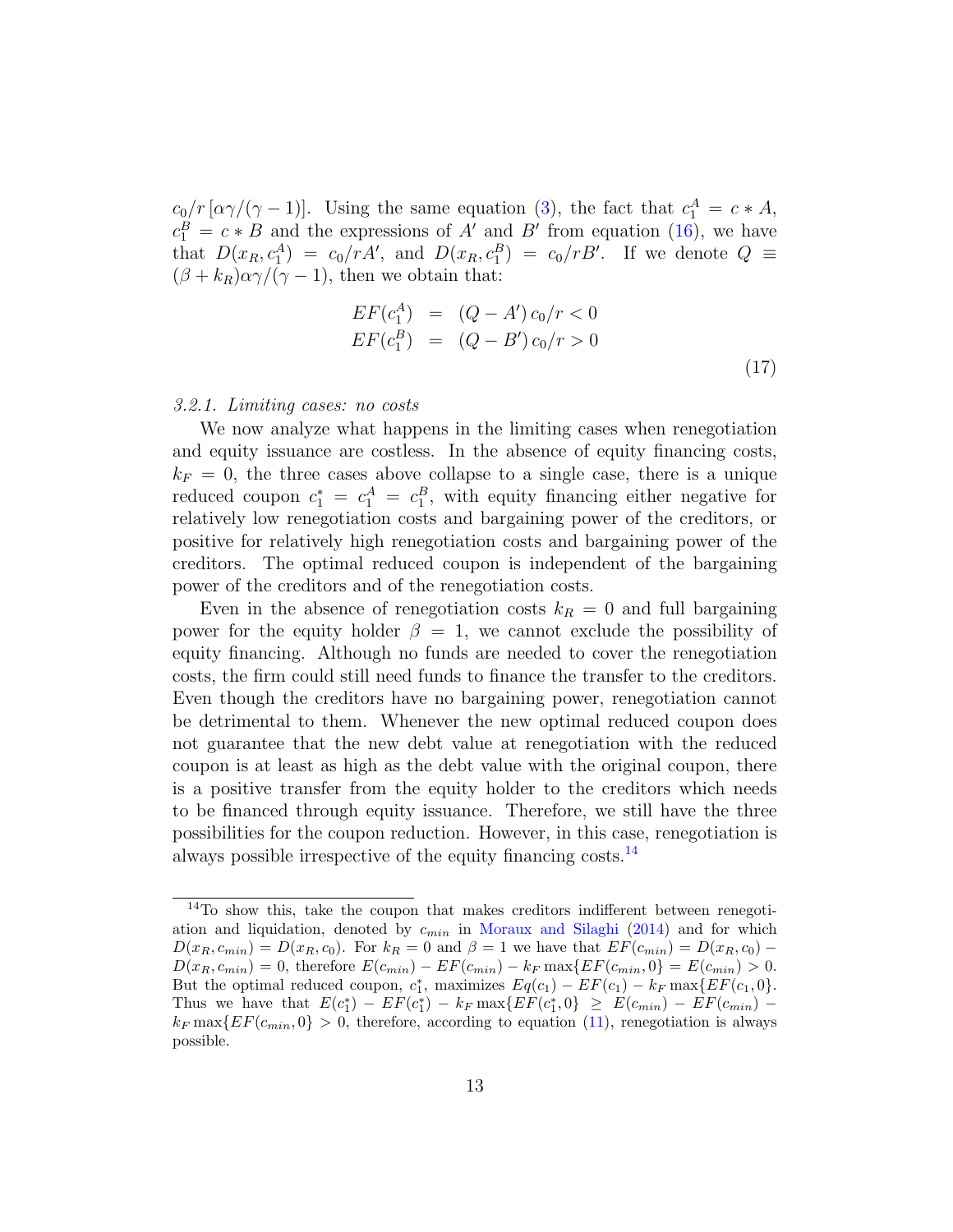#### 3.2.2. Comparative statics

As we have previously seen, depending on the relative size of renegotiation and equity financing costs, as well as on the bargaining power of the creditors, we obtain different optimal reduced coupons. At a closer look, we notice that the optimal reduced coupon which implies a negative transfer from the equity holder to the creditors,  $c_1^A$  (first case in Proposition [1\)](#page-10-0), does not depend on the costs, nor on the bargaining power of the creditors. In the second case where the firm needs to issue equity to raise funds, we have that, on the contrary, the optimal reduced coupon  $c_1^B$  does depend on the equity financing costs. In particular, we have that  $\partial c_1^B / \partial k_F > 0$ , i.e., the firm will proceed to a lower debt reduction when equity issuance costs are high in order to minimize them. This adjustment is also numerically observed by [Nishihara and Shibata](#page-38-7) [\(2016\)](#page-38-7). Finally, when the optimal reduced coupon is set such that the equity financing need is exactly equal to zero, the reduced coupon  $c_1^{EF}$  depends both on the renegotiation costs  $k_R$  and on the creditors' premium  $\beta$ . As before, we observe an adjustment: the larger the renegotiation costs or the creditors' premium, the lower will be the coupon reduction. The firm optimally decides to reduce the coupon in a smaller proportion, in order to avoid the need of issuing equity.

# 3.2.3. Constrained versus unconstrained coupon choice: the impact of transfers

We would like to end this section by discussing the effect of allowing for transfers on the renegotiation process. First, we have seen that allowing for transfers between the claimholders has resulted in situations in which the firm proceeds to a debt renegotiation financed both by a new debt and by new equity issuance. Thus we no longer have a simple debt for debt swap.

Secondly, regarding the optimal reduced coupon, we compare with [Moraux](#page-38-3) [and Silaghi](#page-38-3) [\(2014\)](#page-38-3), where transfers were not allowed. They provide an interval for the optimal reduced coupon,  $[c_{min}, c_{max}]$ . The two limits of this interval correspond to the two polar cases in which the equity holder has all the bargaining power, and the creditors have all the bargaining power respectively. More specifically,  $c_{min}$  was defined such that the creditors are indifferent between renegotiation and liquidation (our case of  $\beta = 1$ ) and  $c_{max}$ such that it maximizes debt value at renegotiation. A coupon below  $c_{min}$  was not possible since creditors would refuse renegotiation. When transfers are allowed, the coupon choice is not constrained anymore. The equity holder selects the coupon that maximizes the net surplus of renegotiation, although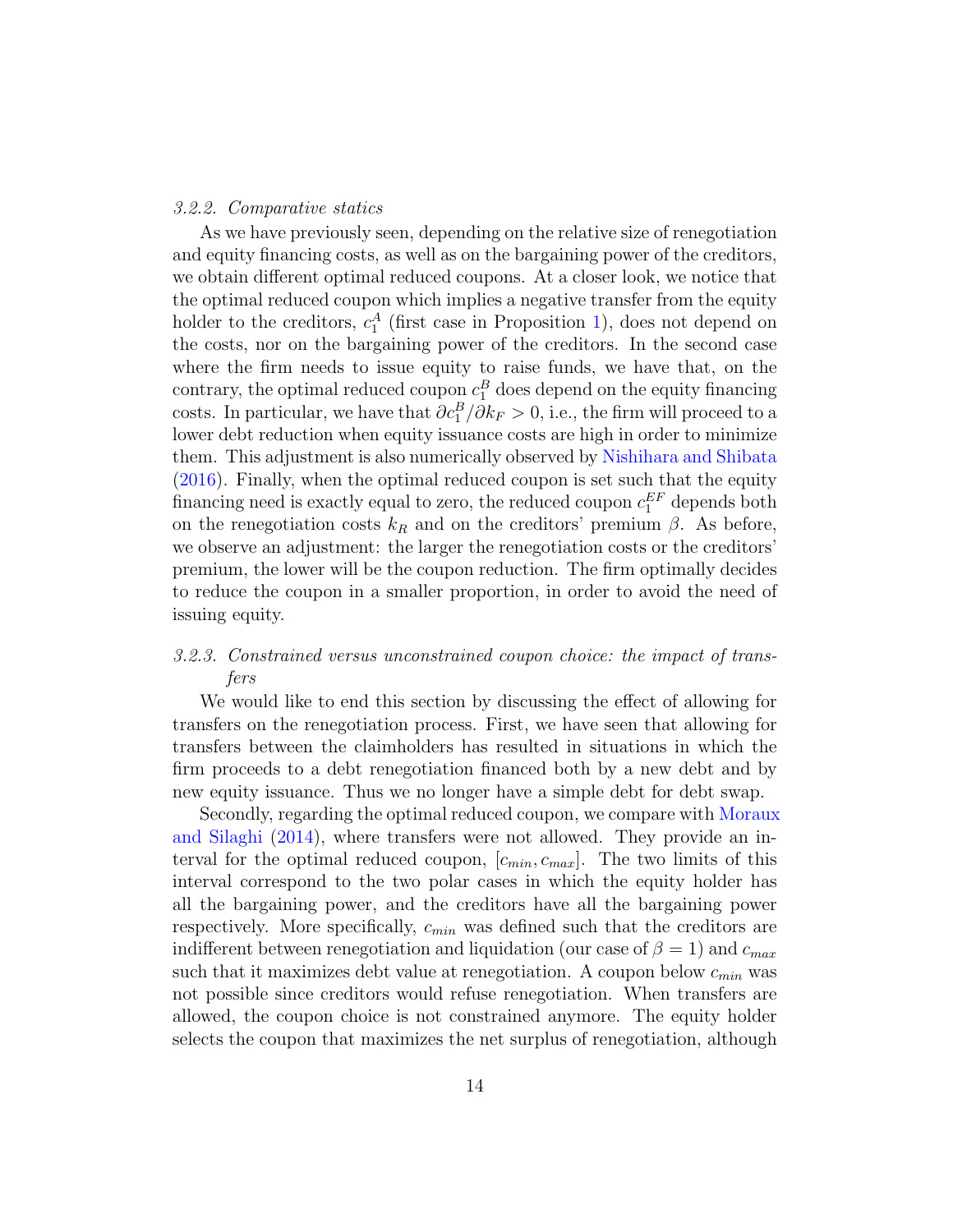this might imply  $c_1^* < c_{min}$  and  $D(x_R, c_1) < D(x_R, c_0)$ . The difference is that now this lower debt value can be compensated by a transfer from the equity holder to the creditors.

In general, with a costly renegotiation and positive premium for the creditors,  $c_1^B$  could be either below or above  $c_{min}$ , but for sure below  $c_{max}$ . We can also show that  $c_1^A \in [c_{min}, c_{max}]$ . This is logical since for this coupon value there is no equity issuance. The coupon such that equity financing is exactly zero,  $c_1^{EF}$  also belongs to that interval. The optimal reduced coupon would never be above  $c_{max}$  since, as [Moraux and Silaghi](#page-38-3) [\(2014\)](#page-38-3) argue, those values would be Pareto dominated, in the sense that we could improve both the equity and debt value by further reducing the coupon.

In the particular case of  $k_R = 0$  (no renegotiation costs) and  $\beta = 1$ , we can show that  $c_1^B < c_{min}$ , which implies that it is optimal for the firm to further decrease the coupon and issue equity to finance the transfer to the creditors, since the extra surplus obtained with the additional reduction more than compensates for the extra costs of equity financing. Moreover, we can also show that  $c_1^{EF} = c_{min}$ .

To sum up, allowing for transfers increases the range of possible coupon reductions, with even lower reductions being optimal under certain conditions. These reductions below the coupon that makes the creditors indifferent  $(c_{min})$  are possible precisely because the firm issues equity to raise funds needed to finance the transfers to the creditors in order to compensate them for the extra coupon reduction. We have a less constrained choice that increases the total firm value. Thus, eliminating restrictions on transfers leads to increased welfare. We will numerically quantify this effect in section [5.](#page-20-0)

#### <span id="page-14-0"></span>3.3. When is equity financing more likely in renegotiation?

We have seen that allowing for transfers between the claimholders can lead to equity issuance in debt renegotiation. We now analyze how likely it is for the firm to issue equity in debt renegotiation. Whether the firm issues equity or not depends on the size of the renegotiation costs and creditors' premium relative to the equity issuance costs. We know from Proposition [1](#page-10-0) that when  $(\beta + k_R)\alpha\gamma/(\gamma - 1) > B'$  the firm will have positive equity financing,  $EF(c_1^B) > 0$ . On the contrary, when renegotiation costs are relatively low,  $(\beta + k_R)\alpha\gamma/(\gamma - 1) < A'$ , the firm will not issue equity, the transfers from the firm to the creditors being negative,  $EF(c_1^A) < 0$ . For intermediate costs,  $A' \leq (\beta + k_R)\alpha \gamma/(\gamma - 1) \leq B'$ , the firm will set the reduced coupon such that the equity issuance is exactly equal to zero.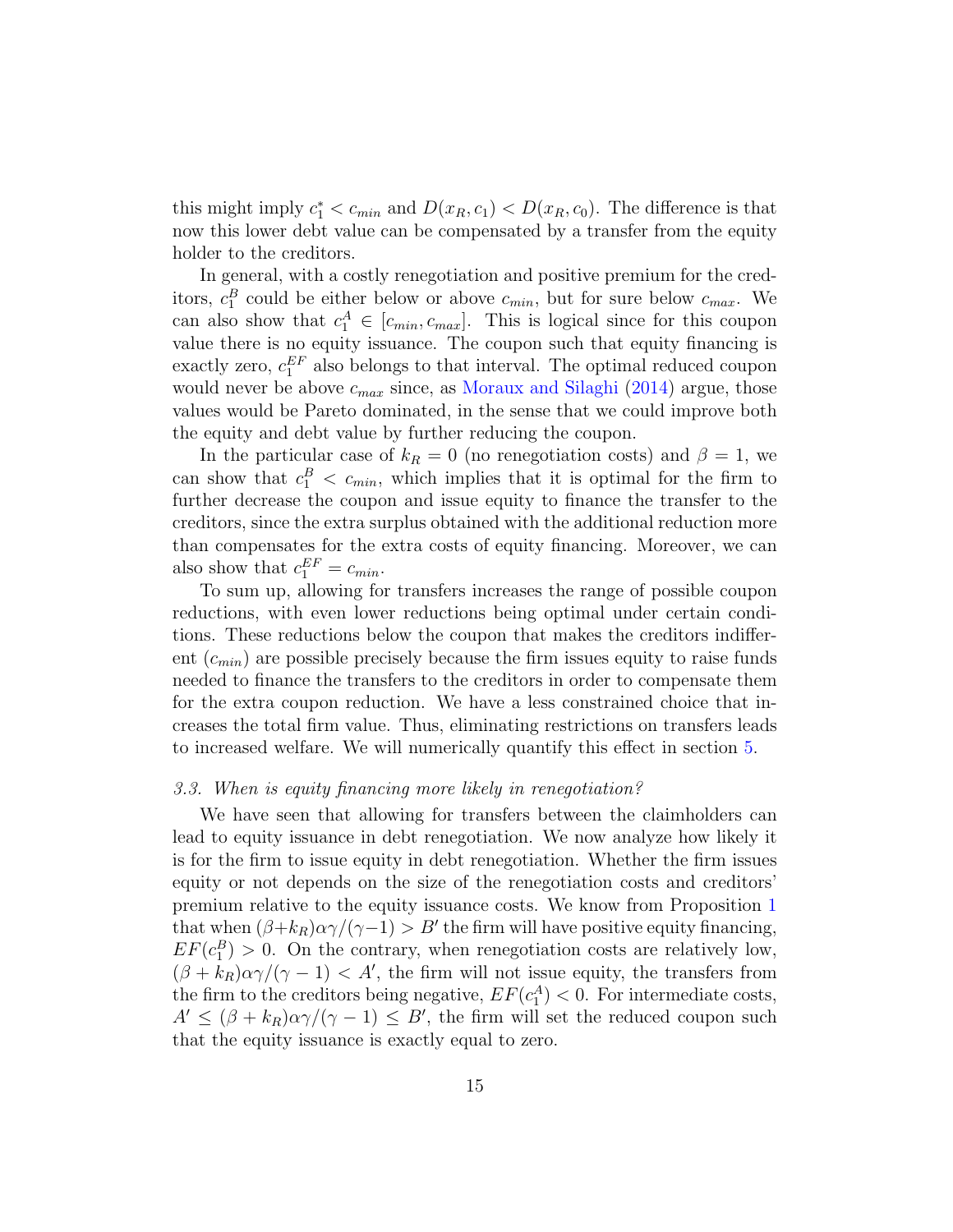Therefore, we present comparative statics of these three quantities ( $Q \equiv$  $(\beta + k_R)\alpha\gamma/(\gamma - 1)$ , A', and B') with respect to the parameters of the model  $(\alpha, \tau, k_R, \beta, k_F \text{ and } \gamma)$ . These comparative statics will allow us to derive empirical implications regarding the use of equity financing in debt renegotiation, and to contrast them with the empirical evidence.

For intuitive purposes, note that  $Q$  is proportional to the debt value at the renegotiation threshold with the original coupon,  $D(x_R, c_0)$ , while A' and  $B'$  are proportional to the new debt value at renegotiation with the reduced coupon,  $D(x_R, c_1^*)$ .<sup>[15](#page-15-0)</sup>

*Recovery rate,*  $\alpha$ . We can show regarding the proportion recovered in liquidation  $\alpha$  that an increase in this parameter leads to an increase in A', B' and Q. Intuitively, since these quantities are proportional to the debt values at  $x_R$  with or without renegotiation, it is logical that an increase in the recovery rate leads to an increase in the debt values. In order to know whether issuing equity is more likely for a firm with a higher recovery value (lower bankruptcy costs) we would need to know which of these quantities increases more. Although it is not possible to answer this question analytically, we will show numerically in section [5](#page-20-0) that  $Q$  increases more than  $A'$  and  $B'$  for low values of the recovery rate, i.e.,  $D(x_R, c_0)$  increases more with the recovery rate  $\alpha$  than  $D(x_R, c_1)$ . This is due to the fact that the impact of the recovery rate is larger the closer the firm is to bankruptcy. Indeed, in the absence of renegotiation, we know that the firm would default at  $x_R = x_B(c_0)$ , this is why the impact is larger on  $D(x_R, c_0)$ . Therefore, it is more likely that  $Q > B'$ , i.e., the renegotiation costs together with the creditors' premium are larger than the debt value with the reduced coupon, and the firm needs to make a positive payment. Hence, a firm with a larger recovery value will more likely issue equity in renegotiation to finance the required funds.

Tax rate,  $\tau$ . We can see that the renegotiation costs as well as the creditors' premium do not depend on the tax rate since renegotiation takes place at the optimal no-renegotiation bankruptcy threshold,  $x_B(c_0)$ . At this threshold, the initial debt value  $D(x_R, c_0)$  is simply equal to the liquidation value of the firm, and does not depend on the tax rate. Thus,  $Q$  will not depend on  $\tau$ . On the other hand, we can show that both  $A'$  and  $B'$  increase with the tax

<span id="page-15-0"></span><sup>&</sup>lt;sup>15</sup>We remind the reader that  $Q = (\beta + k_R)D(x_R, c_0)/(c_0/r)$ ,  $A' = D(x_R, c_1^A)/(c_0/r)$  and  $B' = D(x_R, c_1^B)/(c_0/r).$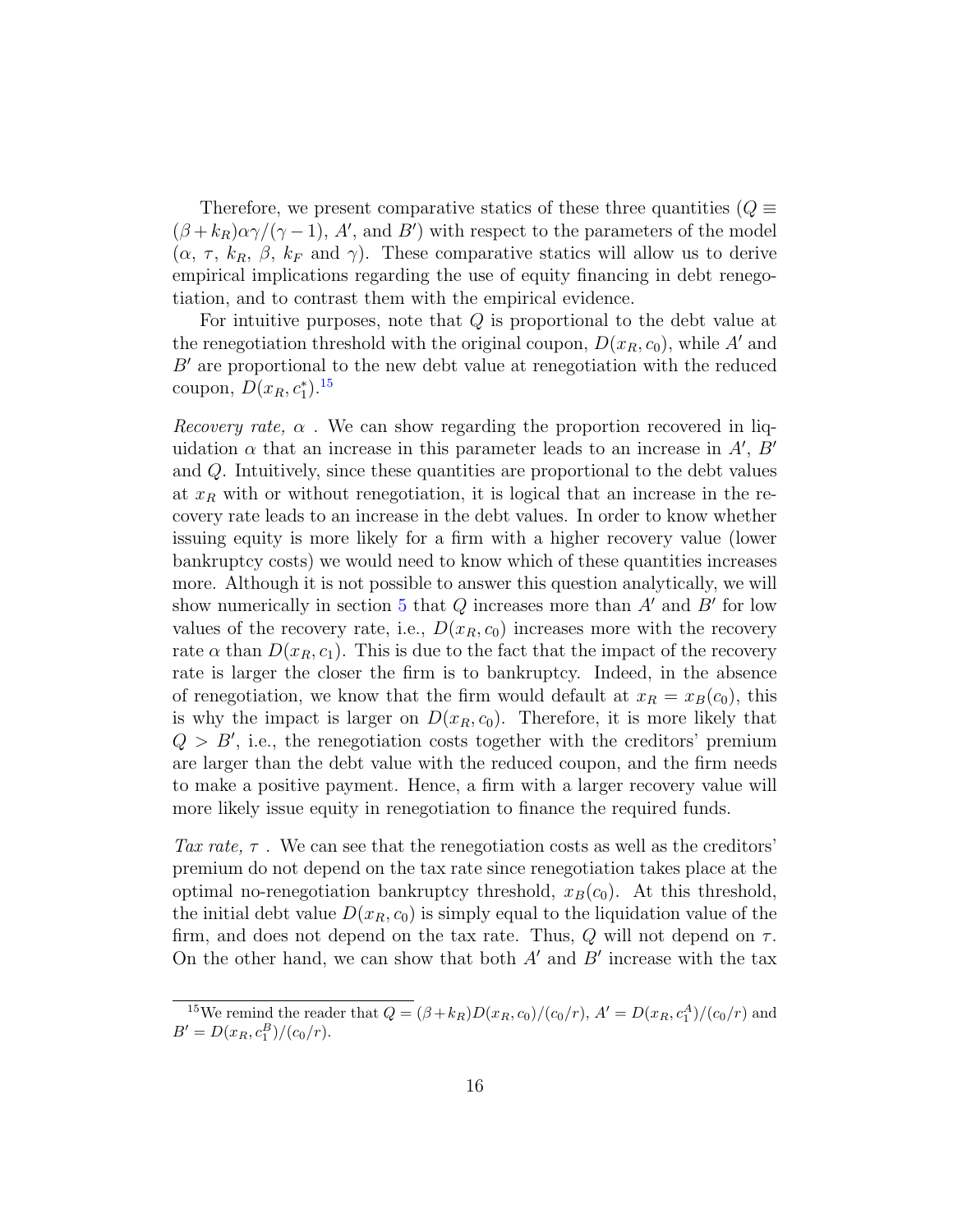rate. Intuitively, a larger tax rate makes the firm choose a larger reduced coupon value to benefit from the tax advantage of debt, which will increase the value of the debt value just after renegotiation,  $D(x_R, c_1)$ .<sup>[16](#page-16-0)</sup> Thus, it is more likely that the firm will not issue equity when the tax rate increases, since it will not need additional funds to make transfers to the creditors.

Renegotiation costs and creditors' premium,  $k_R$  and  $\beta$ . An increase in the renegotiation costs and the creditors' premium leads to an increase in the total payments that the equity holder will have to make at renegotiation, by increasing  $Q$  and not affecting  $A'$  or  $B'$ . It is more likely then for a firm with larger renegotiation costs or larger bargaining power for the creditors to need to issue equity to finance these costs and transfers.

Equity issuance costs,  $k_F$ . A firm which faces larger equity issuance costs will adjust the reduced coupon such that it limits the amount of funds it needs to raise. Therefore, we have a larger reduced coupon  $c_1$  (a smaller coupon reduction) which implies a larger debt value  $D(x_R, c_1)$ , which will reduce the transfers to the creditors. Formally,  $Q$  and  $A'$  are not affected by the issuance costs  $k_F$ , while B' increases with  $k_F$ . Thus, it is more likely that when facing higher issuance costs, the firm will be less likely to issue equity at renegotiation (it is more likely for  $Q$  to be lower than  $B'$ ).

Drift, volatility, and interest rate,  $\gamma$ . We remind the reader that  $\gamma = 1/2$  –  $\mu/\sigma^2 - \sqrt{(\mu/\sigma^2 - 1/2)^2 + 2r/\sigma^2}$ , thus it actually incorporates three parameters:  $\mu$ , r and  $\sigma$ , the first two decreasing with  $\gamma$  and the last one increasing with  $\gamma$ . It is straightforward to show that Q decreases with  $\gamma$ , that is, it increases with  $\mu$  and  $r$  and it decreases with  $\sigma$ . Intuitively, a firm with a larger volatility will decide to renegotiate (or to default in case of no renegotiation) at a lower threshold. The liquidation value of the firm will therefore be lower,<sup>[17](#page-16-1)</sup> and so will be the renegotiation costs and the creditors' premium. However, we cannot show analytically how an increase in  $\gamma$  affects  $A'$  or  $B'$ . Nevertheless, we can show numerically (for reasonable parameter

<span id="page-16-0"></span><sup>&</sup>lt;sup>16</sup>In general we know that debt is a hump-shape value of the coupon. However, since we know that the reduced coupon is below the coupon that maximizes debt value,  $c_{max}$ , we can conclude that debt is increasing in the reduced coupon.

<span id="page-16-1"></span><sup>&</sup>lt;sup>17</sup>Note that the debt value without renegotiation at the renegotiation threshold  $x_R$ ,  $D(x_R, c_0)$  is simply equal to the liquidation value of the firm, since  $x_R$  is the threshold at which the firm would bankrupt in the absence of renegotiation.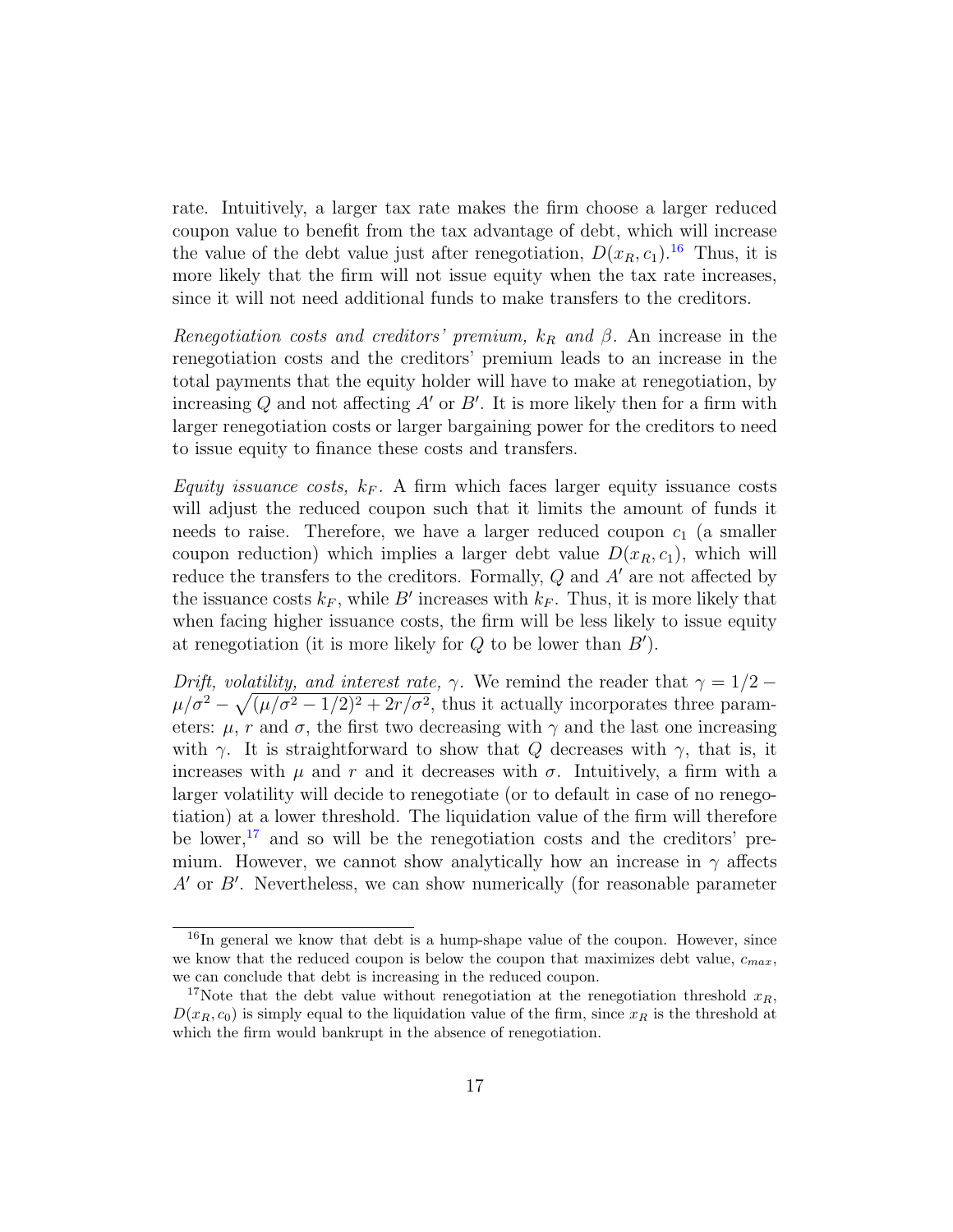values) that they also decrease with  $\gamma$ . Intuitively, when volatility increases, the new debt value with the reduced coupon decreases. We will show later on in the numerical section that the larger the volatility (or the lower the drift or the interest rate), the more likely it is for the firm to issue equity at renegotiation. A firm with larger volatility or lower growth rate of EBIT is then more likely to use equity financing to repurchase debt.

#### <span id="page-17-0"></span>4. Extension:Forced asset sales

We now extend the previous framework in order to account for forced asset sales. Following other papers in the literature, [Mella-Barral](#page-38-1) [\(1999\)](#page-38-1), and [Nishihara and Shibata](#page-38-7) [\(2016\)](#page-38-7), we assume economies of scale, which implies that partial liquidation is inefficient, i.e. assets sold piecemeal are less valuable than the same assets sold as a going concern. Therefore, it is optimal for the firm not to partially sell assets. Nevertheless, forced asset sales of viable businesses do occur in practice, and, as documented by [Djankov et al.](#page-37-5) [\(2008\)](#page-37-5), they make debt enforcement inefficient. Moreover, according to the evidence of [Kruse et al.](#page-38-4) [\(2014\)](#page-38-4), 14.9% of debt tender offers use asset sales as a financing source.

Formally, we assume that by selling a fraction  $\phi \in (0,1)$  of the assets at time t, the equity holder receives the proceeds  $P(X(t), \phi)$  after taxes. We let  $P(x, \phi) = F(\phi)x$ , where F is a non-decreasing convex function with  $F(0) = 0$ . The convexity implies that full liquidation will always be preferred to partial liquidation. Therefore, if the firm could optimally choose the fraction of assets to liquidate at renegotiation, it would choose not to sell assets, i.e.,  $\phi = 0$ , which is the case of our baseline framework.

We therefore adjust our initial equity, debt, and firm value under no renegotiation, to account for asset sales. Consider a firm that is operating with the asset size  $\phi$ . Its equity, debt and firm value are given by the following equations:

$$
E(x, \phi, c) = \frac{(1-\tau)\phi x}{r-\mu} - \frac{(1-\tau)c}{r} - \left(\frac{(1-\tau)\phi x_B(\phi, c)}{r-\mu} - \frac{(1-\tau)c}{r}\right) \left(\frac{x}{x_B(\phi, c)}\right)^{\gamma}
$$
(18)

$$
D(x,\phi,c) = \frac{c}{r} \left( 1 - \left( \frac{x}{x_B(\phi,c)} \right)^{\gamma} \right) + P(x_B(\phi,c),\phi) \left( \frac{x}{x_B(\phi,c)} \right)^{\gamma}, \quad (19)
$$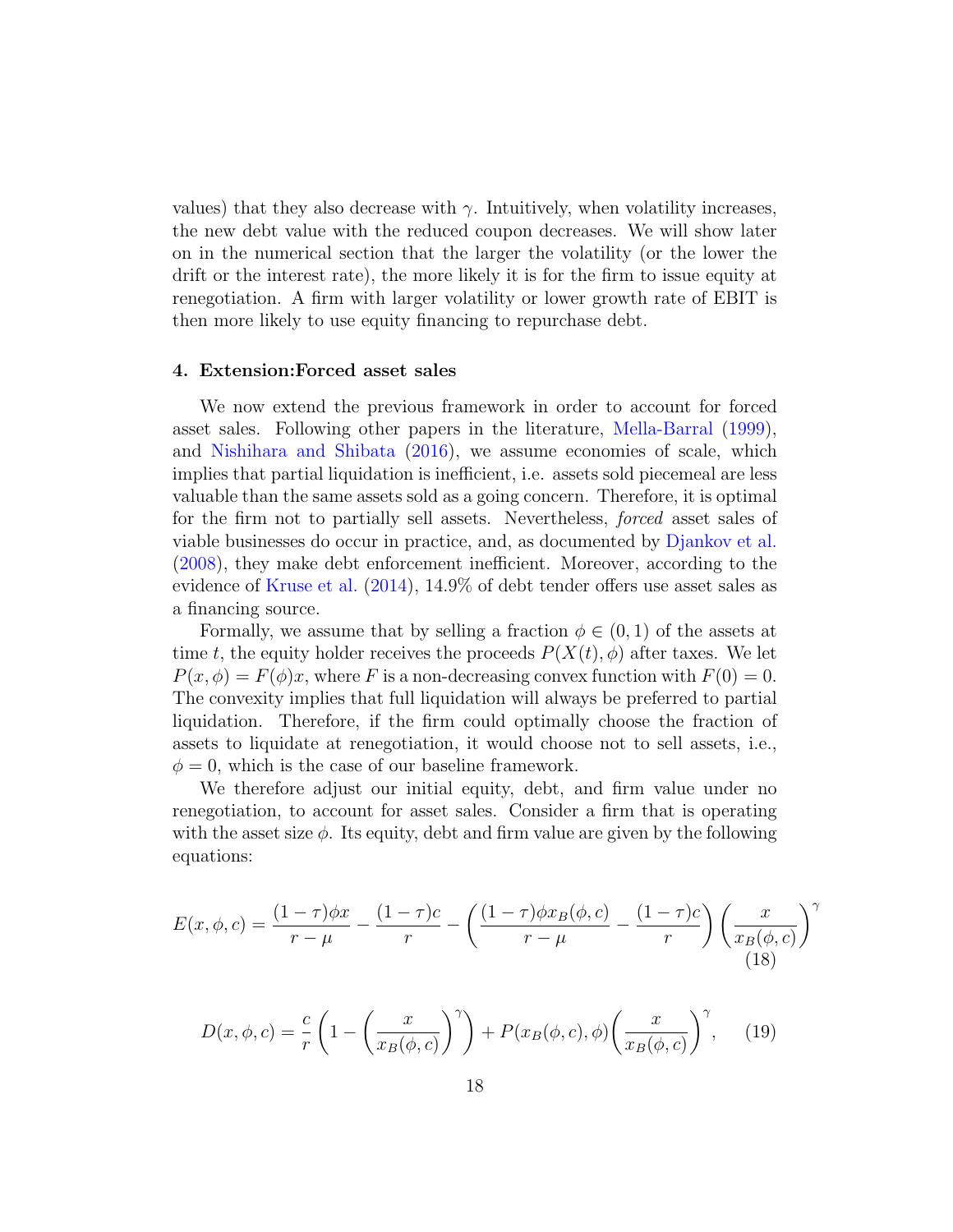$$
V(x, \phi, c) = E(x, \phi, c) + D(x, \phi, c)
$$
  
=  $\frac{(1 - \tau)\phi x}{r - \mu} + \frac{\tau c}{r} - \left(\frac{(1 - \tau)\phi x_B(\phi, c)}{r - \mu} + \frac{\tau c}{r} - P(x_B(\phi, c), \phi)\right) \left(\frac{x}{x_B(\phi, c)}\right)^{\gamma}$ , (20)

with

$$
x_B(\phi, c) = \frac{\gamma(r - \mu)c}{(\gamma - 1)r\phi},\tag{21}
$$

representing the default threshold.

If the firm sells a fraction  $\phi$  of its assets at renegotiation, then the amount of equity financing needed in renegotiation will depend on the proceeds from the asset sales:

<span id="page-18-1"></span>
$$
EF(c_1, \phi) = (\beta + k_R)D(x_R, 1, c) - D(x_R, 1 - \phi, c_1) - P(x_R, \phi), \quad (22)
$$

where  $x_R = x_B(1, c)$ .

If the new debt value of a firm operating with an asset size  $1 - \phi$  plus the proceeds from selling a fraction  $\phi$  of the assets are not enough to cover the creditors' premium and the renegotiation costs, then the firm will have to issue equity financing.

Renegotiation is possible only if:

$$
V(x_R, 1 - \phi, c_1) + P(x_R, \phi) - (\beta + k_R)D(x_R, 1, c) - k_F \max\{ EF(c_1, \phi), 0 \} \ge 0
$$
\n(23)

The optimal coupon is chosen in order to maximize the new firm value at renegotiation after the asset sale, net of equity issuance costs:

$$
c_1^*(\phi) = \underset{c_1}{\arg \max} V(x_R, 1 - \phi, c_1) - k_F \max\{ EF(c_1, \phi), 0 \}
$$
 (24)

In order to obtain closed-form solutions for the optimal reduced coupon, we take an explicit function of the proceeds obtained through asset sales:<sup>[18](#page-18-0)</sup>

$$
P(x_R, \phi) = \frac{\alpha \phi^{1.01} x_R}{r - \mu},
$$
\n(25)

<span id="page-18-0"></span><sup>18</sup>[Nishihara and Shibata](#page-38-7) [\(2016\)](#page-38-7) use the same liquidation function.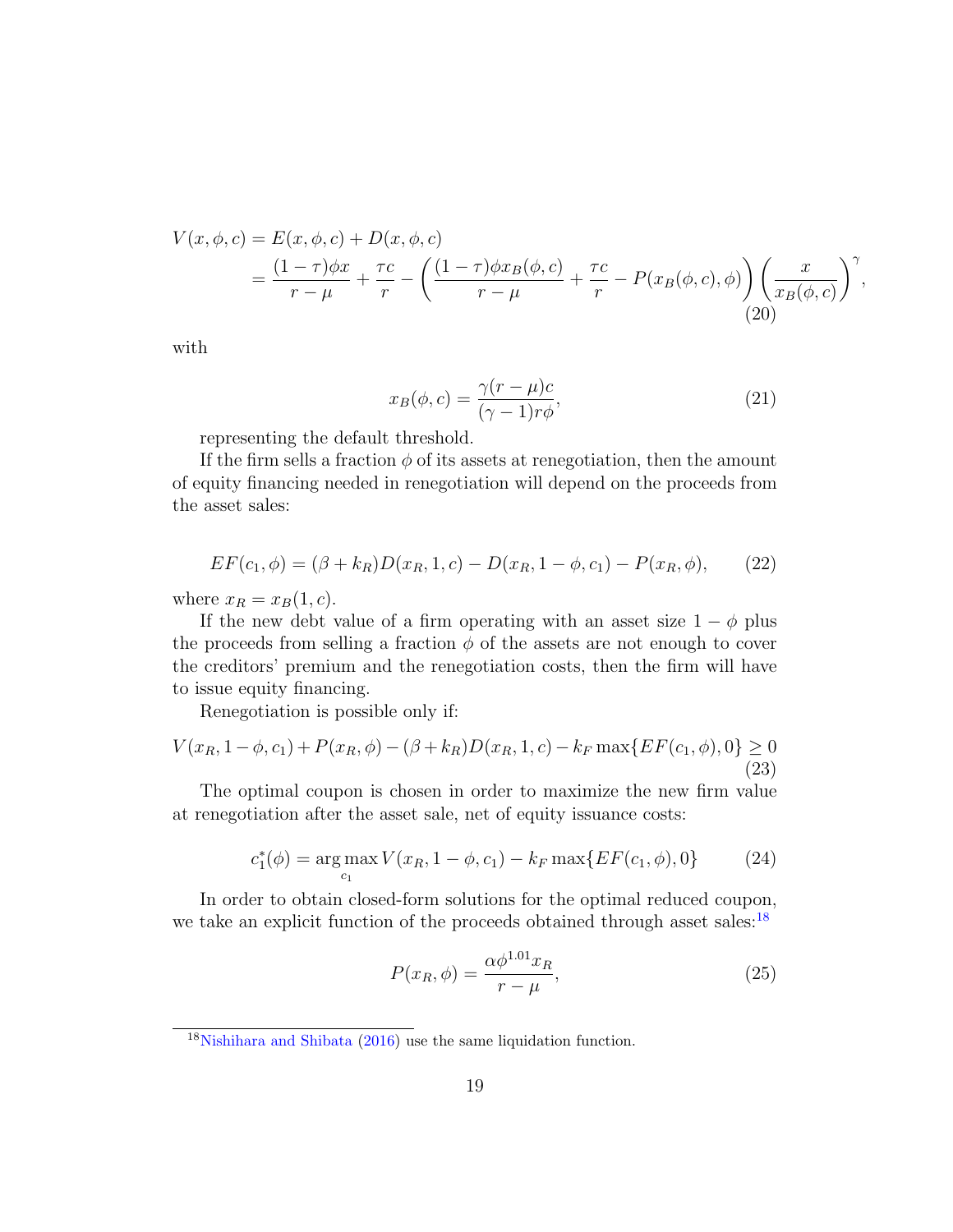which is a convex function. Note that for  $\phi = 1$ , the full liquidation value is given by  $\frac{\alpha x_R}{r-\mu}$ , which is the same as in the benchmark model.

The following proposition then applies.

**Proposition 2.** The optimal reduced coupon in the general case in which we allow for asset sales in renegotiation is given by:

- (i) Negative transfers If  $(\beta + k_R - \phi^{1.01})\alpha\gamma/(\gamma - 1) < A'(\phi)$  then  $EF(c_1^*(\phi), \phi) < 0$  and:  $c_1^*(\phi) \equiv c_1^A(\phi) = c_0 * A(\phi)$  (26)
- (ii) Positive equity financing If  $(\beta + k_R - \phi^{1.01})\alpha\gamma/(\gamma - 1) > B'(\phi)$  then  $EF(c_1^*(\phi), \phi) > 0$  and:

$$
c_1^*(\phi) \equiv c_1^B(\phi) = c_0 * B(\phi)
$$
 (27)

(iii) No equity issuance If  $A'(\phi) \leq (\beta + k_R - \phi^{1.01})\alpha \gamma/(\gamma - 1) \leq B'(\phi)$  then  $c_1^*(\phi) \equiv c_1^{EF}(\phi)$  is such that  $EF(c_1^*(\phi), \phi) = 0$  and:

$$
c_1^*(\phi) \in (c_1^A(\phi), c_1^B(\phi)), \tag{28}
$$

<span id="page-19-0"></span>where

$$
A(\phi) = (1 - \phi) \left( \frac{(\tau - \gamma)(1 - \phi) + \alpha \gamma (1 - \phi)^{1.01}}{\tau (1 - \phi)} \right)^{1/\gamma}
$$
  
\n
$$
B(\phi) = (1 - \phi) \left( \frac{\tau + k_F - (1 + k_F)(\gamma - \alpha \gamma (1 - \phi)^{0.01})}{\tau + k_F} \right)^{1/\gamma}
$$
  
\n
$$
A'(\phi) = A(\phi) + A(\phi) \left( \frac{\alpha \gamma (1 - \phi)^{0.01}}{\gamma - 1} - 1 \right) \left( \frac{1 - \phi}{A(\phi)} \right)^{\gamma}
$$
  
\n
$$
B'(\phi) = B(\phi) + B(\phi) \left( \frac{\alpha \gamma (1 - \phi)^{0.01}}{\gamma - 1} - 1 \right) \left( \frac{1 - \phi}{B(\phi)} \right)^{\gamma},
$$
\n(29)

with  $A(\phi) \leq B(\phi)$  and  $A'(\phi) \leq B'(\phi)$ , with equality  $A(\phi) = B(\phi)$  and  $A'(\phi) = B'(\phi)$  for  $k_F = 0$ . Note that for  $\phi = 0$ , i.e., no asset sales in renegotiation, we obtain the same results as in proposition [1](#page-10-0) in our benchmark model.

PROOF OF PROPOSITION [2.](#page-19-0) See appendix.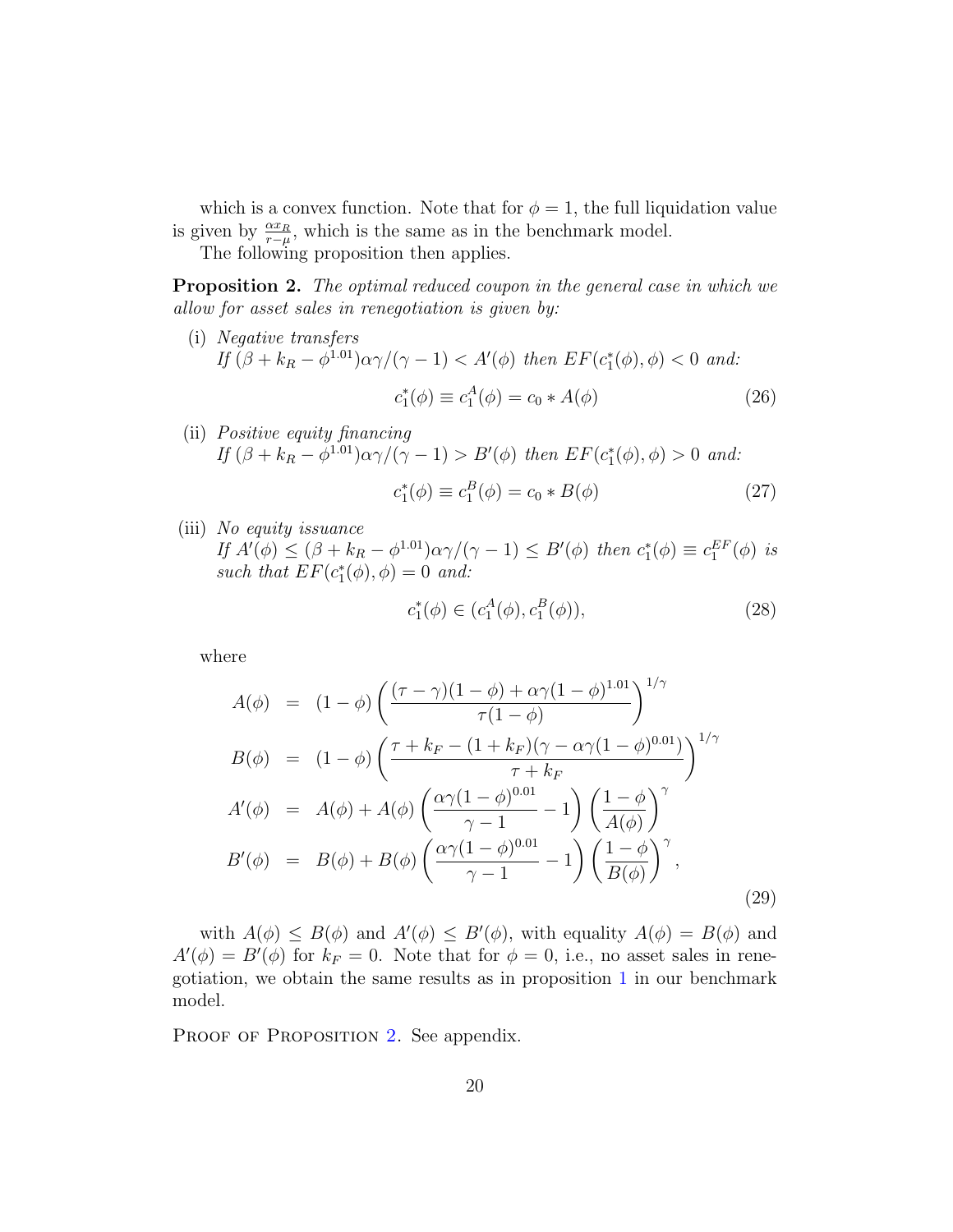#### <span id="page-20-0"></span>5. Numerical analysis

We study the numerical implications of our benchmark model on the value of the optimal reduced coupon, the conditions under which renegotiation is possible, and the use of equity financing in renegotiation, in the first three subsections. We will also analyze the impact of forced asset sales on the renegotiation process in the fourth subsection.

As far as the parameter values are concerned, we choose orders of magnitude similar to those assumed by previous models of debt renegotiation, in order to facilitate comparison between models. For our baseline case, we set the riskless interest rate to 6% (as [Leland,](#page-38-8) [1994,](#page-38-8) [Mella-Barral and Per](#page-38-0)[raudin,](#page-38-0) [1997,](#page-38-0) and [Nishihara and Shibata,](#page-38-7) [2016](#page-38-7) did), <sup>[19](#page-20-1)</sup> the drift to 1\% (as in [Bruche and Naqvi,](#page-37-11) [2010\)](#page-37-11), the tax rate to 35% (as in [Leland,](#page-38-8) [1994\)](#page-38-8), the volatility to 20% [\(Leland,](#page-38-8) [1994](#page-38-8) and [Fan and Sundaresan,](#page-37-1) [2000](#page-37-1) set it to 25%, while [Nishihara and Shibata](#page-38-7) [\(2016\)](#page-38-7) sets it at  $20\%$ ), the recovery rate to  $60\%$ [\(Mella-Barral and Perraudin,](#page-38-0) [1997](#page-38-0) chose bankruptcy costs of 20%, while [Le](#page-38-8)[land,](#page-38-8) [1994](#page-38-8) chose bankruptcy costs of 50%), the renegotiation costs to 5%, the equity issuance costs to 10%, and the creditors' premium  $\beta$  to 1.05 (the last three in line with [Nishihara and Shibata,](#page-38-7) [2016\)](#page-38-7). Finally, without loss of generality, we consider an initial coupon value of 2 and we set the initial cash flow value equal to 2.

### [Table 1 about here.]

Our baseline case parameter values are presented in Table [1.](#page-48-0) These parameter values are used in all the tables and figures presented in this paper, unless specified otherwise. Nevertheless, we also present comparative statics for every parameter, thus we will let each variable vary along a quite large interval around the baseline values. This is done with a twofold aim: in order to be able to illustrate the different solutions we obtain for our model (renegotiation versus bankruptcy, equity financing in renegotiation or pure debt for debt swap) and for robustness purposes.

### 5.1. Optimal reduced coupon

In this subsection we illustrate the three cases for the optimal reduced coupon, we present its comparative statics, and we analyze the impact of

<span id="page-20-1"></span><sup>&</sup>lt;sup>19</sup>Since a risk-free rate of  $6\%$  seems very high compared to current rates, we also analyze the numerical implications of the model for any value of  $r$  between 0 and 6%.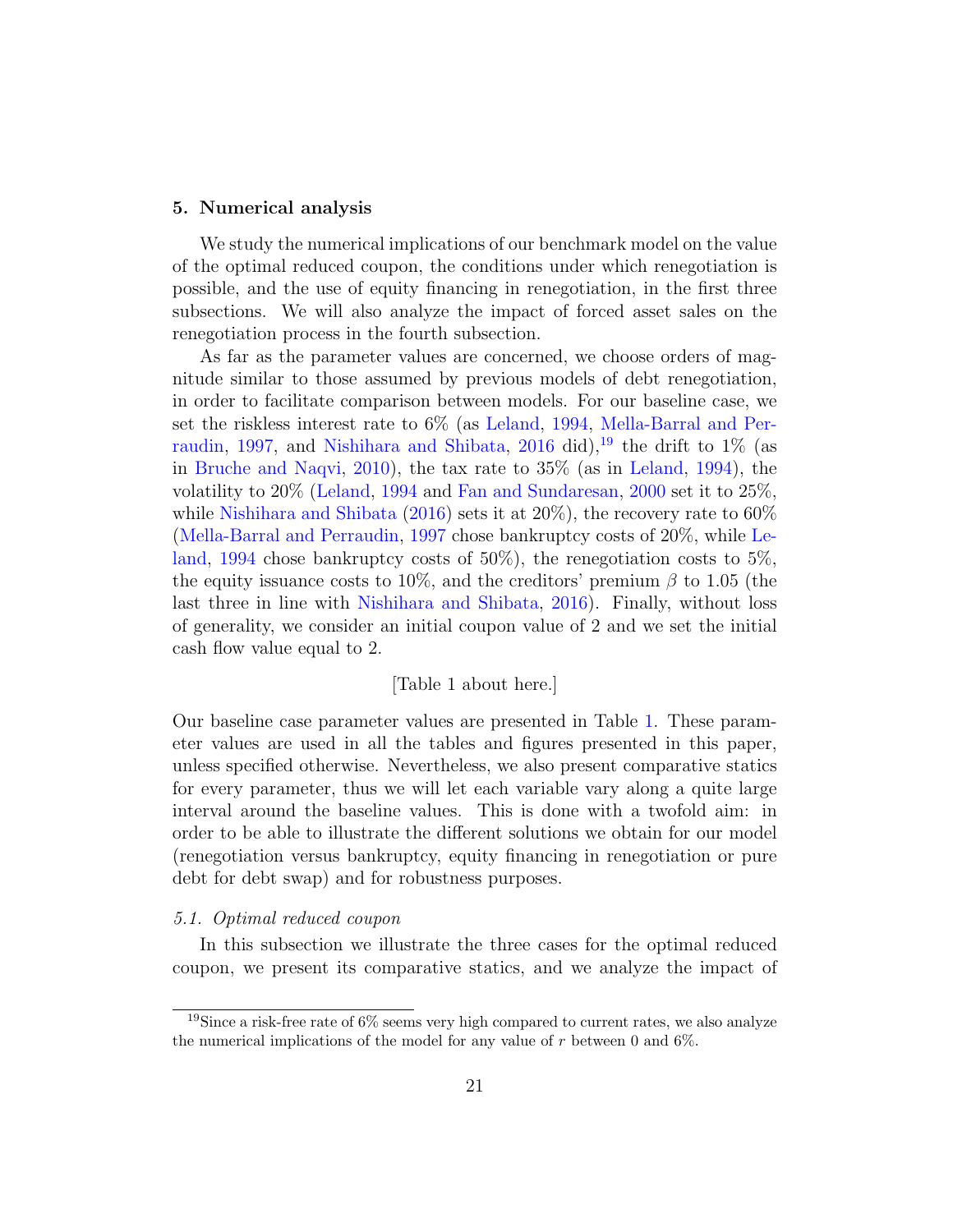allowing for transfers between the claimholders, thus having an unconstrained coupon choice.

We start by presenting three different set of parameters under which we obtain three different cases for the optimal reduced coupon:  $c_1^A$ , where we have no equity financing,  $c_1^{EF}$ , where the coupon is exactly set such that there is no need to issue equity financing, and  $c_1^B$ , where there is positive equity financing in renegotiation. Table [2](#page-49-0) illustrates the variables of interest for three different values of the tax rate: 15%, 25% and 35%. We focus on the following variables:  $Q$ ,  $A'$  and  $B'$ , which will tell us whether equity financing occurs in renegotiation or not and what the optimal reduced coupon is, the reduced coupon  $c_1^*$ , the equity financing value  $EF(c_1^*)$ , the equity and debt value at renegotiation  $E(x_R, c_1^*)$  and  $D(x_R, c_1^*)$ , the total equity, debt and firm value at time 0 with and without renegotiation,  $E_R(x_0)$ ,  $D_R(x_0)$ ,  $V_R(x_0)$ , and  $E(x_0, c_0), D(x_0, c_0), V(x_0, c_0)$ , respectively.

### [Table 2 about here.]

In order to simplify the analysis, we set the renegotiation costs  $k_R = 0$ and the creditors' premium,  $\beta = 1$ . The rest of the parameters are the baseline parameters. In the first case in which the tax rate is equal to 35% (second column of Table [2\)](#page-49-0), we see that  $Q < A'$ , since the creditors' share and renegotiation costs are relatively low, thus the firm does not need to issue equity financing, and the optimal coupon is  $c_1^A$ . Indeed, we observe that for this optimal reduced coupon, the new debt value obtained with the new coupon at the renegotiation threshold,  $D(x_R, c_1^*)$  is larger than the debt value without renegotiation at the same threshold,  $D(x_R, c_0)$ . Since  $\beta = 1$  and creditors obtain no surplus at renegotiation, they will have to transfer to the equity holder an amount of  $D(x_R, c_1^*) - D(x_R, c_0) = 1.092$ . Moreover, as renegotiation costs are equal to zero, the total payment that the equity holder has to make at renegotiation (renegotiation costs plus transfer to the creditors) is negative. Comparing the debt value at time 0 with and without renegotiation, we can see that the creditors are indifferent between renegotiating or not, which is normal given that we set  $\beta = 1$ . The equity holder has all the bargaining power and takes all the renegotiation surplus,  $E_R(x_0) - E(x_0, c_0) = 1.625.$ 

For a low tax rate of 15%, we have that  $B' < Q$ , which implies that the firm will issue equity at renegotiation in order to finance the payment that the equity holder needs to make. Since the renegotiation costs are null,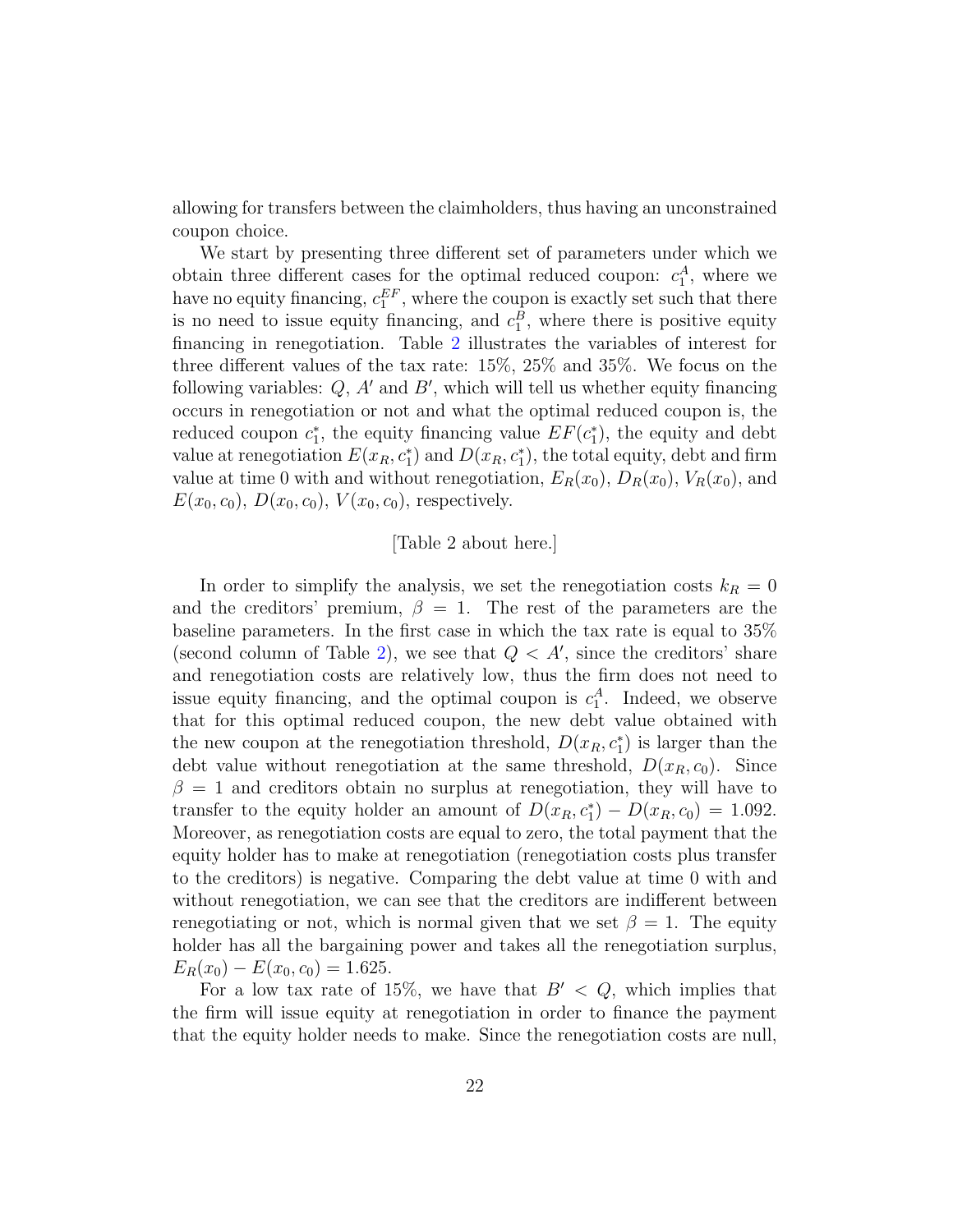this payment only consists of the transfers to the creditors. Since the tax rate is low, it is optimal for the firm to choose a lower reduced coupon, as the tax advantage of debt is reduced. This leads to a lower debt value at renegotiation,  $D(x_R, c_1^*) = 11.610$ . Given that the debt value without renegotiation at  $x_R$  is  $D(x_R, c_0^*) = 12.000$ , the creditors would only accept renegotiation if they receive a positive transfer from the equity holder of at least 0.390. This is precisely the amount of funds that the firm has to raise through equity issuance, as renegotiation costs are null. As before, the equity holder captures all the surplus from renegotiation, and the creditor is indifferent between renegotiation and liquidation.

For an intermediate tax rate of 25%, we have that  $A' < Q < B'$ , which means that the firm will optimally choose the reduced coupon such that it avoids equity issuance,  $EF(c_1^*) = 0$ . Given that there are no renegotiation costs, the new coupon is chosen such that the new debt value at renegotiation  $D(x_R, c_1^*)$  is exactly equal to the debt value without renegotiation  $D(x_R, c_0)$ , and there are no transfers from the equity holder to the creditors. The optimal coupon in this case coincides with the coupon that [Moraux and](#page-38-3) [Silaghi](#page-38-3) [\(2014\)](#page-38-3) find,  $c_{min}$  (the case of one costless renegotiation, full bargaining power to the equity holder). Indeed, they assumed that lump-sum transfers between the two claimholders were not possible.

## [Figure 1 about here.]

We now represent graphically the optimal reduced coupon and its comparative statics with respect to the parameters of the model. Figure [1](#page-39-0) plots the optimal reduced coupon as a function of the equity issuance costs for different values of the renegotiation costs. In panel a), for low renegotiation costs, we have that for  $k_F < 0.34$  the optimal reduced coupon is  $c_1^B$ . In this case there exists positive equity financing in renegotiation, which implies that the optimal coupon is increasing in the issuance costs. For higher issuance costs (above 0.34), it is optimal for the firm to set the coupon such that the equity issuance amount is exactly equal to zero, thus the optimal coupon is  $c_1^{EF}$ , and does not depend on the issuance costs. In panel b), for higher renegotiation costs, the optimal reduced coupon is always  $c_1^B$ .<sup>[20](#page-22-0)</sup>

[Figure 2 about here.]

<span id="page-22-0"></span><sup>&</sup>lt;sup>20</sup>Nevertheless, renegotiation is only possible for  $k_F < 0.45$  (see Figure [5\)](#page-42-0). For  $k_F > 0.45$ the firm is liquidated.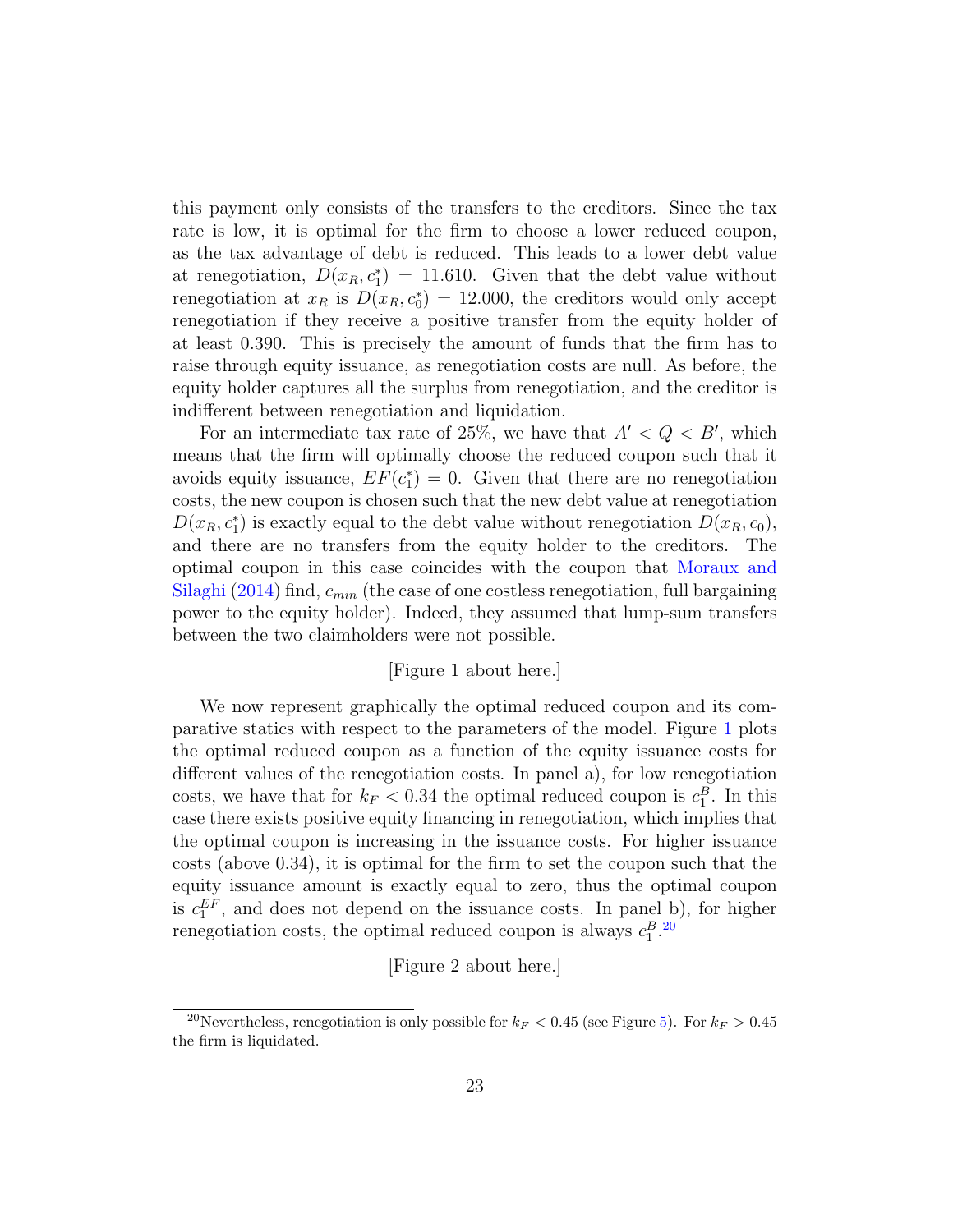We also illustrate how the reduced coupon varies with the bargaining power of the creditors in Figure [2.](#page-39-1) In panel a), for a tax rate of 15%, it is optimal for the firm to reduce significantly the coupon as the tax advantage of debt is low. The optimal coupon is  $c_1^B$  with equity financing, and does not vary with the creditors' premium,  $β$ . For a higher tax rate of 35%, the optimal coupon obtained depends on the value of the creditors' premium. When the latter one is relatively large, the firm issues equity in renegotiation, the optimal coupon is  $c_1^B$ , and does not vary with  $\beta$ . For relatively low values of the creditors' premium, there is no equity financing in renegotiation, the optimal coupon is  $c_1^A$ , and again, it does not vary with  $\beta$ . For intermediate values of the creditors' premium, the firm chooses the coupon such that there is no need to issue equity financing in renegotiation. The optimal coupon is  $c_1^{EF}$  and it increases in the creditors' premium. The larger the bargaining power of the creditors, the larger the optimal new coupon in order to reduce the need for a transfer to the creditors, and thus the need for equity financing.

We have thus provided three numerical examples of the three cases we had previously characterized analytically. For reasonable parameter values, we can either have positive equity issuance in renegotiation, or no equity issuance in renegotiation (negative, or exactly equal to zero). This evidence is in contrast with the findings of [Nishihara and Shibata](#page-38-7) [\(2016\)](#page-38-7), who argue that for the vast range of parameter values that they have used, equity financing always appears to be positive, although the only results reported are for a tax rate of 15%. For higher tax rates, we have seen that the firm does not issue equity in renegotiation. Unlike [Nishihara and Shibata](#page-38-7) [\(2016\)](#page-38-7), we characterize analytically the conditions under which the firm issues equity in renegotiation. We thus offer a complete characterization of equity financing in renegotiation.

Finally, we quantify numerically the impact of allowing for transfers between claimholders, and thus issuing equity in renegotiation, by comparing to [Moraux and Silaghi](#page-38-3) [\(2014\)](#page-38-3), where transfers are not allowed. In Table [3](#page-49-1) we compare the optimal reduced coupon when not allowing for transfers, with the optimal reduced coupon when equity issuance is possible. We can see that when equity financing is used in renegotiation the debt reduction is even larger. In our numerical example the coupon is 23.55% lower with equity financing than in a pure debt for debt swap. Moreover, as argued previously, we observe that allowing for transfers increases welfare. The firm value at renegotiation increases by 1.76%, while the renegotiation surplus net of costs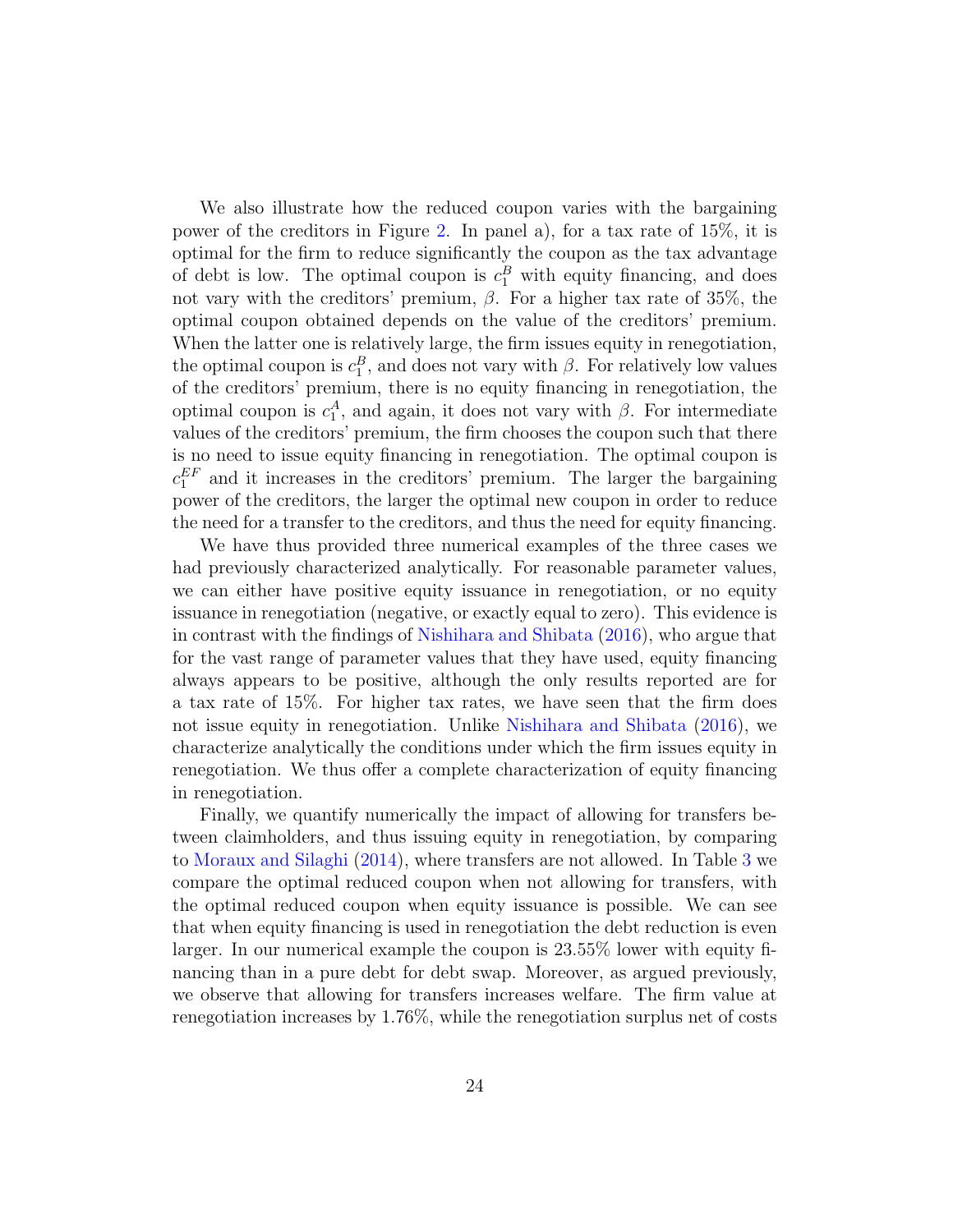increases by  $2.69\%$ <sup>[21](#page-24-0)</sup>

### [Table 3 about here.]

### 5.2. Conditions for renegotiation

We now make a qualitative and quantitative analysis regarding the conditions under which renegotiation is possible.

We illustrate graphically the first condition that tells us whether renegotiation is possible or not, inequality [\(10\)](#page-8-2). According to the latter, renegotiation is possible whenever the firm value at renegotiation is larger than the total costs of renegotiation (equity financing costs plus renegotiation costs plus creditors' premium). In Figure [3](#page-40-0) we plot the firm value at renegotiation and the total costs, as a function of equity issuance costs parameter,  $k_F$ , for three different values of the renegotiation costs,  $k_R$ . The premium of the creditors is fixed ( $\beta = 1.05$ ) and the tax rate is set to 15%. In panel a), for low renegotiation costs  $k_R = 0.05$  we have that renegotiation is always possible, irrespective of the value of the equity issuance costs. For  $k_F < 0.34$ , we notice that the total costs are hump shaped in  $k_F$ . This is due to the fact that the issuance costs are given by  $k_F \max(EF, 0)$ , and the amount of equity finance is decreasing in  $k_F$ . For  $k_F > 0.34$ , we notice that neither the total costs, nor the firm value vary with  $k_F$ . This is because the firm does not issue equity in renegotiation for high equity issuance costs.<sup>[22](#page-24-1)</sup>

### [Figure 3 about here.]

In panel b) for renegotiation costs of  $k_R = 0.3$ , the firm will renegotiate as long as the equity financing costs are below  $k_F = 0.45$ . For higher renegotiation costs renegotiation is not possible. We will see later on in Figure [5](#page-42-0) that although the equity value at renegotiation is larger than the amount of funds the firm needs to raise  $(E(x_R, c_1) > EF(c_1))$ , equity issuance costs are too large and prevent renegotiation  $(E(x_R, c_1) < (1+k_F)EF(c_1))$ . Finally, in panel c) for renegotiation costs of  $k_R = 0.5$ , the firm will not renegotiate, irrespectively of the equity issuance costs. In this case, renegotiation costs are too large and prevent renegotiation since the equity value at renegotiation is smaller than the funds needed to be raised  $(0 < E(x_R, c_1) < EF(x_R, c_1))$ .

<span id="page-24-0"></span><sup>&</sup>lt;sup>21</sup>Since in [Moraux and Silaghi](#page-38-3) [\(2014\)](#page-38-3) renegotiation costs are not covered with equity financing, we assume  $k_R = 0$ , to facilitate the comparison.

<span id="page-24-1"></span><sup>&</sup>lt;sup>22</sup>See panel a) of Figure [5,](#page-42-0) where for  $k_F > 0.34$  we have that  $EF = 0$ .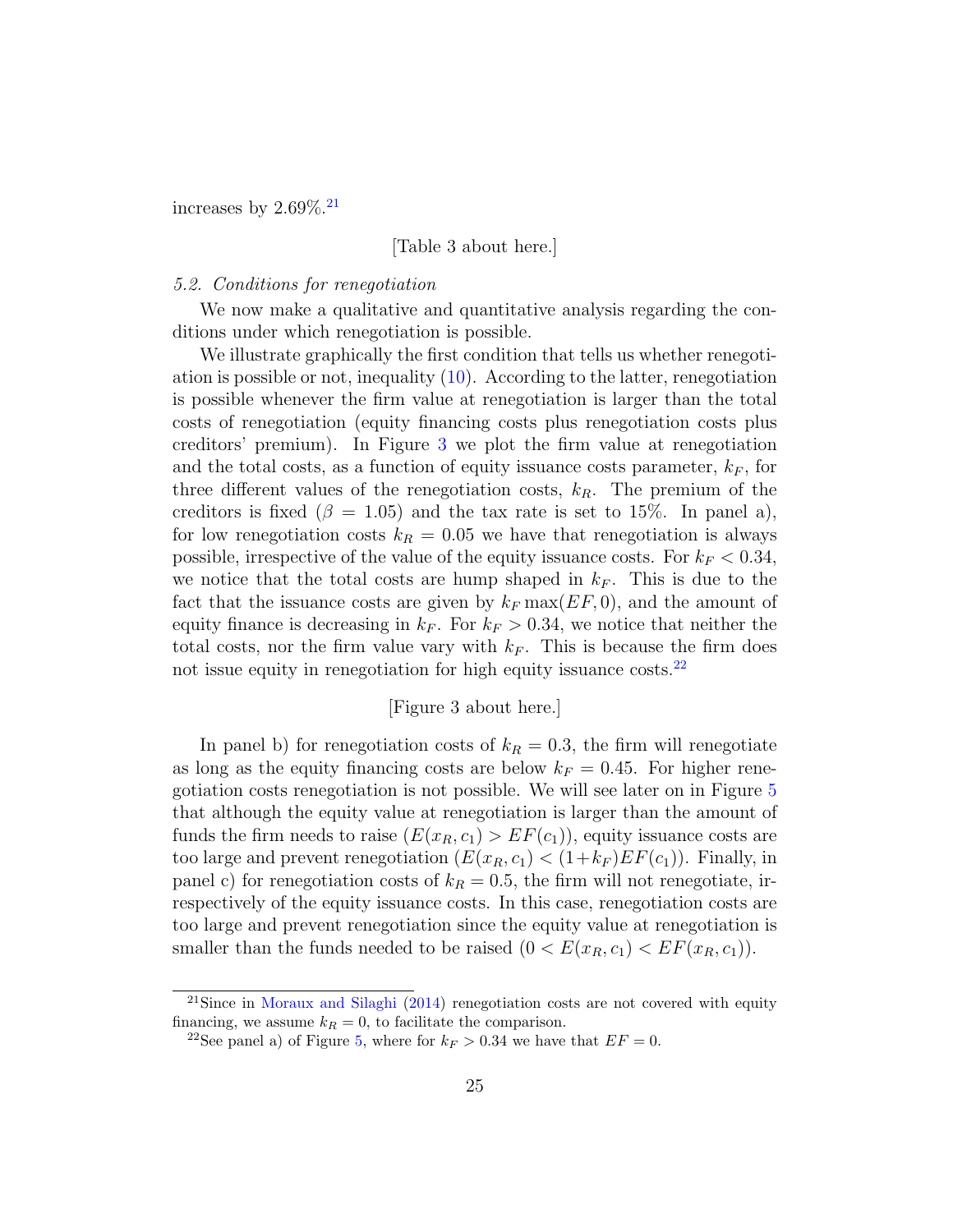In Figure [4](#page-41-0) we look at the decision to renegotiate or to liquidate from the perspective of the creditors' premium,  $\beta$ , the volatility,  $\sigma$ , the recovery rate,  $\alpha$ , the drift,  $\mu$ , the tax rate,  $\tau$ , and the interest rate, r.

What is the maximum creditors' premium for which the firm would still renegotiate its debt and not be liquidated? As we can see in panel a), the maximum creditors' premium that allows for a renegotiation to take place is  $\beta = 1.31$ . An increase in  $\beta$ , the creditors' premium, increases the transfers that the equity holder has to make to creditors, thus increasing the total costs of renegotiation, and making liquidation more likely. In panel b), we can see that a larger volatility makes it more likely for the firm to enter direct liquidation without renegotiating its debt previously. This is due to the fact that the convexity of the equity holder's option to default is stronger in the case of liquidation than in the case of renegotiation.

### [Figure 4 about here.]

The first two comparative statics we present in Figure [4](#page-41-0) are consistent with the findings of [Nishihara and Shibata](#page-38-7) [\(2016\)](#page-38-7) who study the decision of renegotiation versus liquidation. We extend their analysis by presenting new evidence on this decision in the next four panels. In panel c), we observe that firms with higher recovery rates are more likely to liquidate rather to renegotiate. This is in line with the fact that the scope of renegotiation is larger when bankruptcy costs are larger, since renegotiation permits to save and share those costs. Regarding the growth rate of cash flows (panel d)), firms that have a higher growth rate are more likely to renegotiate their debt rather than to be liquidated since a higher drift increases the continuation value of the firm more than the liquidation value.<sup>[23](#page-25-0)</sup> As far as the macroeconomic variables  $\tau$  and r are concerned, on the one hand, a larger tax rate makes it more likely for firms to be liquidated directly. This is due to the fact that a larger tax rate increases the claim of the government at the expense of the equity holder (despite the increases in the tax benefit just as in [Goldstein et al.,](#page-38-9) [2001\)](#page-38-9), and thus decreases the continuation value of the firm, while it does not affect the liquidation value. Therefore, the firm value at

<span id="page-25-0"></span><sup>23</sup>We remind the reader that a part of the total costs of renegotiation comprised of the creditors' premium and the renegotiation costs is proportional to the original debt value at renegotiation,  $D(x_R, c_0)$ , which is in fact the liquidation value of the firm, if the firm is liquidated at this threshold.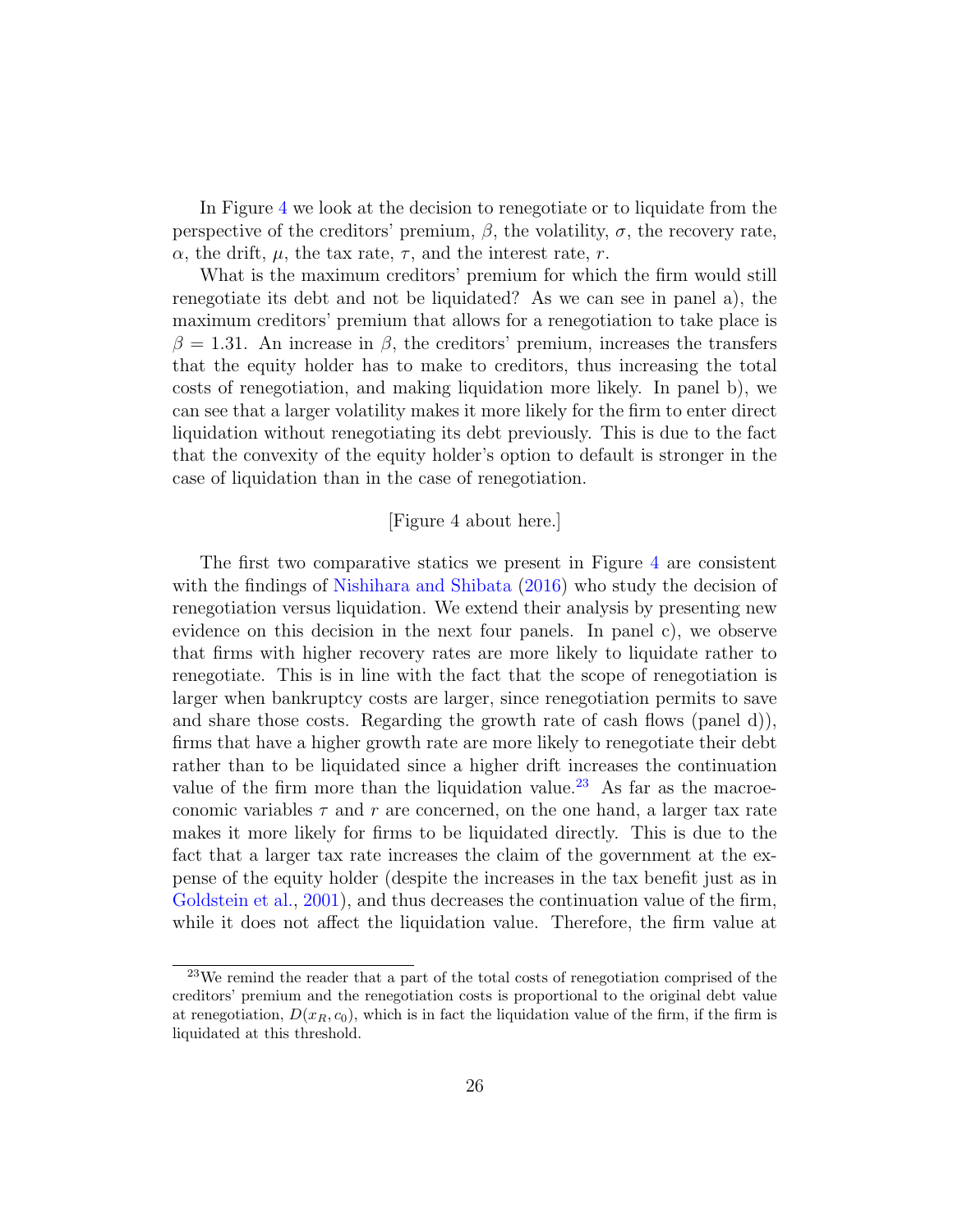renegotiation decreases more than the total costs of renegotiation (see panel e)). On the other hand, a larger interest rate makes it more likely for firms to renegotiate their debt, as it decreases the continuation value of the firm less than its liquidation value (see panel f)).

#### 5.3. Equity financing in renegotiation

Whether renegotiation is possible or not can also be studied comparing the equity value at renegotiation with the amount of equity financing and its cost, as showed in inequality [\(11\)](#page-8-1). Comparing the equity value at renegotiation with the amount of equity financing and its cost does not only allow us to see under what conditions renegotiation is preferred to liquidation, but also to analyze the evolution of equity financing with respect to the parameters of the model. We thus plot similar figures to those presented in the previous section, this time using equity values and the amount of equity financing. Our goal is to analyze numerically how the use and amount of equity financing in renegotiation depend on the parameters of the model.

In Figure [5](#page-42-0) we plot the equity value at renegotiation,  $E(x_R, c_1)$ , the equity financing amount,  $EF(c_1)$ , and the equity financing amount plus the cost it involves,  $EF(c_1) + \max(EF(c_1), 0)$ . All these three quantities are plotted as a function of the equity financing costs  $k_F$  for different levels of the renegotiation costs,  $k_R$ .

### [Figure 5 about here.]

In panel a), for low renegotiation costs,  $k_R = 0.05$ , we can see that renegotiation is possible irrespectively of the value of the equity issuance costs, just as in Figure [3.](#page-40-0) Additionally, we can see that the amount of equity financing decreases with the costs of issuing new equity, as discussed in section [3.3.](#page-14-0) When equity issuance costs are large the firm will optimally adjust the level of the coupon in order to reduce the costs of equity issuance. The firm therefore increases the level of the reduced coupon (we have a lower coupon reduction) to be able to issue a lower amount of equity (see panel a) of Figure [1\)](#page-39-0). Furthermore, we observe that as issuance costs increase, the firm is less likely to use equity financing in renegotiation. For issuance costs larger than  $k_F = 0.34$  the firm renegotiates its debt through a pure debt to debt swap, without issuing equity.

In panel b) of Figure [5](#page-42-0) we notice that renegotiation is only possible for  $k_F$  < 0.45, since renegotiation costs are larger,  $k_R = 0.3$ . As mentioned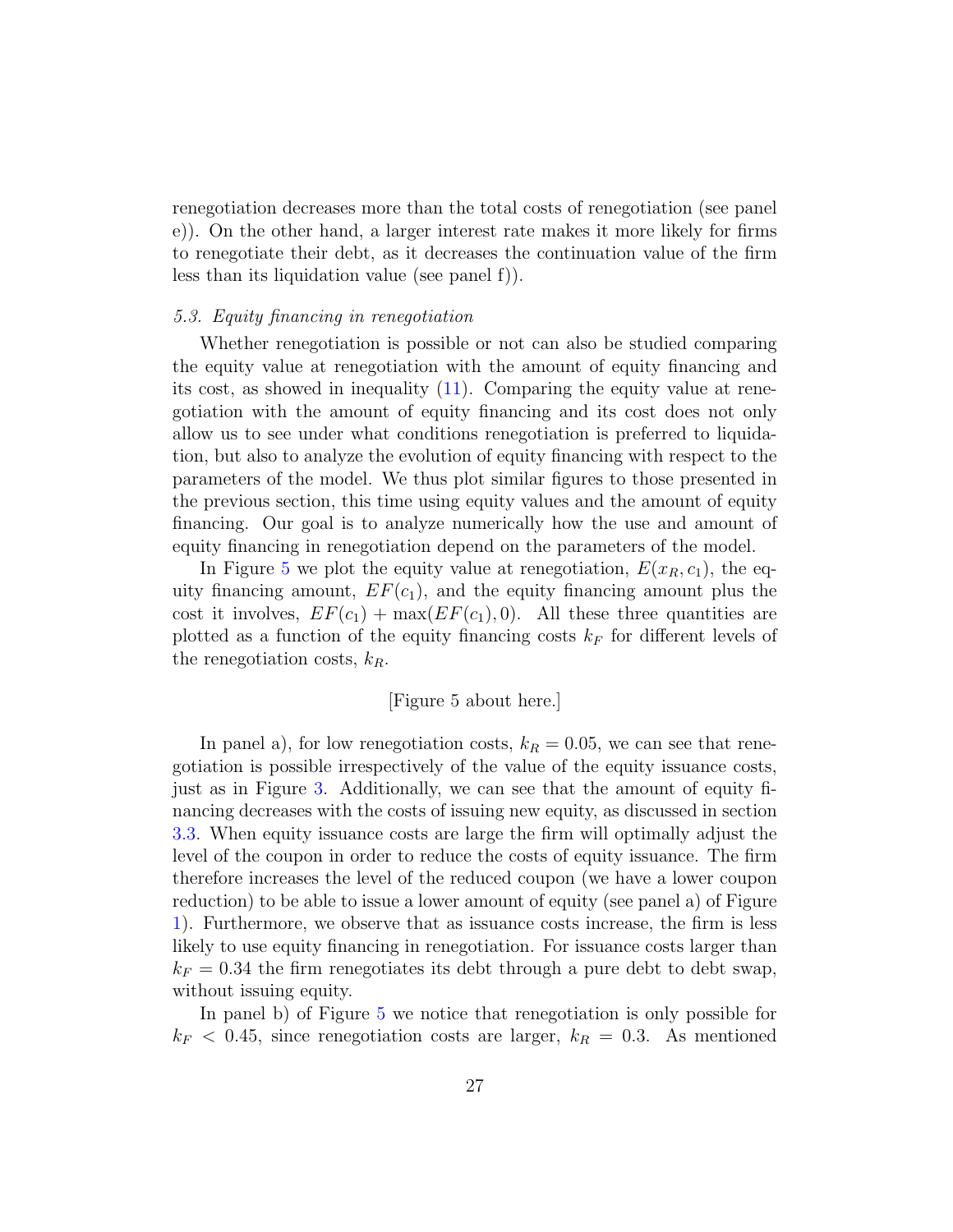before, although the equity value at renegotiation exceeds the amount of equity financing needed, the presence of large equity issuance costs  $(k_F > 0.45)$ prevents renegotiation:  $EF(c_1) < E(x_R, c_1) < EF(c_1) + k_F \max(EF(c_1), 0)$ . Finally, in panel c) it is the presence of large renegotiation costs,  $k_R = 0.5$ , that prevents renegotiation. The firm is not able to renegotiate its debt for any value of the equity issuance costs,  $k_F$  (we have  $E(x_R, c_1) < EF(c_1)$ ). Fixing  $k_F = 0.4$  and comparing the first two panels (across renegotiation costs), we notice that equity financing is more likely to occur in renegotiation as renegotiation costs increase. The firm needs more funding to finance the larger costs and the transfers to the creditors as renegotiation costs increase.

### [Figure 6 about here.]

Regarding the use of equity financing as a function of the creditors' premium we plot the same variables as before as a function of  $\beta$  for different values of the tax rate. For a low tax rate of 15% we can see in panel a) of Figure [6](#page-42-1) that renegotiation is possible whenever  $\beta$  < 1.4 and that for any value of the creditors' premium, there exists positive equity financing in renegotiation. A low tax rate leads to a low optimal coupon, and therefore the need to issue equity to compensate the creditors. The amount of equity financing increases in the creditors' premium as expected. In panel b) of Figure  $6$ , similarly to panel b) of Figure [2,](#page-39-1) we obtain the three cases of: no equity issuance (negative  $EF(c_1)$  for  $\beta < 1.04$ ), equity issuance exactly equal to zero (for  $\beta \in [1.04, 1.08]$ ), and positive equity issuance (for  $\beta$  > 1.08). Whenever there exists equity financing in renegotiation, it will be increasing in the creditors' premium as shown analytically. Comparing the two panels (across tax rates), we observe that as the tax rate decreases it is more likely that the firm issues equity in renegotiation.

Whether the firm will use equity financing to renegotiate its debt also depends on the recovery rate,  $\alpha$ . First, in order to see how the use of equity financing in renegotiation changes with the recovery rate, we plot in panel a) of Figure [7](#page-43-0) the three quantities  $A'$ ,  $B'$ , and  $Q$  that determine the three cases of negative  $(Q < A')$ , zero  $(A' \le Q \le B')$  or positive  $(B' < Q)$  equity financing. We notice that, as mentioned before in section [3.3,](#page-14-0) all the three quantities are increasing in the recovery rate since they are proportional to the debt value which increases with the recovery rate. We observe that for relatively low values of the recovery rate,  $Q$  increases faster than  $A'$  and  $B'$ . Although for relatively high values of the recovery rate,  $B'$  increases faster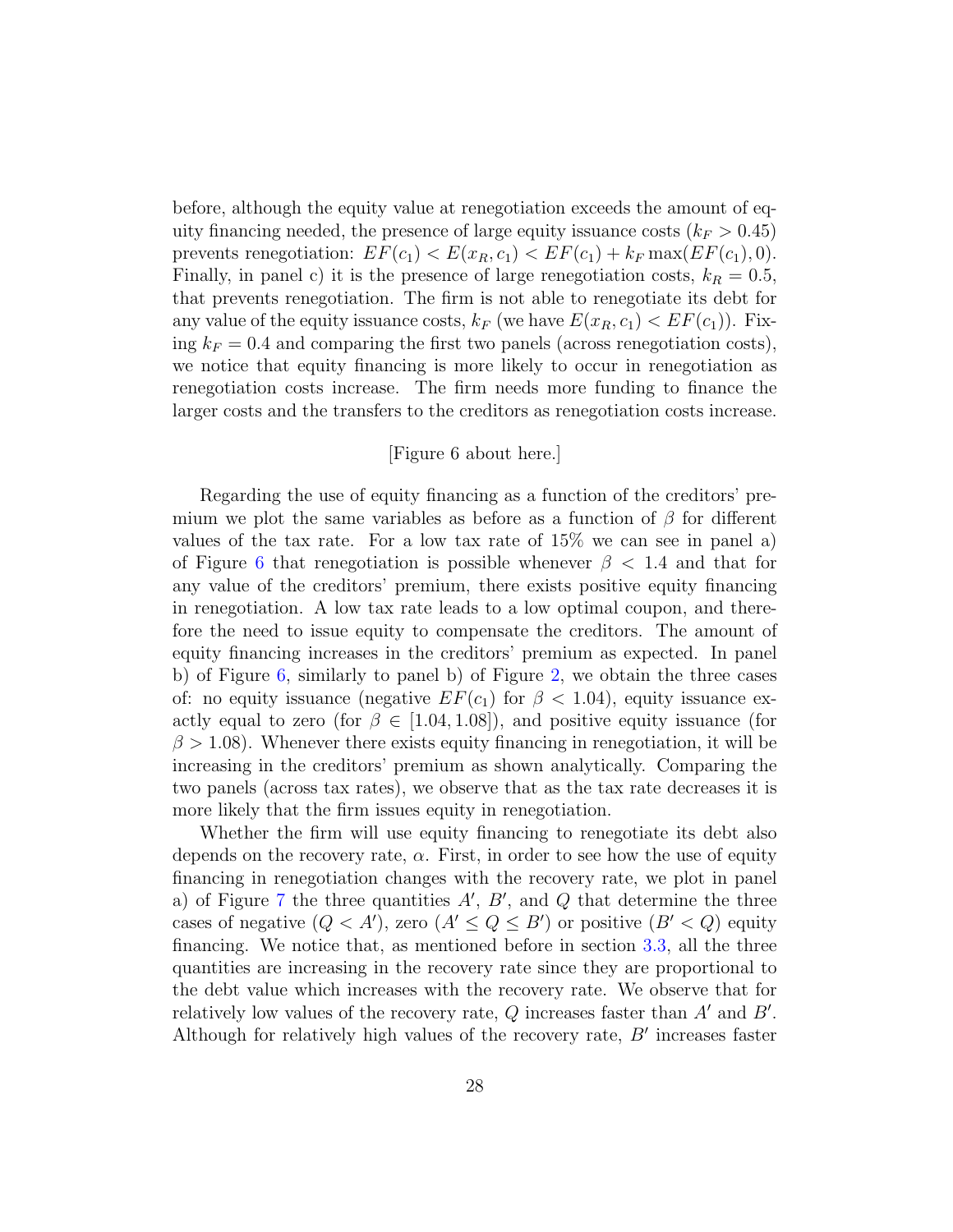than  $Q$ , it will always stay below  $Q$ , as we increase the recovery rate from  $\alpha = 0.47$  onwards. In the limit, for  $\alpha = 1$  (no bankruptcy costs), we obtain  $A'=B'=\frac{\gamma}{\gamma}$  $\frac{\gamma}{\gamma-1}$  and  $Q = (\beta + k_R) \frac{\gamma}{\gamma-1}$  $\frac{\gamma}{\gamma-1}$ . This means that  $Q \geq B'$  since  $\beta \geq 1$ , so the firm uses equity financing in renegotiation, if renegotiation takes place.<sup>[24](#page-28-0)</sup> This implies that it is more likely that  $Q > B'$  as the recovery rate increases. Therefore, it is also more likely that the firm will use equity financing in renegotiation for larger recovery rates.

# [Figure 7 about here.]

Panel b) of Figure [7](#page-43-0) plots the same variables in the case where there are no costs in renegotiation:  $k_R = k_F = 0$  and  $\beta = 1$ . Since there are no issuance costs,  $k_F = 0$  we obtain that  $A' = B'$ , and for the limit case  $\alpha = 1, Q = A' = B' = \frac{1}{\alpha}$  $\frac{\gamma}{\gamma-1}$ . For a recovery rate below 0.41 we have that  $Q < A' = B'$  and the firm renegotiates through a pure debt to debt swap. When the recovery rate is above 0.41,  $Q > A' = B'$  and thus the firm uses equity financing in renegotiation.

### [Figure 8 about here.]

Second, we plot in Figure [8](#page-44-0) the evolution of the amount of equity financing with changes in the recovery rate. In order to know when renegotiation is preferred to liquidation, we also plot the equity value at renegotiation, and the equity financing plus the issuance costs for different values of the tax rate. In panels b) and d) there are no costs related to renegotiation ( $\beta = 1, k_R = 0$ , and  $k_F = 0$ , therefore, renegotiation is always preferred to liquidation. In panels a) and c), for baseline values of the parameters regarding the costs, renegotiation is only possible for a recovery rate below 0.83 at a tax rate of 15%, and below 0.79 for a tax rate of 35%. For the values of the recovery rate for which renegotiation is preferred to liquidation, and there exists positive equity financing in renegotiation, the amount of equity financing is either increasing in the recovery rate (panel c)) or hump-shaped (panels a), b), and d)). Firms with larger recovery rates are thus more likely to issue equity in renegotiation, however, they do not necessarily issue a higher amount of equity.

<span id="page-28-0"></span><sup>&</sup>lt;sup>24</sup>We will see in panel c) of Figure [8](#page-44-0) that for the baseline parameters and  $\alpha = 1$  the equity holder optimally prefers liquidation to renegotiation. This is intuitive since the scope of renegotiation is to avoid bankruptcy costs and in the case of  $\alpha = 1$  there are no bankruptcy costs, and thus no scope for renegotiation.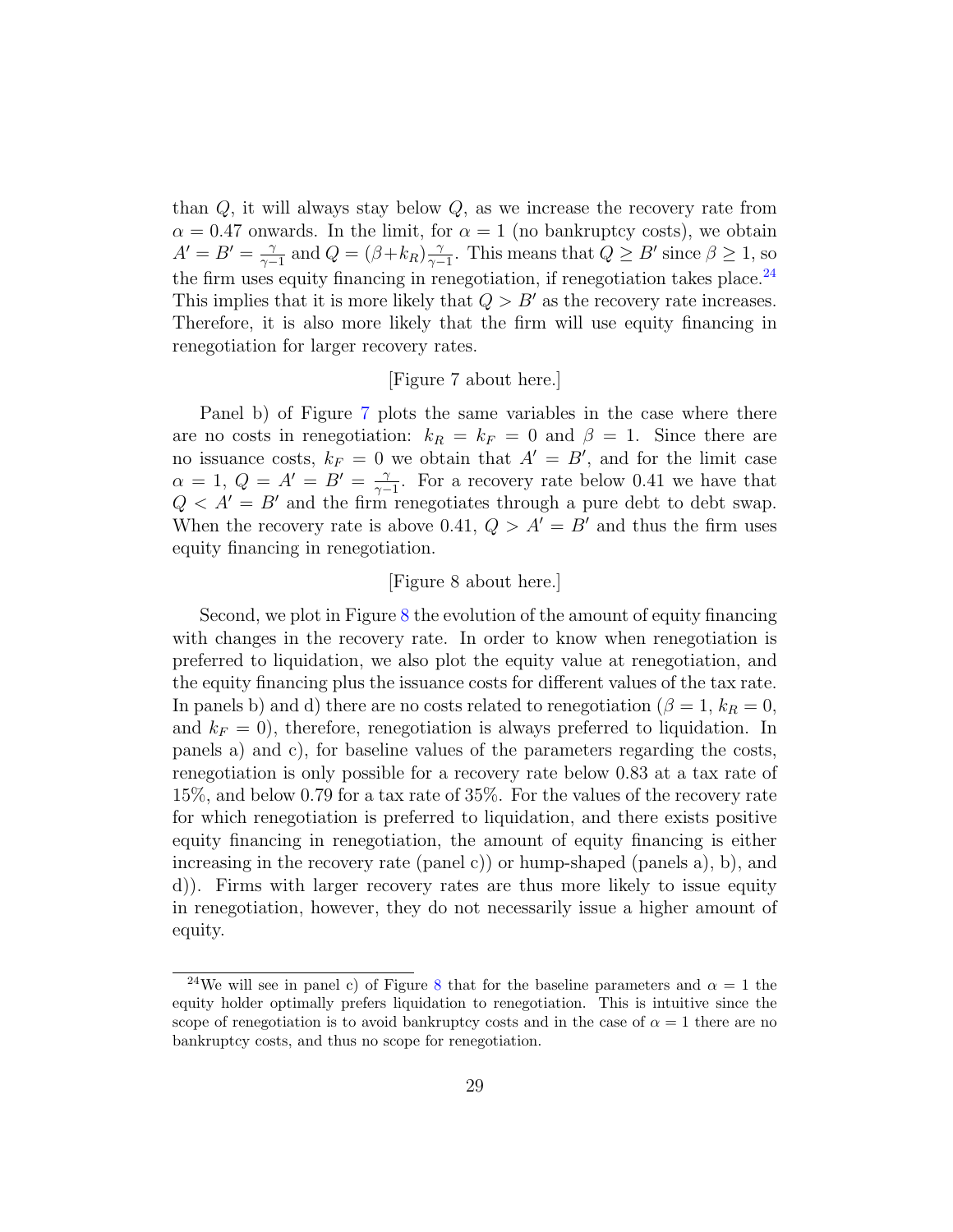### [Figure 9 about here.]

Finally, we illustrate graphically how the use and amount of equity financing in renegotiation relate to the three parameters contained in  $\gamma$ : the volatility  $\sigma$ , the drift  $\mu$ , and the interest rate r.

The effect of volatility on the use of equity financing in renegotiation is plotted in Figure [9.](#page-45-0) We observe that all three quantities  $A'$ ,  $B'$ , and Q decrease with volatility, since they are proportional to the debt value which decreases with volatility. Equity financing is used in renegotiation for volatility values above  $12\%$  in the case of a low tax rate (panel a)), and above 24% for a high tax rate (panel b)). Firms with larger volatilities are more likely to use equity financing in renegotiation. This is due to the fact that a larger volatility decreases the new debt value at renegotiation,  $D(x_R, c_1)$ not only by lowering the renegotiation threshold, but also by decreasing the coupon. Therefore, the firm needs to issue equity to be able to make the transfers to the creditors to compensate for the reduction in the debt value and to cover the renegotiation costs.[25](#page-29-0)

### [Figure 10 about here.]

Similarly to the comparative statics with respect to the recovery rate, the amount of equity financing is either increasing or hump-shaped in the volatility (see panel b) and a) of Figure [10,](#page-45-1) respectively).

### [Figure 11 about here.]

Unlike the volatility, the drift is negatively related to the parameter  $\gamma$ . We observe in Figure [11](#page-45-2) that as the drift increases it is less likely for the firm to use equity financing in renegotiation. In panel a), the firm issues positive equity financing as long as the drift is below 0.025. For larger drifts the firm has a pure debt for debt swap, without issuing equity in renegotiation.

[Figure 12 about here.]

<span id="page-29-0"></span><sup>&</sup>lt;sup>25</sup>The value of the initial debt at renegotiation,  $D(x_R, c_0)$ , is only affected by a higher volatility through the impact on the renegotiation threshold, but not on the coupon. Consequently, this debt value and the creditors' premium and renegotiation costs proportional to it decrease less when volatility increases, as compared to  $D(x_R, c_1)$ .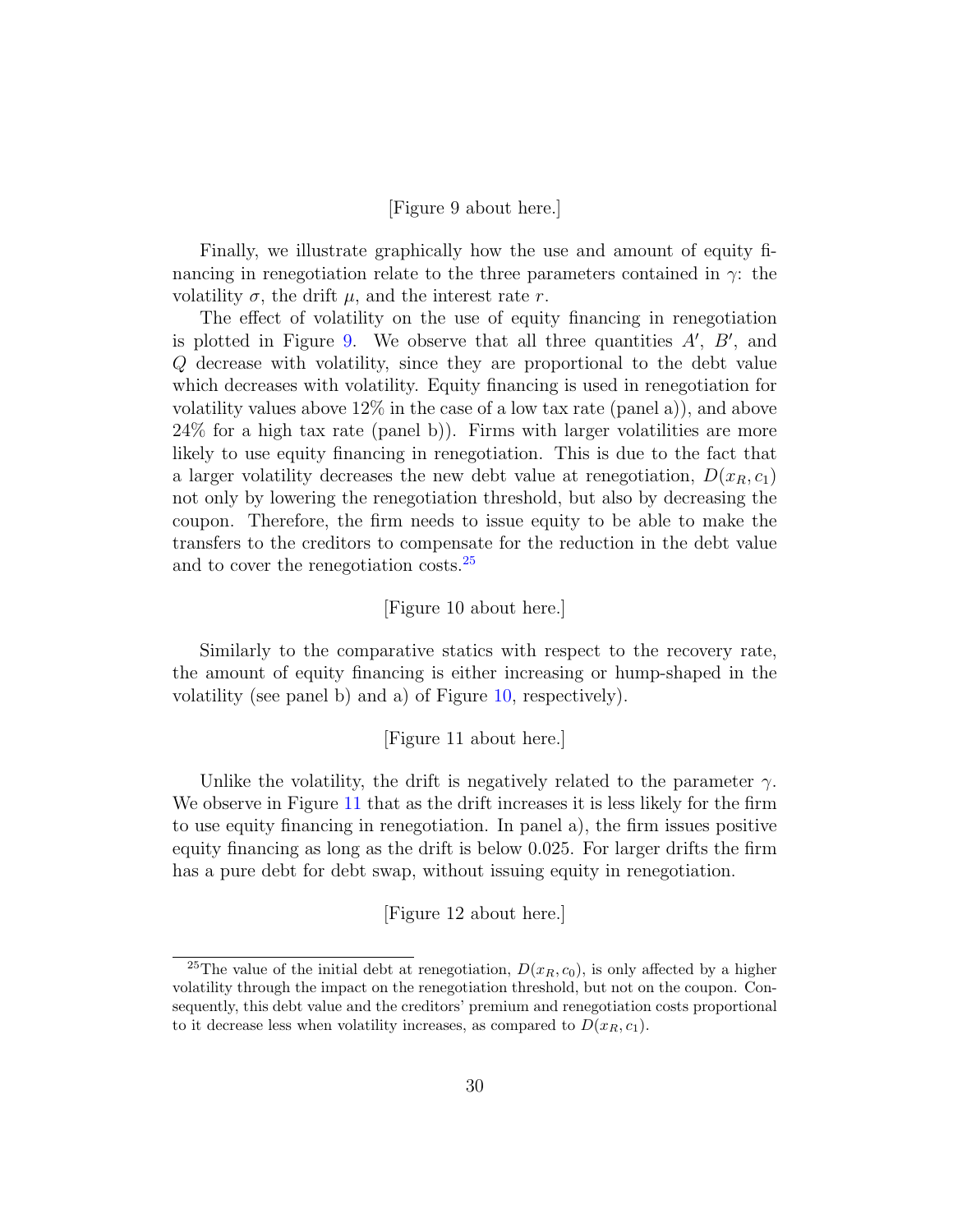In Figure [12](#page-46-0) we can see that the amount of equity financing used in renegotiation can be either decreasing, hump-shaped on increasing in the drift (see panels a), b), and c) respectively), depending on the parameter values.

### [Figure 13 about here.]

Regarding the last parameter, the interest rate, this is also negatively related with the parameter  $\gamma$ . We observe in Figure [13](#page-46-1) that the higher the interest rate the less likely it is that the firm will issue equity in renegotiation. In panel b), whenever the interest rate is above 0.037 the firm will not issue equity to renegotiate the debt.

### [Figure 14 about here.]

The amount of equity financing decreases in the interest rate (see Figure [14\)](#page-46-2). This is due to the fact that besides the indirect effect  $r$  has on the equity financing amount through  $\gamma$ , r also directly and negatively affects the amount of equity financing as shown in equation  $(17)$ .<sup>[26](#page-30-0)</sup>

### 5.4. Forced asset sales

The previous analysis has been made for our benchmark model in which the firm optimally chooses not to sell assets in renegotiation. We now analyze the impact of allowing for forced asset sales on the debt renegotiation process. In panel a) of Figure [15,](#page-47-0) we plot the value of the firm at the renegotiation threshold plus the proceeds from the asset sales, and the total costs of renegotiation, as a function of the fraction of asset sales,  $\phi$ . We observe that the larger the fraction of asset sales, the less likely it is that the firm value plus the proceeds from asset sales will cover the renegotiation costs. Therefore, firms with larger fractions of asset sales are more likely to proceed to direct liquidation rather than to renegotiate their debt due to the inefficiency of partial asset sales in renegotiation.

<span id="page-30-0"></span><sup>26</sup>The comparative statics analysis regarding the decision to renegotiate or to liquidate and the use of equity financing in renegotiation was conducted keeping the initial coupon fixed to our baseline parameter. However, we also made the same analysis for the optimal initial coupon that maximizes firm value at time zero, and we obtain the same comparative statics. This is why they are omitted here. Furthermore, in terms of the optimal capital structure we obtain that the optimal leverage ratio increases with renegotiation since renegotiation reduces the bankruptcy costs, confirming the evidence from the previous studies, such as [Christensen et al.](#page-37-12) [\(2014\)](#page-37-12) and [Nishihara and Shibata](#page-38-7) [\(2016\)](#page-38-7).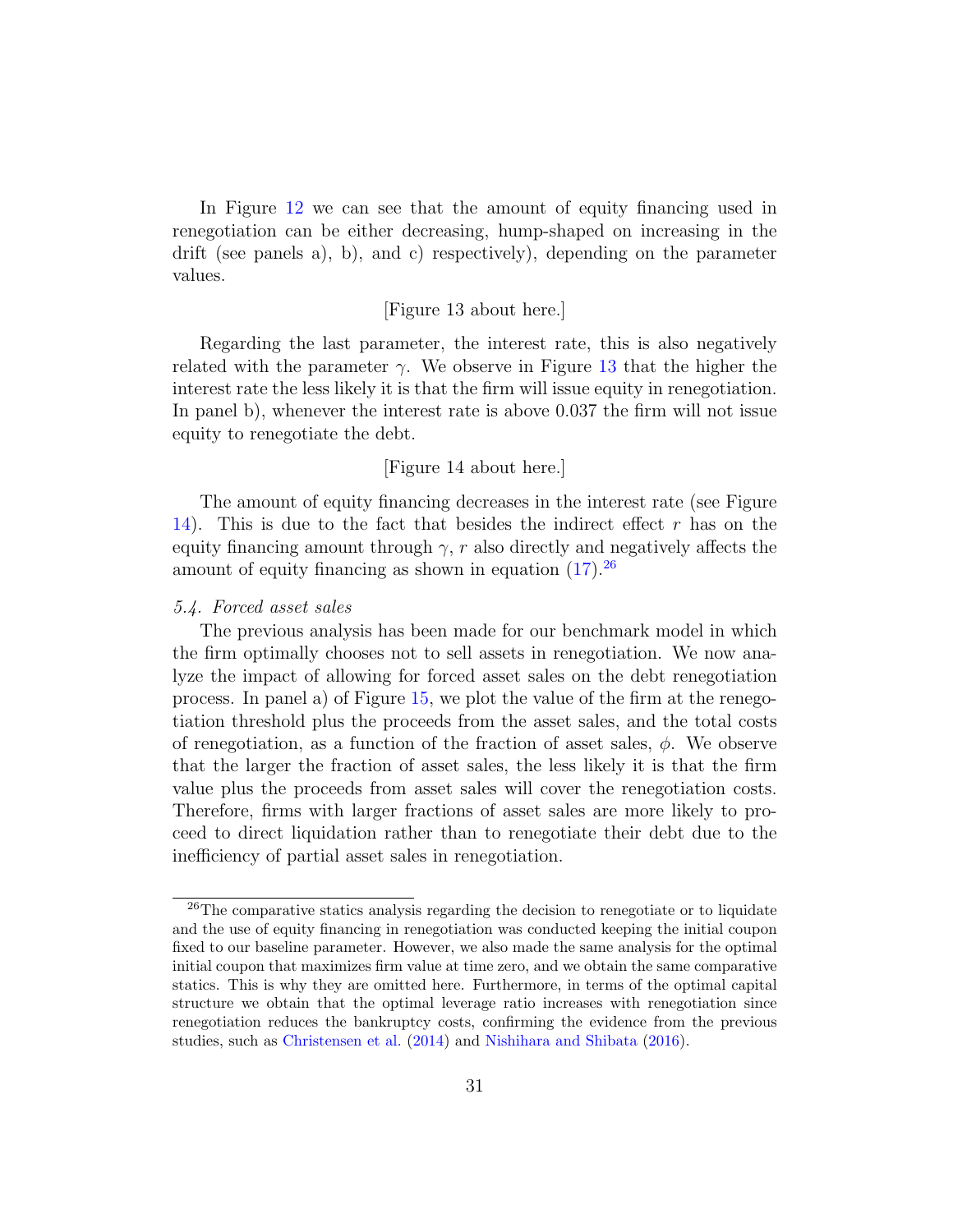### [Figure 15 about here.]

In panel b) we notice that the optimal reduced coupon decreases with the fraction of asset sales. Naturally, a firm with a lower operating size chooses a lower optimal coupon. In panel c) we observe that the higher the fraction of asset sales, the more likely it is that the firm issues equity in renegotiation (it is more likely that  $Q > B'$ ). These first two implications regarding the decision to renegotiate and the coupon reduction are in line with the findings of [Nishihara and Shibata](#page-38-7) [\(2016\)](#page-38-7).

### [Figure 16 about here.]

Regarding the amount of equity financing, we find that depending on the parameter values, this can be either increasing, decreasing or hump-shaped with respect to the fraction of asset sales. Indeed, an increase in the fraction of asset sales has two opposite effects on the amount of equity financing (see equation [22\)](#page-18-1). On the one hand when the fraction of asset sales increases, the proceeds from asset sales will be larger, which means that the firm needs to issue less equity. On the other hand, a higher fraction of asset sales also implies that the firm's scale is reduced and the value of the new debt with the reduced coupon is smaller,  $D(x_R, 1 - \phi, c_1)$ . This implies that the firm needs to issue more equity in order to compensate the creditors for the decrease in their new debt claim. Depending on which effect dominates, the amount of equity financing could be decreasing or increasing in the fraction of asset sales. Two examples are illustrated in Figure [16.](#page-47-1) Our finding in contrast with the results of [Nishihara and Shibata](#page-38-7) [\(2016\)](#page-38-7), who find that selling assets increases the amount of equity financing in renegotiation.

#### <span id="page-31-0"></span>6. Empirical implications

Our model has a number of testable implications for debt renegotiation, several of which are novel with respect to the existent literature. Given that the main contribution of the paper is to account for the use of equity financing, we will focus in this section on the implications regarding equity financing. We will also briefly discuss the implications regarding the coupon reduction and the new implications regarding the decision to renegotiate or to liquidate.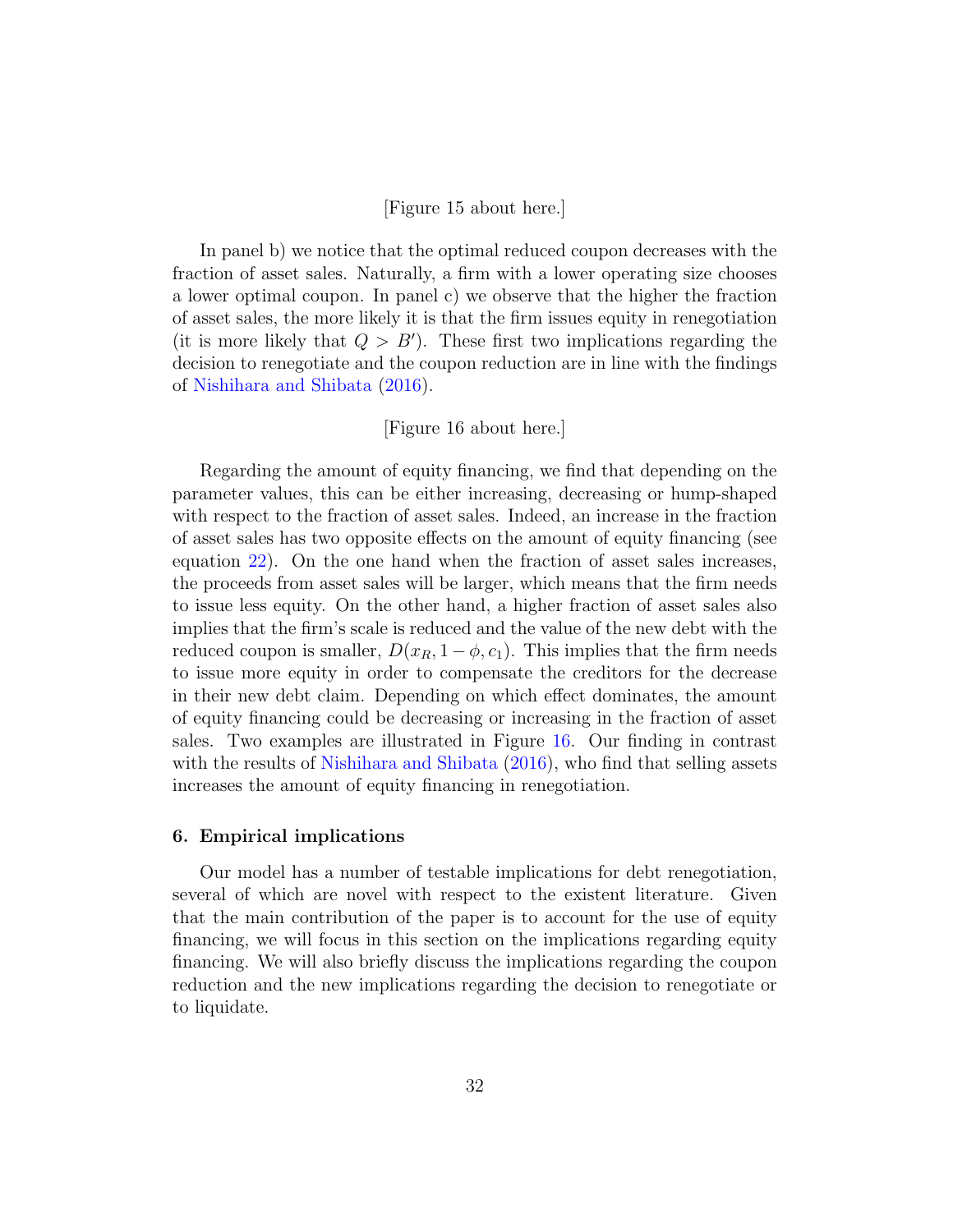#### 6.1. Equity financing

Our analysis implies first of all that firms which have more intangible assets (firms from the technological sector for example that have low recovery rates) are less likely to use equity financing in renegotiation. Second, smaller/younger firms (which tend to have larger cash flows volatility) are more likely to issue equity financing to renegotiate their debt (if the volatility is not so high as to push them into direct liquidation). Third, firms with higher cash flow growth rates are less likely to issue equity financing in order to repurchase debt. These implications are consistent with the empirical evidence of [Kruse et al.](#page-38-4) [\(2014\)](#page-38-4) who study the cumulative absolute returns (CARs) of debt tender offers. They find that when debt is used to repurchase debt, but equity is not, the mean CAR is positive and significant. That is, the market values more firms which do not use equity financing to repurchase debt. Our implications are also consistent with the evidence of [Brennan and](#page-37-4) [Kraus](#page-37-4) [\(1987\)](#page-37-4) who shows that using equity proceeds to retire debt has a more negative share price reaction than other uses.

The model predicts that small firms, which have a concentrated group of creditors who closely monitor them (in which creditors' premium is higher), are more likely to use equity financing to repurchase debt compared to large firms with a high number of institutional investors, or in which a high percentage of the equity is held by institutional investors (in which the creditors' premium is lower). At the same time, firms which have more public rather than private debt and a complex capital structure with international creditors (which implies higher renegotiation costs) are more likely to issue equity in renegotiation.

Another prediction is that firms are less likely to use equity financing in renegotiation on markets where equity financing is more expensive (higher flotation costs) or the corporate tax rate and the risk free interest rate are higher.

Finally, our model predicts that firms which are forced to sell assets in renegotiation are more likely to use equity financing than those firms which do not sell assets in renegotiation.

#### 6.2. Coupon reduction

A second set of implications of our model concerns the coupon reduction. We show that for firms which use equity financing in renegotiation, the size of the debt reduction does not depend on the renegotiation costs, nor on the creditors' premium. This is in contrast to the implication of [Moraux](#page-38-3)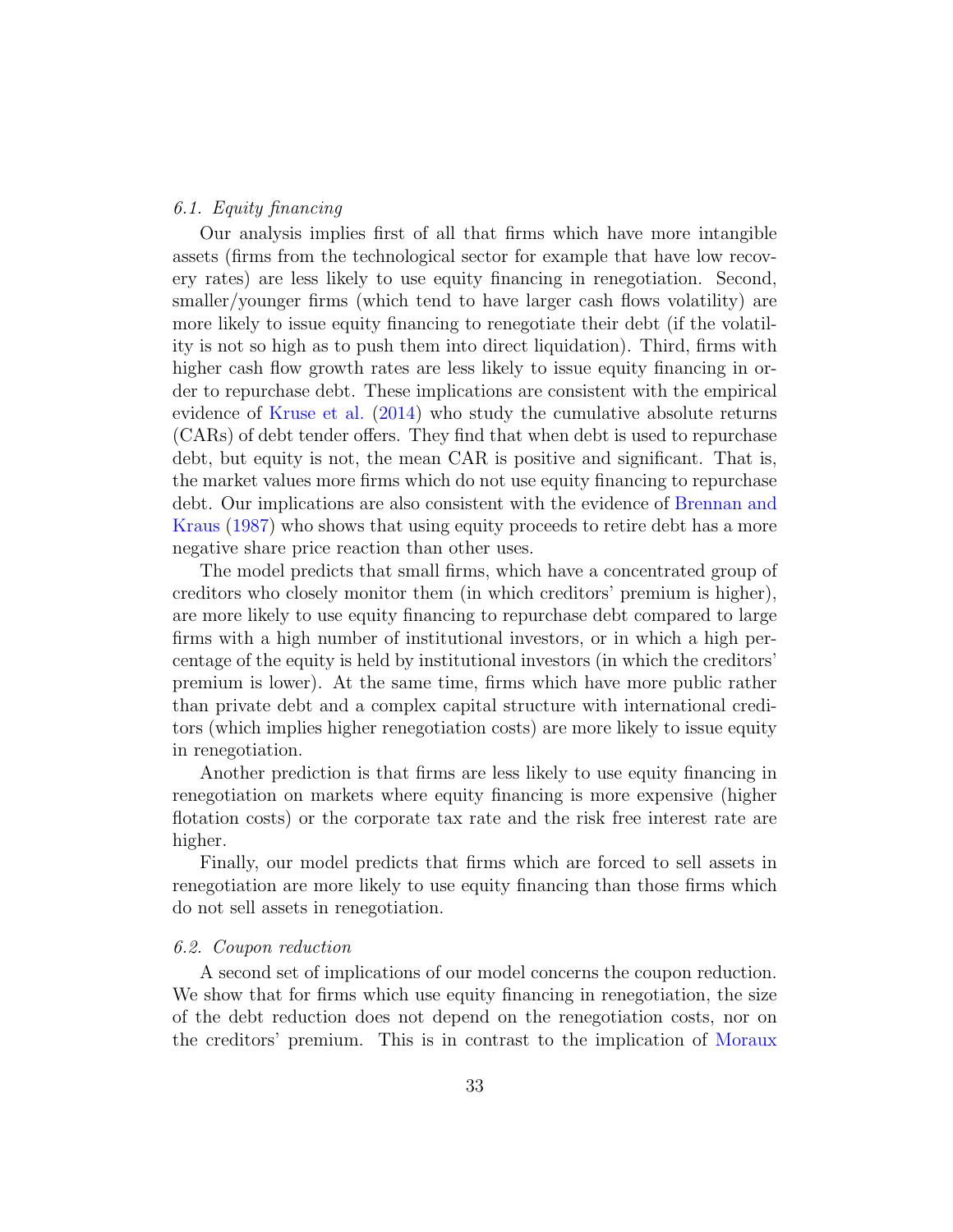[and Silaghi](#page-38-3) [\(2014\)](#page-38-3), who showed that bargaining power plays a critical role in determining the size of coupon reductions in renegotiation in a framework where the possibility of equity financing is excluded. Indeed, by allowing for transfers between claimholders, and thus for equity to be issued in renegotiation, we enlarge the set of choices available for the debt reduction.

This unconstrained choice also makes larger debt reductions possible. This implication is consistent with the empirical evidence of [Kruse et al.](#page-38-4) [\(2014\)](#page-38-4) and [Brandon](#page-37-3) [\(2013\)](#page-37-3). [Kruse et al.](#page-38-4) [\(2014\)](#page-38-4) find that in debt tender offers the average and median offers represent 80.2% and 40.5% respectively, of the debt book value in the year prior to the tender offer. [Brandon](#page-37-3) [\(2013\)](#page-37-3) finds that the repurchase retires 53% of the face value of the bond on average, and reduces the firm's leverage ratio by more than 16%. These very large fractions of debt retired are consistent with our large coupon reductions.

The size of the debt reduction in renegotiations that involve equity financing also depends on the cost of equity financing and the fraction of asset sales. The debt reduction made by firms using equity financing in renegotiation will be larger on markets where equity financing is cheaper. The debt reduction is also larger for firms with larger amounts of forced asset sales.

#### 6.3. Renegotiation versus liquidation

Finally, our model has new implications for the decision to renegotiate the debt or to liquidate the firm directly. In particular, our model implies that firms with more tangible rather than intangible assets are more likely to be liquidated directly. This is consistent with the results of [Goto and](#page-38-13) [Suzuki](#page-38-13) [\(2015\)](#page-38-13) who show that the equity holder might want to liquidate the firm rather than renegotiate the debt if the tangible asset value is sufficiently high. Another implication is that high growth firms are more likely to renegotiate their debt rather than to be liquidated. As far as the macroeconomic variables are concerned, our model implies that firms from markets with low corporate tax rates and large riskless interest rates are more likely to renegotiate rather than to be liquidated.

### <span id="page-33-0"></span>7. Conclusions

In this paper we have analyzed the use of equity financing in debt renegotiation. To the best of our knowledge, this is the first paper to provide a thorough analysis of equity issuance in renegotiation, both analytically and numerically. We have studied the conditions under which a firm repurchases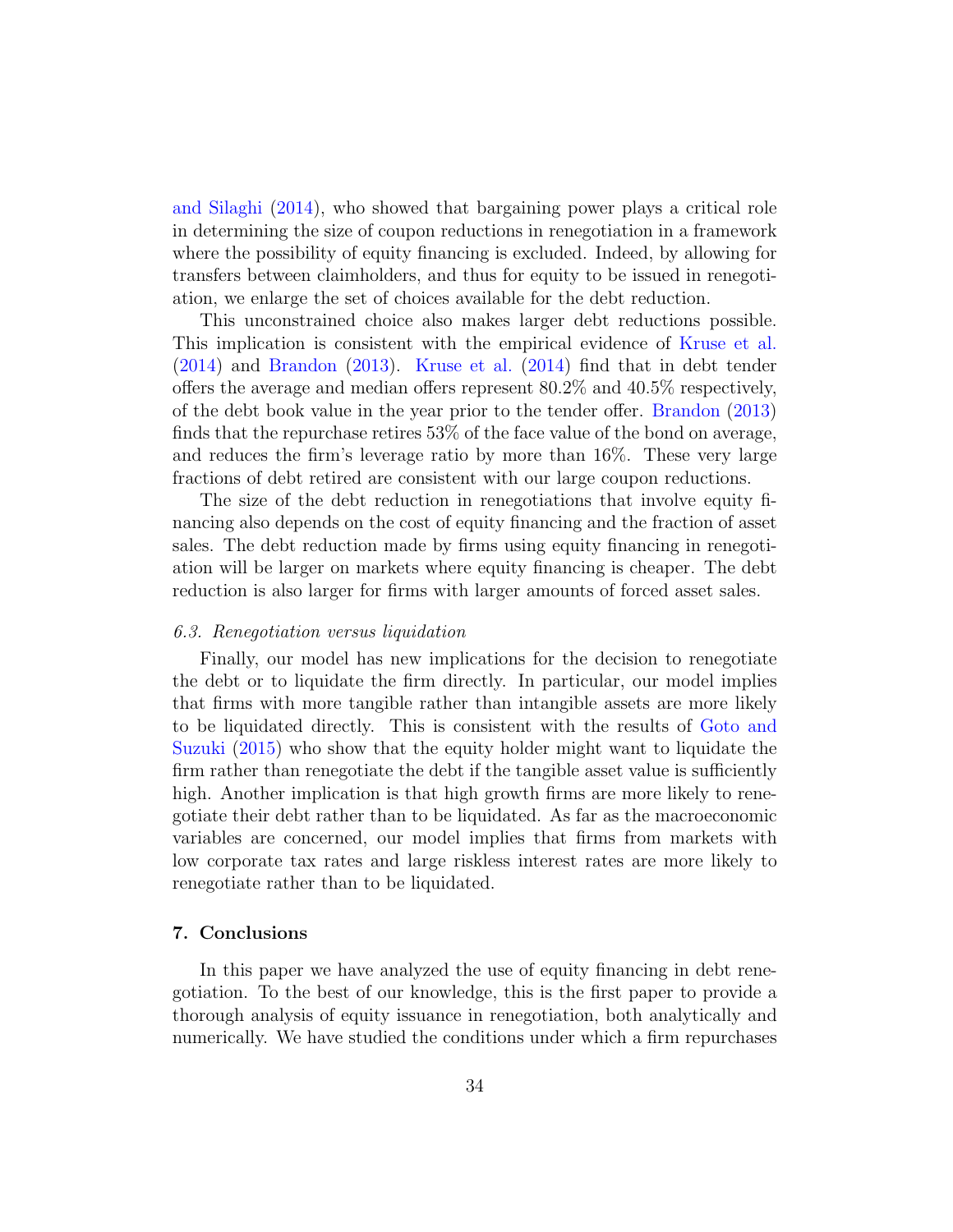debt using a combination of debt financing and equity financing (along with forced asset sales) rather than a pure debt for debt swap. Depending on the firm characteristics, the market variables or different costs involved in the renegotiation process, some firms will choose to issue equity in order to finance part of the proceeds of the debt repurchase, while others will prefer not to use equity financing in renegotiation. If new equity is issued, the optimal reduced coupon will be adjusted in order to minimize flotation costs.

When transfers between the equity holder and the creditors are allowed, and equity financing can be used in renegotiation, the firm optimally chooses to reduce the coupon even further than previously documented in the literature. This extra debt reduction in line with empirical evidence is welfare increasing. An unconstrained choice of the optimal reduced coupon increases the net surplus from renegotiation.

Several novel empirical implications regarding the use of equity financing in debt renegotiation are also derived. Moreover, new implications on the choice between debt renegotiation and direct liquidation of a firm have been provided. They could motivate further empirical evidence on the use of equity financing in debt repurchases. Indeed, despite a few recent empirical studies on debt repurchases, the literature remains quite scarce.

#### Acknowledgments

I thank José Antonio Clemente-Almendros, Christophe Godlewski, Youngsoo Kim, Franck Moraux, Patrick Navatte, and Simon Neaime, as well as conference participants at the Workshop on Corporate Bonds, Strasbourg 2016, the Finance Forum, Madrid 2016, the 9th Finance Conference of the Portuguese Finance Network, Covilhã 2016, the Paris Financial Management Conference, 2016 and seminar participants at University of Rennes 1 for valuable comments and suggestions. Financial support from the Spanish Ministry of Economics and Competitiveness through Project ECO2013-48496-C4-4-R is gratefully acknowledged.

### Appendix A.

PROOF OF PROPOSITION [1.](#page-10-0) Our maximization problem is the following:

$$
c_1^* = \underset{c_1}{\arg \max} V(x_R, c_1) - k_F \max\{ EF(c_1), 0\} \tag{A.1}
$$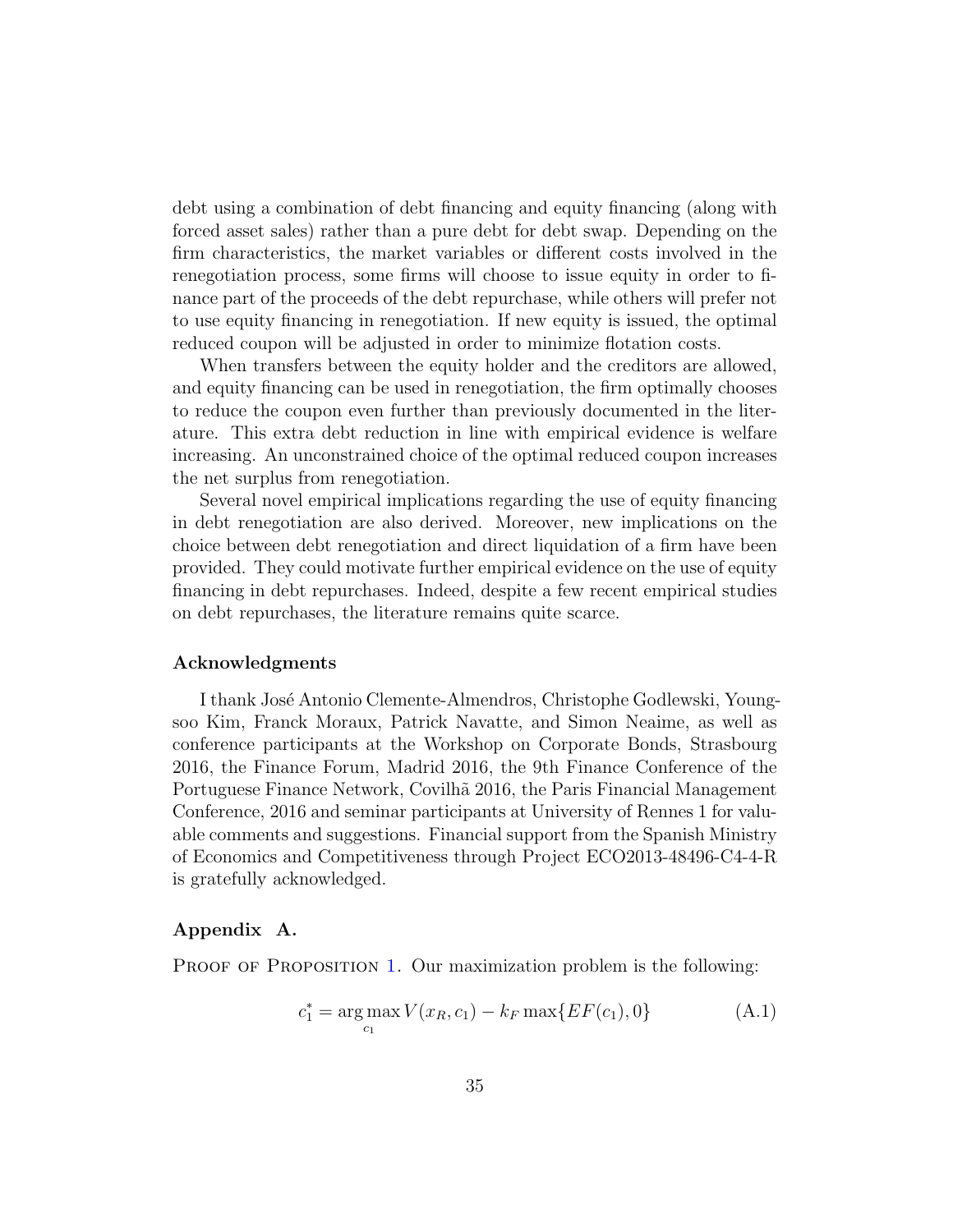This can be rewritten as two maximization problems:

$$
c_1^* = \underset{c_1}{\arg \max} V(x_R, c_1) \tag{A.2}
$$

s.t.

$$
EF(c_1) \leq 0
$$

and

$$
c_1^* = \underset{c_1}{\arg \max} V(x_R, c_1) - k_F EF(c_1)
$$
 (A.3)

s.t.

 $EF(c_1) \geq 0$ 

We know that  $EF(c_1) = (\beta + k_R)D(x_R, c) - D(x_R, c_1)$ . Since the first term does not depend on  $c_1$ , the second maximization problem reduces to:

$$
c_1^* = \underset{c_1}{\arg \max} V(x_R, c_1) + k_F D(x_R, c_1) \tag{A.4}
$$

s.t.

# $EF(c_1) \geq 0$

We can compute the two derivatives that interest us  $\frac{\partial V(x_R,c_1)}{\partial c_1}$  and  $\frac{\partial D(x_R,c_1)}{\partial c_1}$ .

<span id="page-35-0"></span>
$$
\frac{\partial V(x_R, c_1)}{\partial c_1} = \frac{\tau}{r} - \left( \frac{(1-\tau)\partial x_B(c_1)/\partial c_1}{r-\mu} + \frac{\tau}{r} - \frac{\alpha \partial x_B(c_1)/\partial c_1}{r-\mu} \right) \left( \frac{x_B(c)}{x_B(c_1)} \right)^{\gamma} \n+ \left( \frac{(1-\tau)x_B(c_1)}{r-\mu} + \frac{\tau c_1}{r} - \frac{\alpha x_B(c_1)}{r-\mu} \right) \frac{\gamma}{x_B(c_1)} \left( \frac{x_B(c)}{x_B(c_1)} \right)^{\gamma} \frac{\partial x_B(c_1)}{\partial c_1} \n= \frac{\tau}{r} - \frac{1-\tau \gamma(r-\mu)}{r-\mu (\gamma-1)r} (1-\gamma) \left( \frac{x_B(c)}{x_B(c_1)} \right)^{\gamma} - \frac{\tau}{r} \left( 1 - \frac{c_1 \gamma}{x_B(c_1)} \frac{\gamma(r-\mu)}{(\gamma-1)r} \right) \left( \frac{x_B(c)}{x_B(c_1)} \right)^{\gamma} \n+ \frac{\alpha}{r-\mu} \frac{\gamma(r-\mu)}{(\gamma-1)r} (1-\gamma) \left( \frac{x_B(c)}{x_B(c_1)} \right)^{\gamma} \n= \frac{\tau}{r} + \frac{(1-\tau)\gamma}{r} \left( \frac{x_B(c)}{x_B(c_1)} \right)^{\gamma} - \frac{\tau(1-\gamma)}{r} \left( \frac{x_B(c)}{x_B(c_1)} \right)^{\gamma} - \frac{\alpha \gamma}{r} \left( \frac{x_B(c)}{x_B(c_1)} \right)^{\gamma} \n= \frac{\tau}{r} + \left( \frac{x_B(c)}{x_B(c_1)} \right)^{\gamma} \frac{\gamma(1-\alpha)-\tau}{r} \n= \frac{1}{r} \left( \tau + \left( \frac{c}{c_1} \right)^{\gamma} (\gamma(1-\alpha)-\tau) \right)
$$
\n(A.5)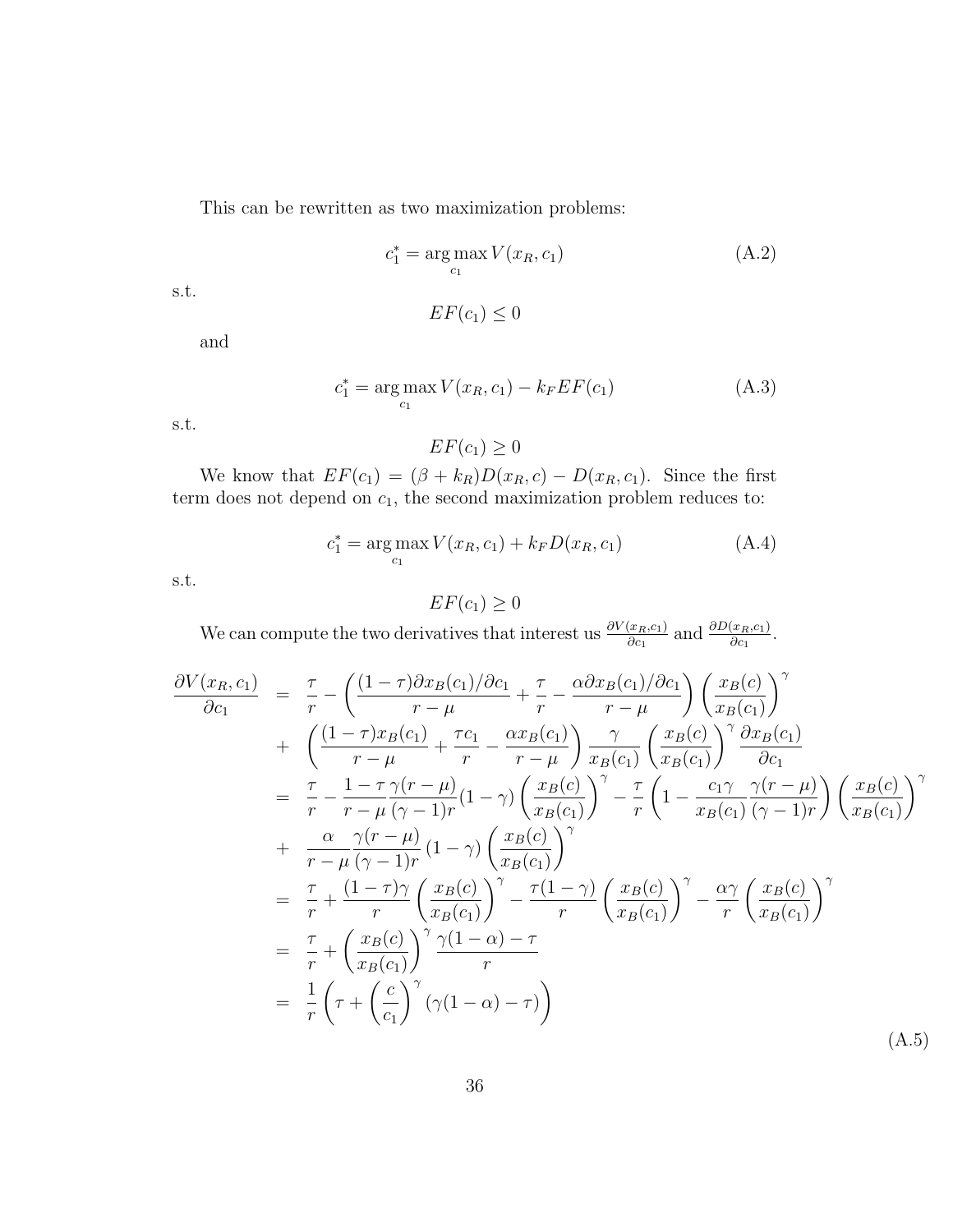$$
\frac{\partial D(x_R, c_1)}{\partial c_1} = \frac{1}{r} - \left(\frac{1}{r} - \frac{\alpha}{r - \mu} \frac{\partial x_B(c_1)}{\partial c_1}\right) \left(\frac{x_B(c)}{x_B(c_1)}\right)^{\gamma} \n+ \left(\frac{c_1}{r} - \frac{\alpha x_B(c_1)}{r - \mu}\right) \frac{\gamma}{x_B(c_1)} \left(\frac{x_B(c)}{x_B(c_1)}\right)^{\gamma} \frac{\partial x_B(c_1)}{\partial c_1} \n= \frac{1}{r} - \left(\frac{1}{r} - \frac{\alpha}{r - \mu} \frac{\gamma(r - \mu)}{(\gamma - 1)r}\right) \left(\frac{x_B(c)}{x_B(c_1)}\right)^{\gamma} \n+ \left(\frac{c_1}{r} - \frac{\alpha}{r - \mu} \frac{\gamma(r - \mu)c_1}{(\gamma - 1)r}\right) \frac{\gamma(\gamma - 1)r}{\gamma(r - \mu)c_1} \left(\frac{x_B(c)}{x_B(c_1)}\right)^{\gamma} \frac{\gamma(r - \mu)}{(\gamma - 1)r} \n= \frac{1}{r} - \left(\frac{1}{r} - \frac{\alpha \gamma}{(\gamma - 1)r}\right) \left(\frac{x_B(c)}{x_B(c_1)}\right)^{\gamma} + \left(\frac{c_1}{r} - \frac{\alpha \gamma c_1}{(\gamma - 1)r}\right) \frac{\gamma}{c_1} \left(\frac{x_B(c)}{x_B(c_1)}\right)^{\gamma} \n= \frac{1}{r} - \left(\frac{x_B(c)}{x_B(c_1)}\right)^{\gamma} \left(\frac{1}{r} - \frac{\alpha \gamma}{(\gamma - 1)r} - \frac{\gamma}{r} + \frac{\alpha \gamma^2}{(\gamma - 1)r}\right) \n= \frac{1}{r} - \left(\frac{x_B(c)}{x_B(c_1)}\right)^{\gamma} \left(\frac{1}{r} - \frac{\gamma}{r} + \frac{\alpha \gamma}{r}\right) \n= \frac{1}{r} \left(1 - \left(\frac{c}{c_1}\right)^{\gamma} (1 - (1 - \alpha)\gamma)\right)
$$
\n(A.6)

We start by solving the first maximization problem. Assume the constraint is not binding, i.e.  $EF(c_1) < 0$ . Then the optimal coupon is such that  $\frac{\partial V(x_R,c_1)}{\partial c_1} = 0$ . Letting the derivative from equation [\(A.5\)](#page-35-0) be equal to zero and solving for  $c_1$  we obtain the optimal coupon  $c_1^A$ . Since we assumed that the constraint is not binding, we are in the case in which  $EF(c_1^A) < 0$ , which is equivalent to  $Q < A'$ .

We solve the second maximization problem assuming again that the constraint is not binding, i.e.,  $EF(c_1) > 0$ . Then the optimal coupon is such that  $\frac{\partial (V(x_R,c_1)+k_F D(x_R,c_1))}{\partial c_1} = 0$ . Solving for  $c_1$  we obtain the optimal coupon  $c_1^B$ . As before, the constraint is not binding, and we are in the case in which  $EF(c_1^B) > 0$ , which is equivalent to  $Q > B'$ .

Finally, when the constraint is binding,  $EF(c_1) = 0$ , the optimal coupon is such that this condition is satisfied, and we have that  $c_1^{EF} \in (c_1^A, c_1^B)$  $\Box$ 

PROOF OF PROPOSITION [2.](#page-19-0) The proof is similar to the proof of Proposition [1,](#page-10-0) there exists just an extra parameter,  $\phi$ , for the asset sales.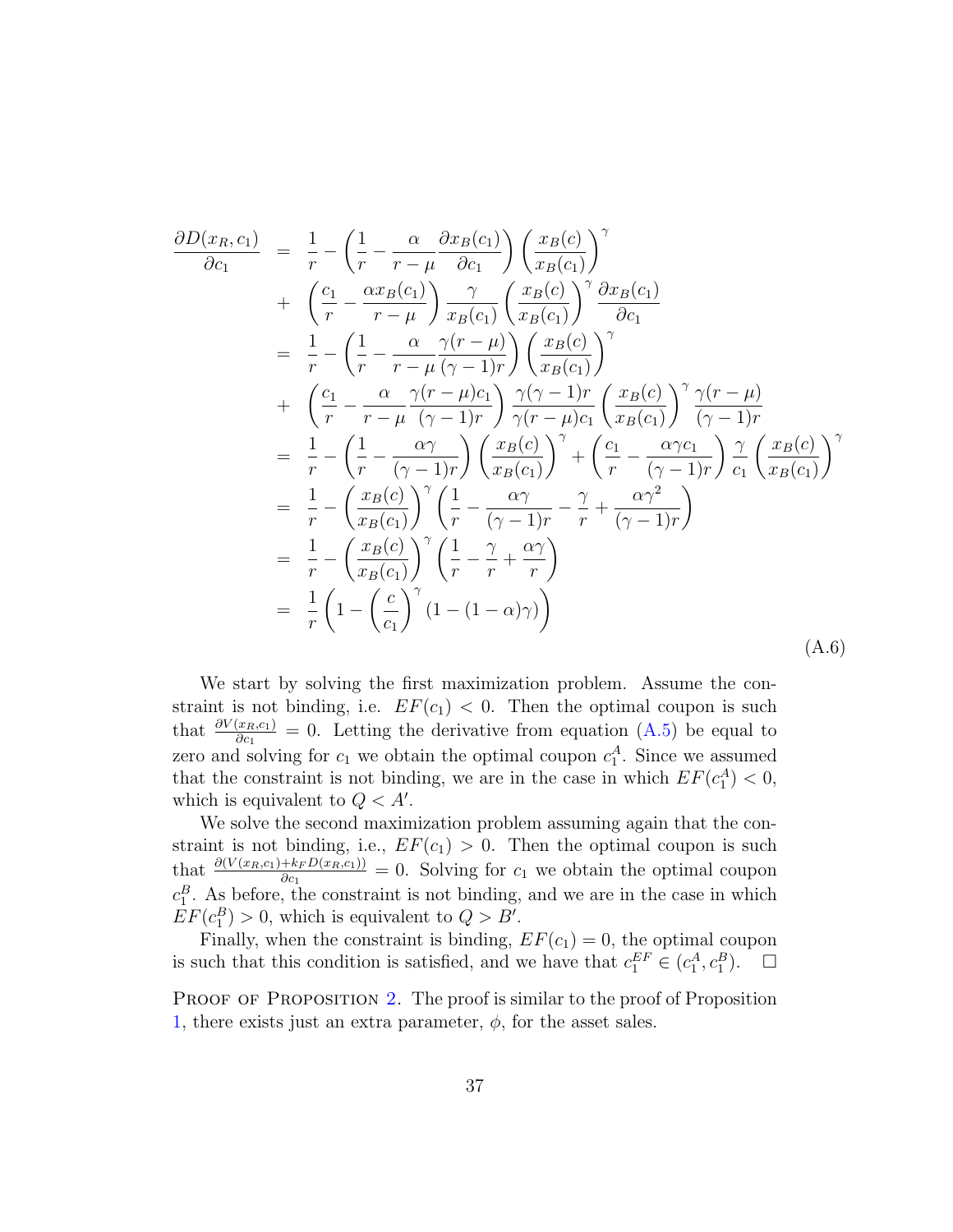### References

- <span id="page-37-0"></span>Anderson, R.W., Sundaresan, S., 1996. Design and valuation of debt contracts. Review of Financial Studies 9, 37–68.
- <span id="page-37-9"></span>Bernanke, B., Gertler, M., 1989. Agency costs, net worth, and business fluctuations. American Economic Review 79, 14–31.
- <span id="page-37-10"></span>Bernanke, B., Gertler, M., Gilchrist, S., 1996. The financial accelerator and the flight to quality. Review of Economics and Statistics 78, 1–15.
- <span id="page-37-2"></span>Bolton, P., Scharfstein, D., 1996. Optimal debt structure and the number of creditors. Journal of Political Economy 104, 1–25.
- <span id="page-37-3"></span>Brandon, J., 2013. Corporate investment and the option to repurchase debt. Working paper London Business School.
- <span id="page-37-4"></span>Brennan, M., Kraus, A., 1987. Efficient financing under asymmetric information. Journal of Finance 42, 1225–1243.
- <span id="page-37-11"></span>Bruche, M., Naqvi, H., 2010. A structural model of debt pricing with creditordetermined liquidation. Journal of Economic Dynamics and Control 34, 951–967.
- <span id="page-37-12"></span>Christensen, P., Flor, C., Lando, D., Miltersen, K., 2014. Dynamic capital structure with callable debt and debt renegotiations. Journal of Corporate Finance 29, 644–661.
- <span id="page-37-7"></span>Dixit, A., Pindyck, R., 1994. Investment Under Uncertainty. Princeton University Press: Princeton.
- <span id="page-37-5"></span>Djankov, S., Hart, O., McLiesh, C., Shleifer, A., 2008. Debt enforcement around the world. Journal of Political Economy 116, 1105–1149.
- <span id="page-37-1"></span>Fan, H., Sundaresan, S.M., 2000. Debt valuation, renegotiation, and optimal dividend policy. Review of Financial Studies 13, 1057–1099.
- <span id="page-37-8"></span>Godlewski, C., 2015a. Debt renegotiation and the design of financial contracts. Working Paper.
- <span id="page-37-6"></span>Godlewski, C.J., 2015b. The certification value of private debt renegotiation and the design of financial contracts: Empirical evidence from europe. Journal of Banking and Finance 53, 1–17.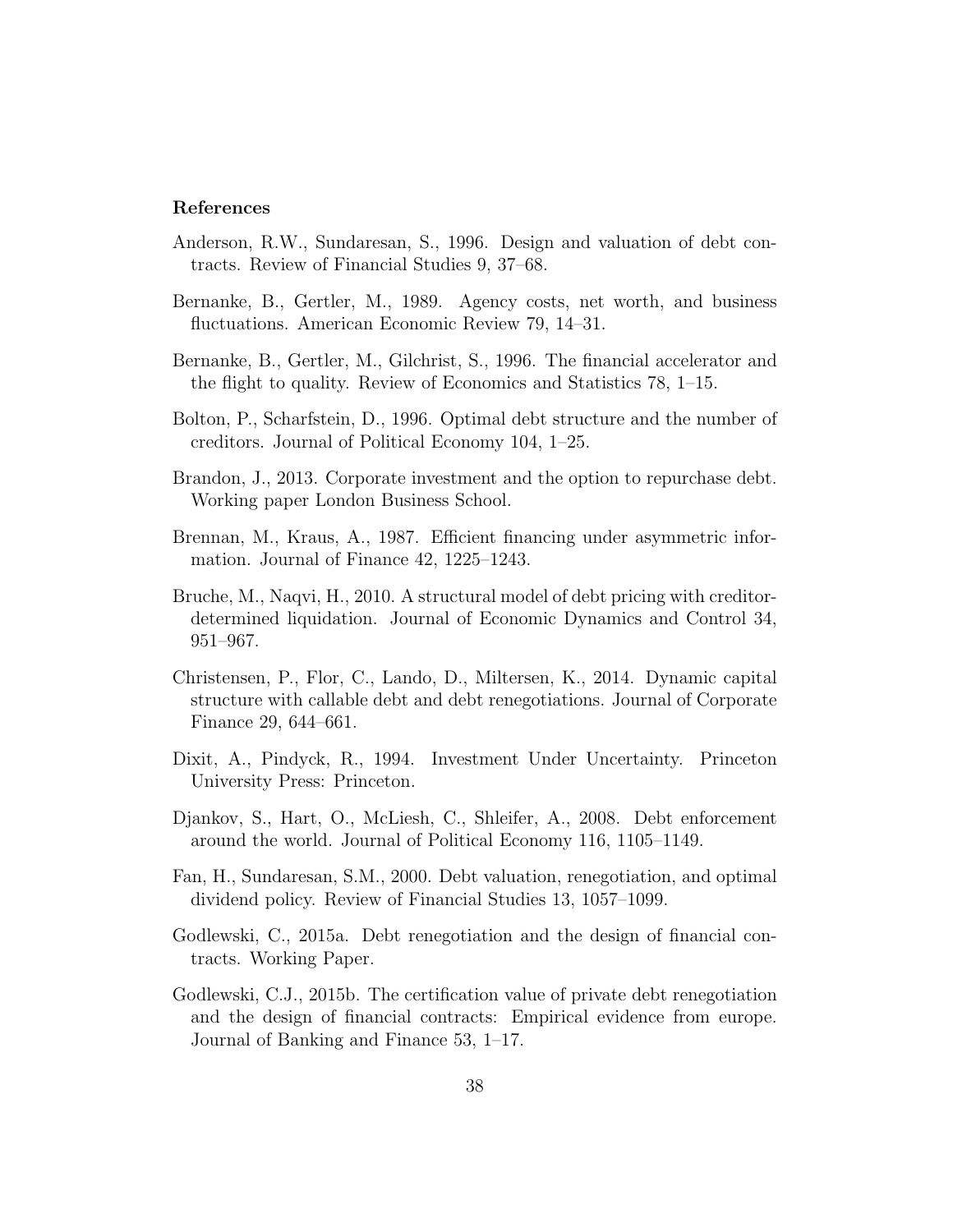- <span id="page-38-9"></span>Goldstein, R., Ju, N., Leland, H., 2001. An ebit-based model of dynamic capital structure. The Journal of Business 74, pp. 483–512.
- <span id="page-38-13"></span>Goto, M., Suzuki, T., 2015. Optimal default and liquidation with tangible assets and debt renegotiation. Review of Financial Economics 27, 16–27.
- <span id="page-38-12"></span>Greenwald, B., Stiglitz, J., Weiss, A., 1984. Informational imperfections in the capital market and macroeconomic fluctuations. American Economic Review 74, 194–99.
- <span id="page-38-11"></span>Hackbarth, D., Hennessy, C.A., Leland, H.E., 2007. Can the trade-off theory explain debt structure? Review of Financial Studies 20, 1389–1428.
- <span id="page-38-10"></span>Koziol, C., 2010. Why adding firm value with a put feature in debt contracts is better than renegotiation. Review of Managerial Science 4, 53–90.
- <span id="page-38-4"></span>Kruse, T., Nohel, T., Todd, S., 2014. The decision to repurchase debt. Journal of Applied Corporate Finance 26, 85–94.
- <span id="page-38-2"></span>Lambrecht, B.M., 2001. The impact of debt financing on entry and exit in a duopoly. Review of Financial Studies 14, 765–804.
- <span id="page-38-6"></span>Landier, A., Ueda, K., 2012. The economics of bank restructuring: Understanding the options. IMF Staff Position Note.
- <span id="page-38-8"></span>Leland, H.E., 1994. Corporate debt value, bond covenants, and optimal capital structure. Journal of Finance 49, 1213–1252.
- <span id="page-38-5"></span>Masulis, R., Korwar, A., 1986. Seasone equity offerings: An empirical investigation. Journal of Financial Economics 15, 91–118.
- <span id="page-38-1"></span>Mella-Barral, P., 1999. The dynamics of default and debt reorganization. Review of Financial Studies 12, 535–578.
- <span id="page-38-0"></span>Mella-Barral, P., Perraudin, W., 1997. Strategic debt service. Journal of Finance 52, 531–556.
- <span id="page-38-3"></span>Moraux, F., Silaghi, F., 2014. Inside debt renegotiation: Optimal debt reduction, timing, and the number of rounds. Journal of Corporate Finance 27, 269 – 295.
- <span id="page-38-7"></span>Nishihara, M., Shibata, T., 2016. Asset sale, debt restructuring, and liquidation. Journal of Economic Dynamics and Control 67, 73–92.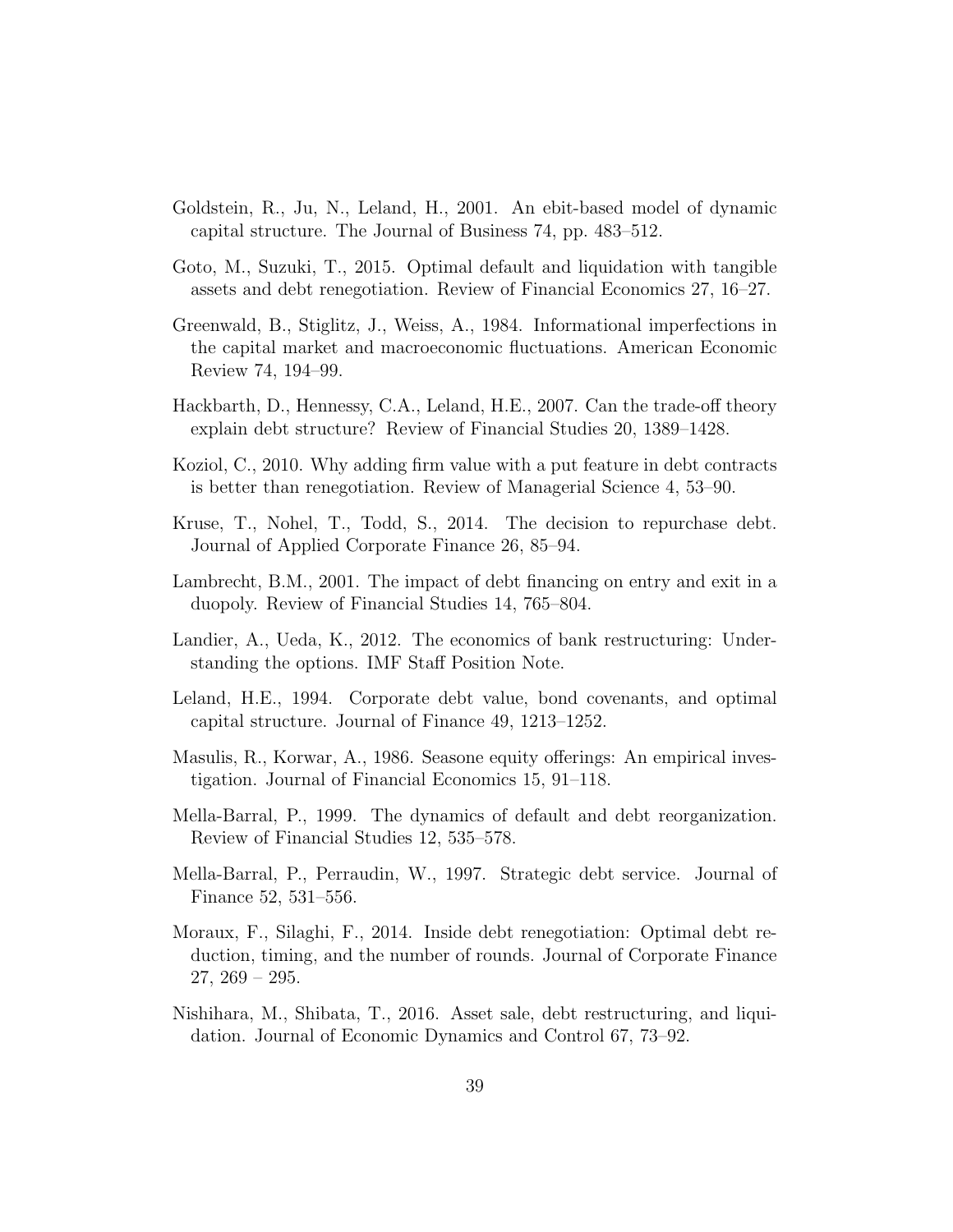# Figures



<span id="page-39-0"></span>Figure 1: Optimal reduced coupon and issuance costs. The figure plots the optimal reduced coupon  $c_1$  as a function of the equity issuance costs parameter  $k_F$  for different values of the renegotiation costs  $k_R$ . The tax rate is equal to  $\tau = 0.15$ .



<span id="page-39-1"></span>Figure 2: Three cases for the optimal reduced coupon. The figure plots the optimal reduced coupon as a function of  $\beta$  for two levels of the interest rate. The issuance costs are set to their baseline value  $k_F = 0.1$ .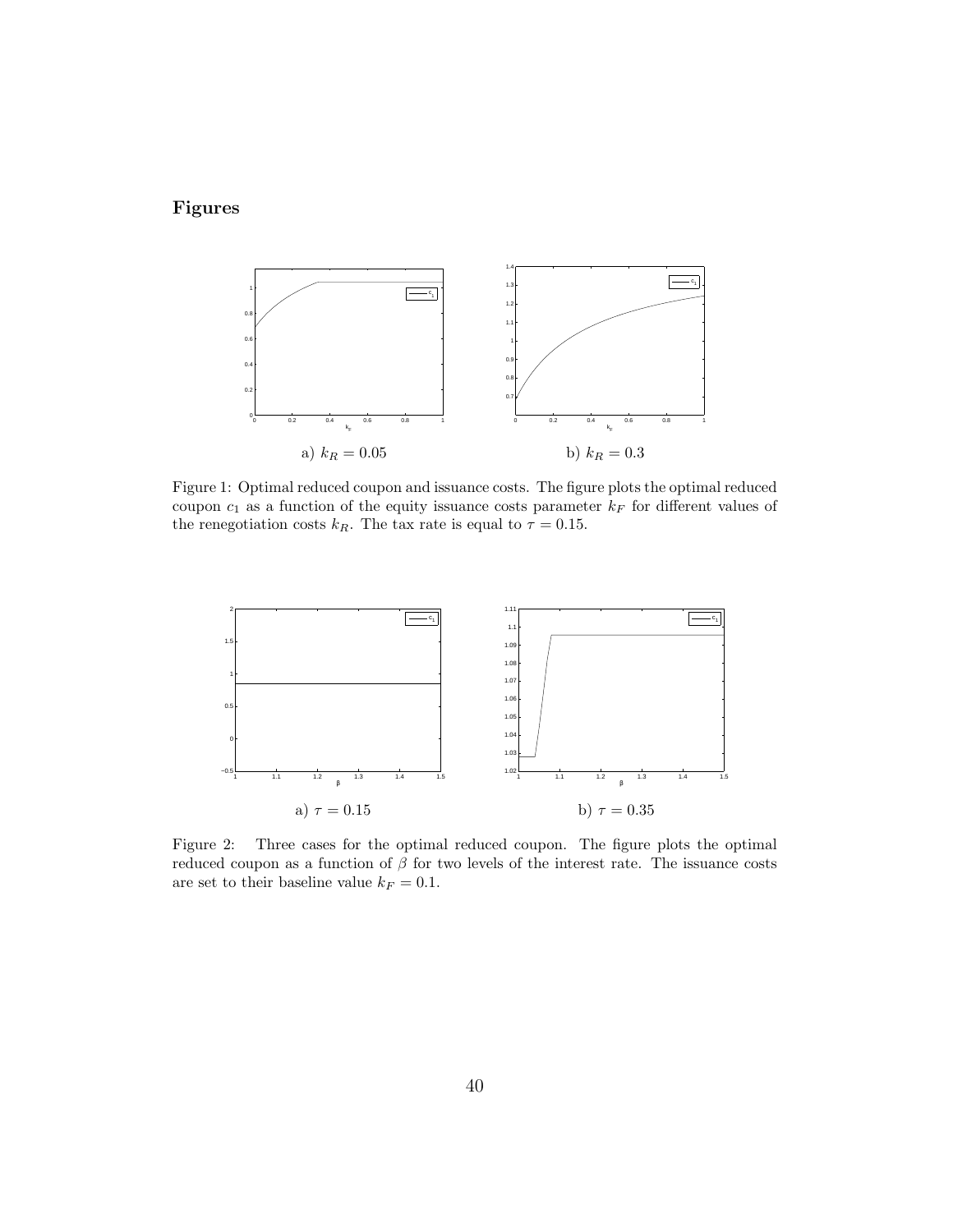

<span id="page-40-0"></span>Figure 3: Renegotiation versus liquidation and equity issuance costs. The figure plots the firm value at renegotiation and the total costs as a function of the equity issuance costs parameter  $k_F$ . The different panels correspond to different values of the renegotiation costs  $k_R.$  The tax rate is  $\tau=0.15.$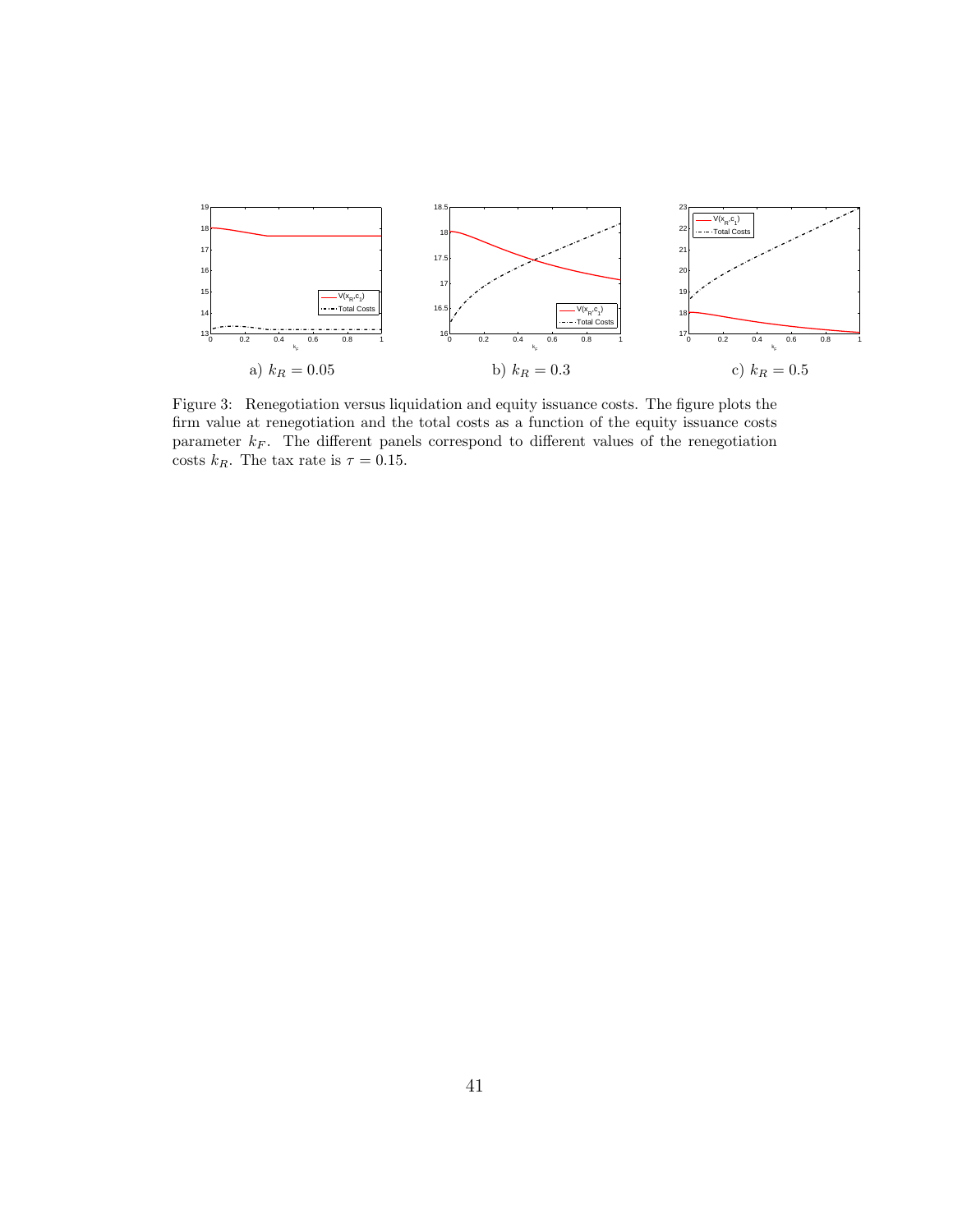

<span id="page-41-0"></span>Figure 4: Renegotiation versus liquidation. The figure plots the firm value at renegotiation, and the total costs of renegotiating as a function of the parameter  $\beta$  in panel a),  $\sigma$ in panel b) (for  $k_F = 0.2$ ,  $k_R = 0.1$ ,  $\beta = 1.3$ , and  $\tau = 0.15$ ),  $\alpha$  in panel c),  $\mu$  in panel d) (for  $k_F = 0.2$ , and  $\beta = 1.3$ ),  $\tau$  in panel e) (for  $\beta = 1.3$ ), and r in panel f) (for  $\beta = 1.3$ ).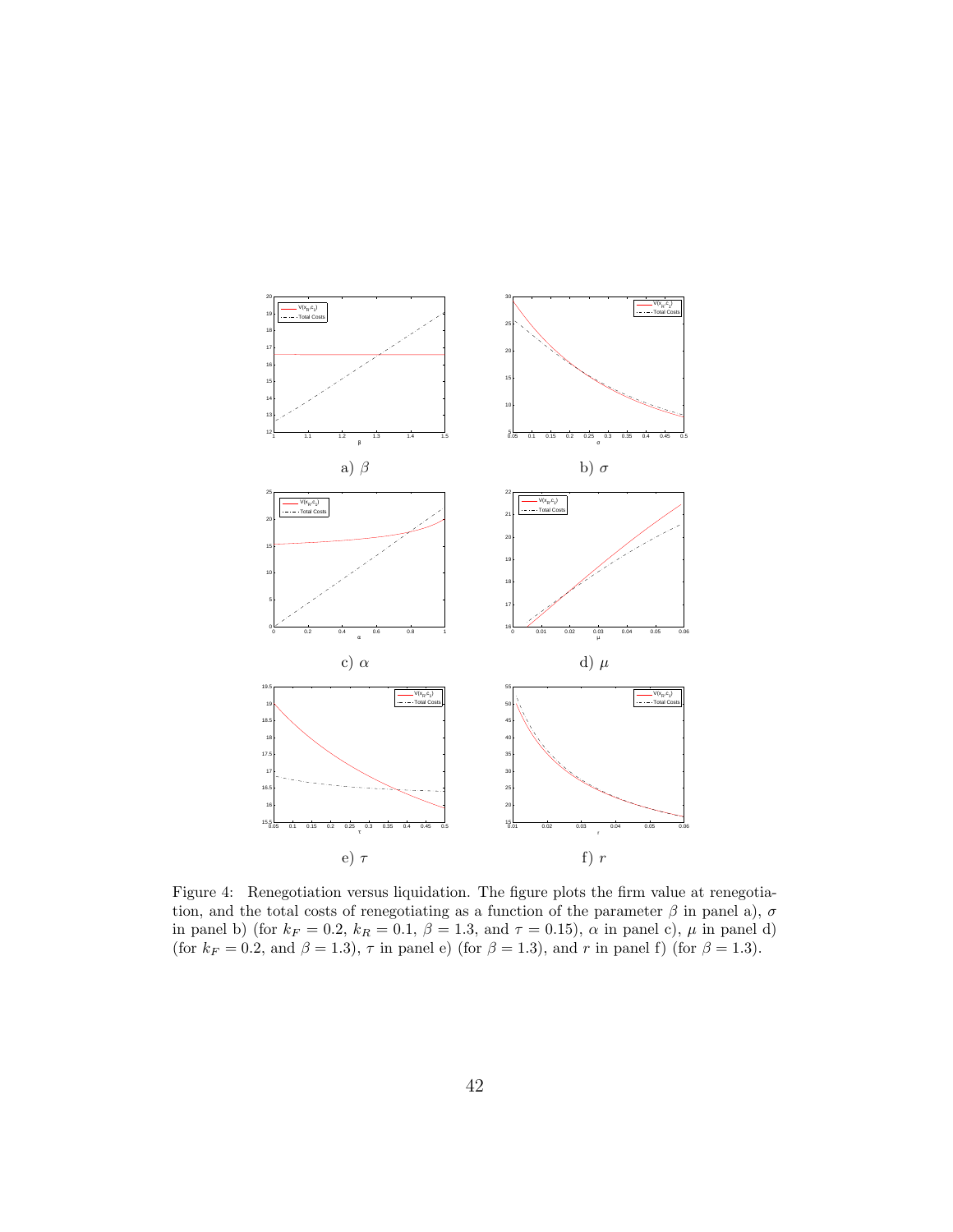

<span id="page-42-0"></span>Figure 5: Equity financing and issuance costs. The figure plots the equity value at renegotiation, the equity financing amount and the equity financing amount plus the issuance costs as a function of the equity issuance costs parameter  $k_F$  for different values of the renegotiation costs  $k_R$ . The tax rate is equal to  $\tau = 0.15$ .



<span id="page-42-1"></span>Figure 6: Equity financing and creditors' premium. The figure plots the equity value at renegotiation, the equity financing amount and the equity financing amount plus the issuance costs as a function of the creditors' premium  $\beta$ . The issuance costs are set at their baseline value  $k_F = 0.1$ .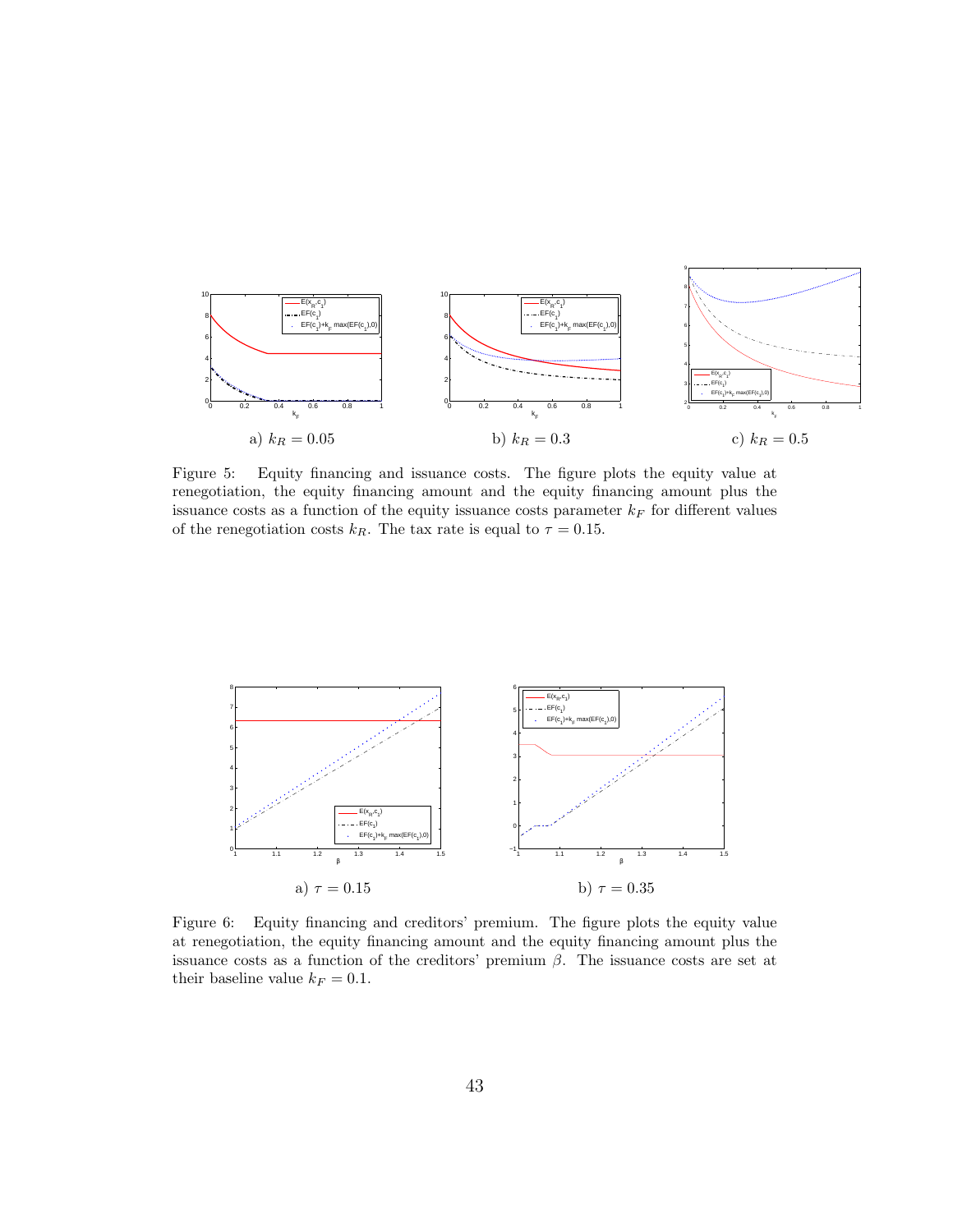

<span id="page-43-0"></span>Figure 7: The use of equity financing and the recovery rate. The figure plots the three quantities  $A', B'$  and Q as a function of the recovery rate  $\alpha$ . The tax rate is set to  $\tau = 0.15$ . In panel a), the parameters related to the total costs of renegotiation take the baseline values:  $\beta = 1.05$ ,  $k_R = 0.05$ , and  $k_F = 0.1$ . In panel b) the total costs of renegotiation are equal to zero:  $\beta = 1$ ,  $k_R = 0$ , and  $k_F = 0$ .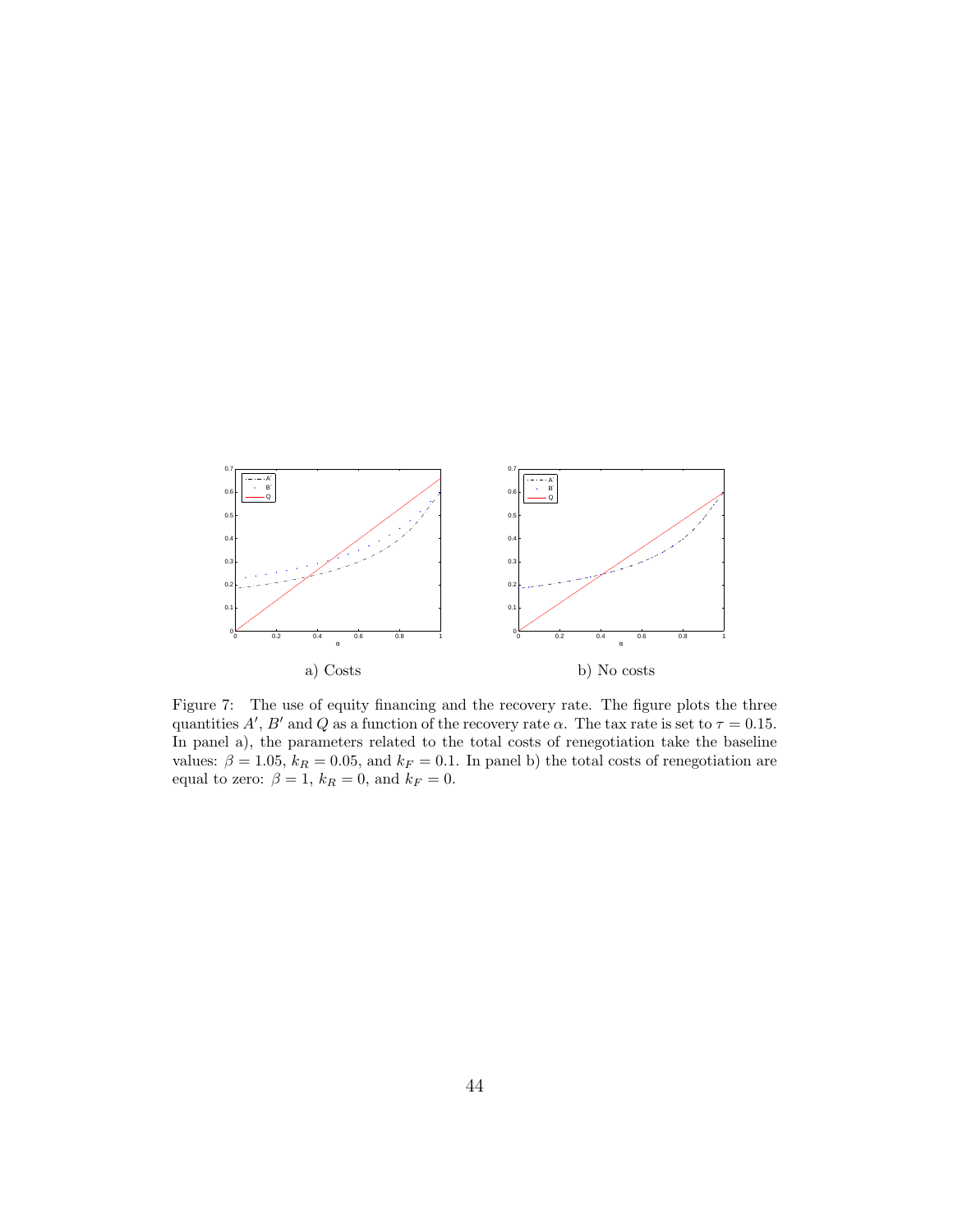

<span id="page-44-0"></span>Figure 8: The amount of equity financing and the recovery rate. The figure plots the equity value at renegotiation, the equity financing amount and the equity financing amount plus the issuance costs as a function of the recovery rate  $\alpha$ . In panels a) and b) the tax rate is set to  $\tau = 0.15$ , while in panels c) and d) it is set to  $\tau = 0.35$ . In panels a) and c) the parameters related to the total costs of renegotiation take the baseline values:  $\beta = 1.05$ ,  $k_R = 0.05$ , and  $k_F = 0.1$ . In panels b) and d) the total costs of renegotiation are equal to zero:  $\beta = 1$ ,  $k_R = 0$ , and  $k_F = 0$ .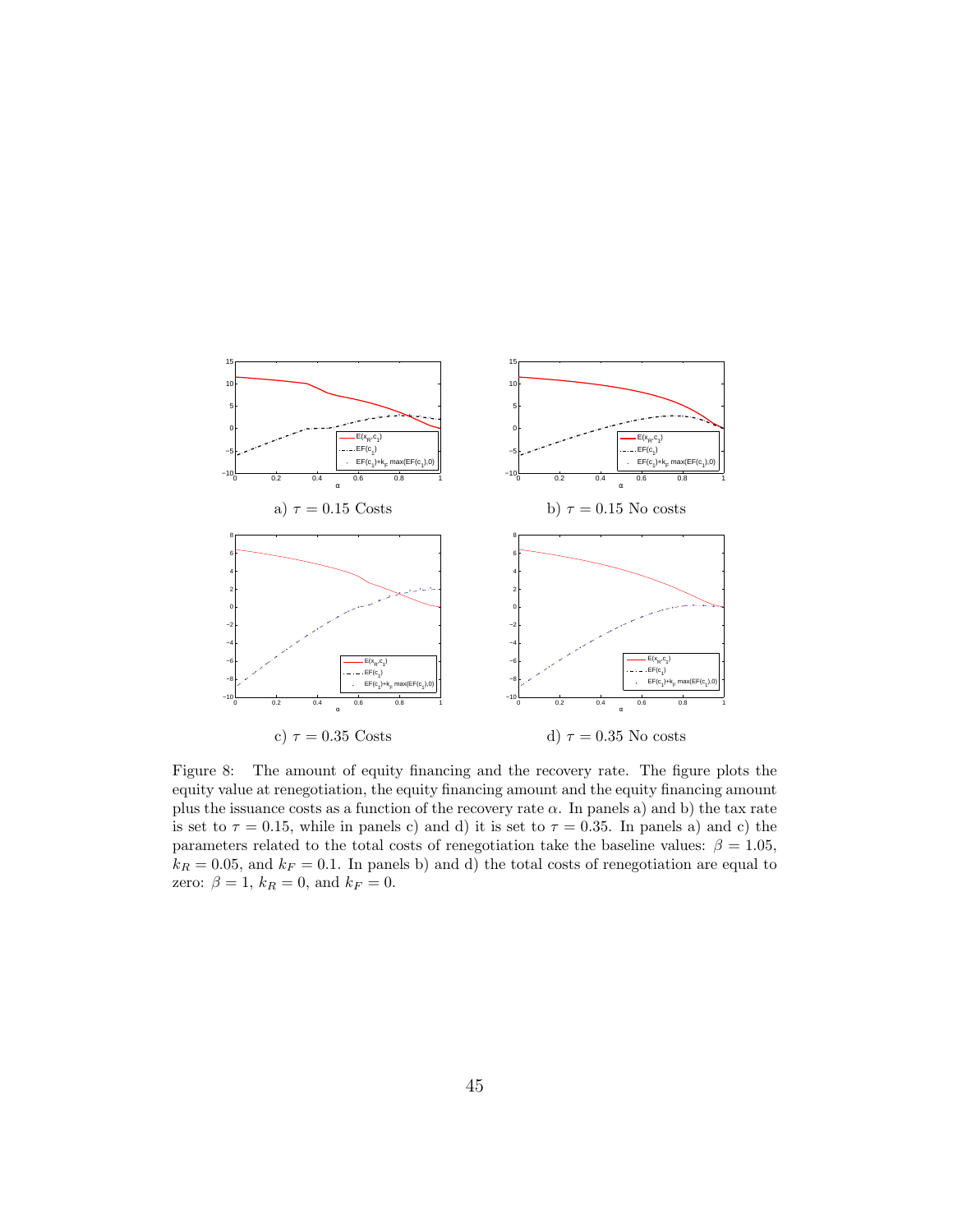

<span id="page-45-0"></span>Figure 9: The use of equity financing and the volatility. The figure plots the three quantities A', B' and Q as a function of the volatility  $\sigma$ . The tax rate is set to  $\tau = 0.15$ in panel a), and to  $\tau = 0.35$  in panel b).



<span id="page-45-1"></span>Figure 10: The amount of equity financing and the volatility. The figure plots the amount of equity financing  $EF(C_1)$  as a function of the volatility  $\sigma$ . The tax rate is set to  $\tau = 0.15$ in panel a), and to  $\tau = 0.35$  in panel b).



<span id="page-45-2"></span>Figure 11: The use of equity financing and the drift. The figure plots the three quantities A', B' and Q as a function of the drift  $\mu$ . The volatility is set to  $\sigma = 0.15$  in panel a), and  $\sigma = 0.20$  in panel b). The tax rate is equal to  $\tau = 0.15$  in both panels.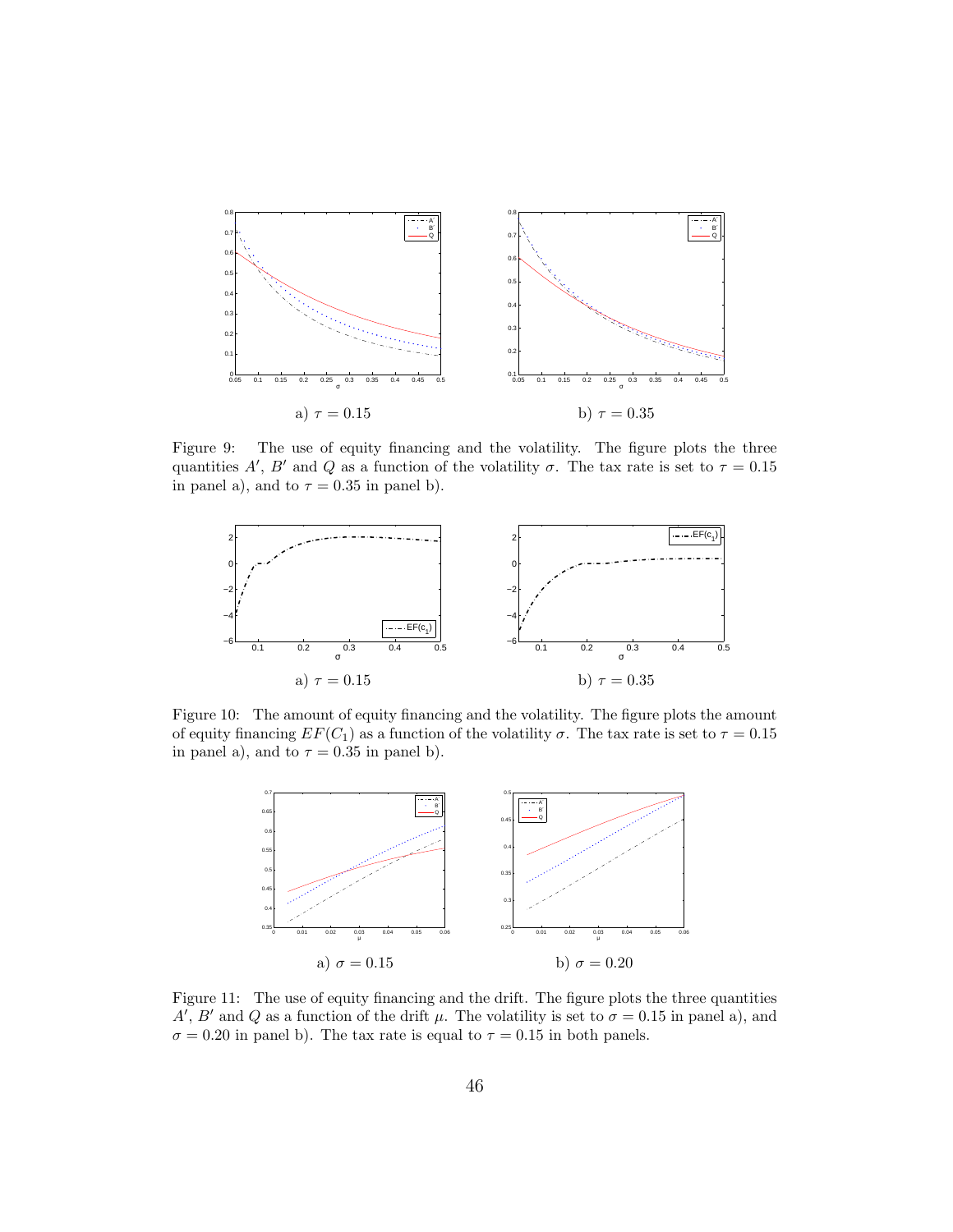

<span id="page-46-0"></span>Figure 12: The amount of equity financing and the drift. The figure plots the amount of equity financing  $EF(C_1)$  as a function of the drift  $\mu$ . The volatility is set to  $\sigma = 0.15$  in panel a),  $\sigma = 0.35$  in panel b), and  $\sigma = 0.40$  in panel c). The tax rate is equal to  $\tau = 0.15$ in all panels.



<span id="page-46-1"></span>Figure 13: The use of equity financing and the interest rate. The figure plots the three quantities A', B' and Q as a function of the interest rate r. The tax rate is set to  $\tau = 0.15$ in panel a), and  $\tau = 0.35$  in panel b).



<span id="page-46-2"></span>Figure 14: The amount of equity financing and the interest rate. The figure plots the amount of equity financing  $EF(C_1)$  as a function of the interest rate r. The tax rate is set to  $\tau = 0.15$  in panel a), and  $\tau = 0.35$  in panel b).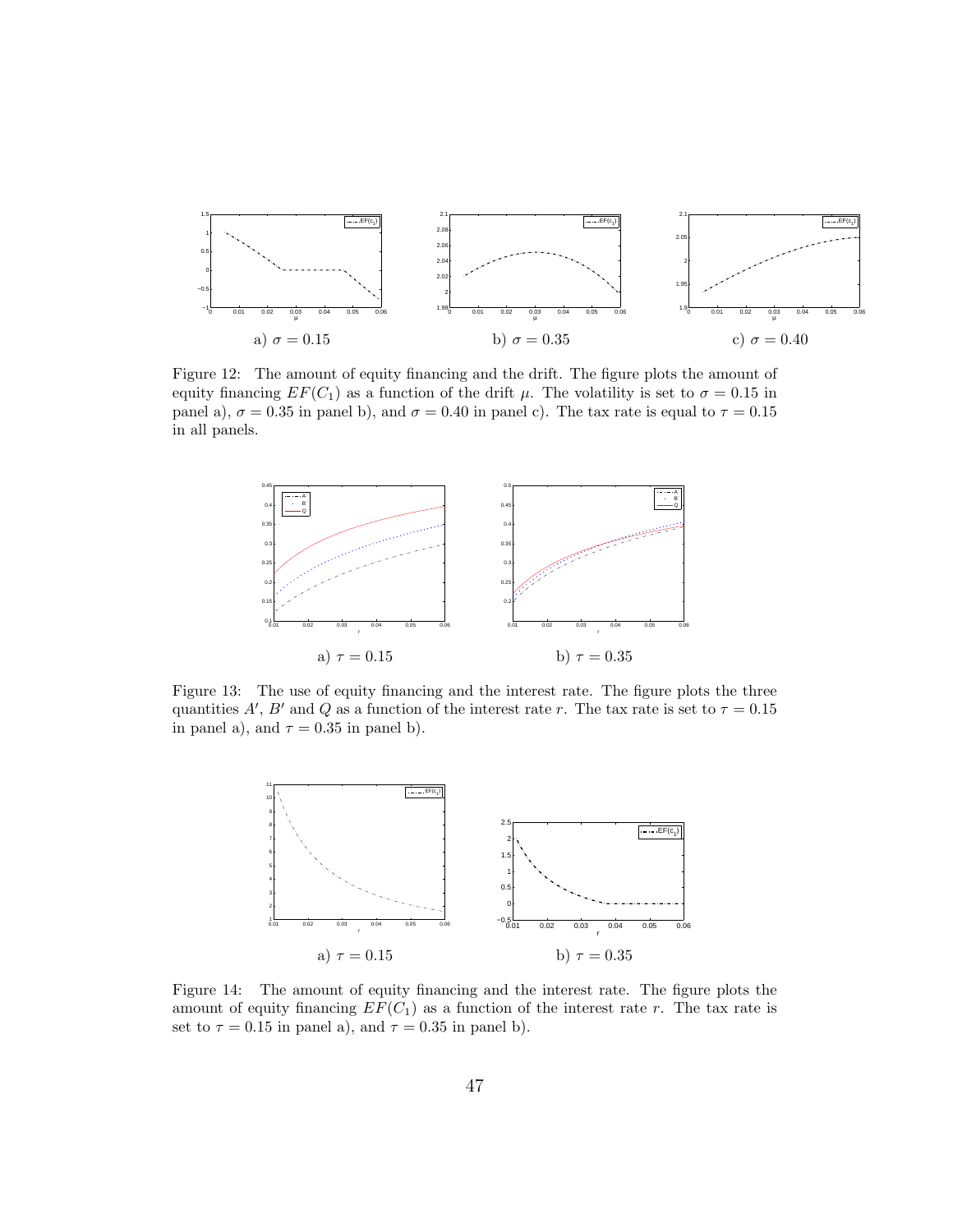

<span id="page-47-0"></span>Figure 15: Forced asset sales and renegotiation. The figure plots the value of the firm at renegotiation and the total costs of renegotiation as a function of the fraction of asset sales  $\phi$  in panel a). In panel b) the optimal reduced coupon is plot. In panel c) the three variables  $A'(\phi)$ ,  $B'(\phi)$ , and  $Q(\phi)$  are plot, indicating whether equity financing is used in renegotiation.



<span id="page-47-1"></span>Figure 16: The amount of equity financing and the fraction of asset sales. The figure plots the amount of equity financing  $EF(C_1)$  as a function of the fraction of asset sales  $\phi$ . The tax rate is set to  $\tau = 0.15$  in panel a), and  $\tau = 0.35$  in panel b).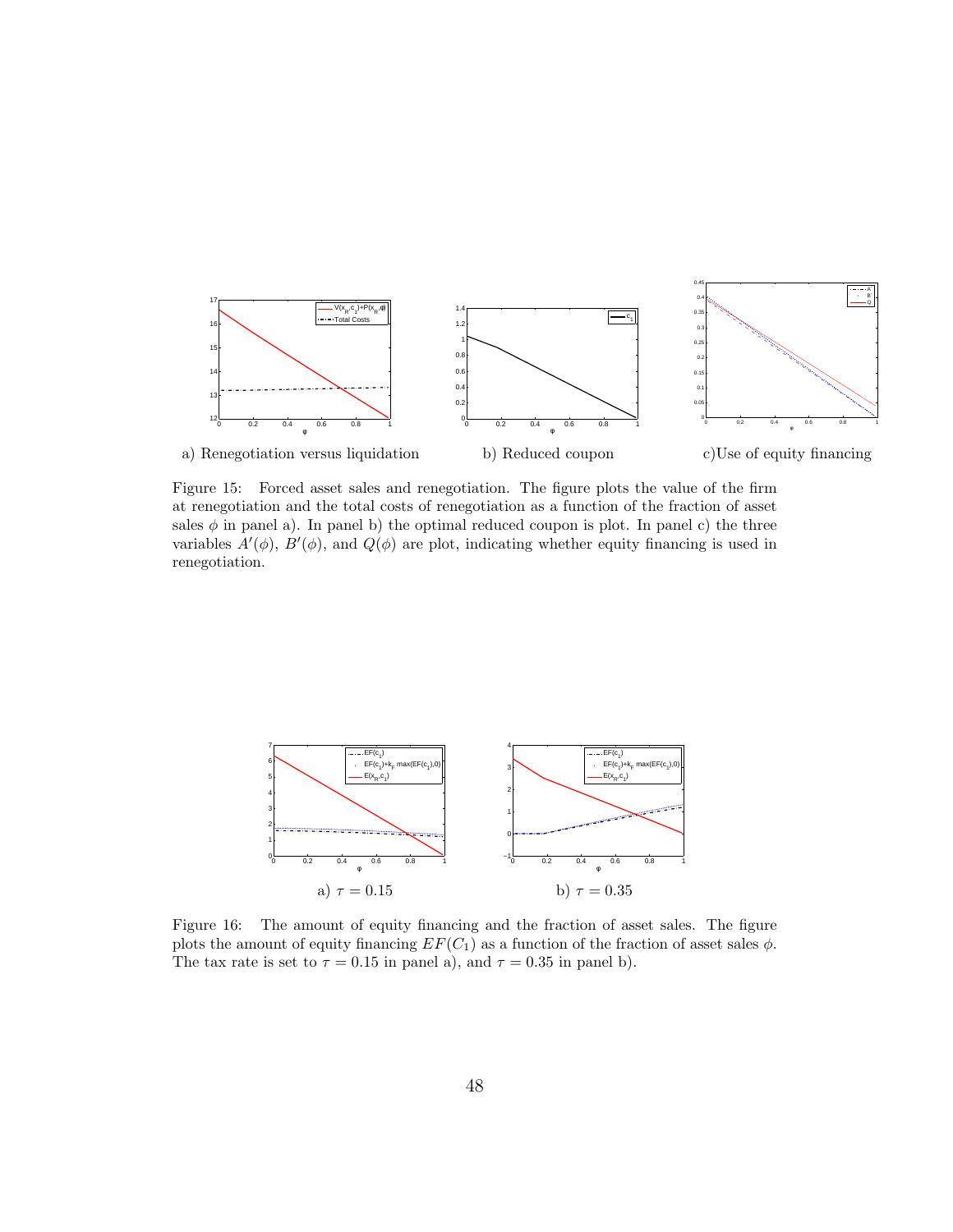# Tables

<span id="page-48-0"></span>

| Parameter      | Value  |
|----------------|--------|
| $x_0$          | 2      |
| $\overline{r}$ | $6\%$  |
| $\mu$          | $1\%$  |
| $\tau$         | 35%    |
| σ              | 20%    |
| $\alpha$       | $60\%$ |
| $c_0$          | 2      |
| $\beta$        | 1.05   |
| $k_{B}$        | $5\%$  |
| $k_F\,$        | 10%    |

Table 1: Parameter values for the baseline case